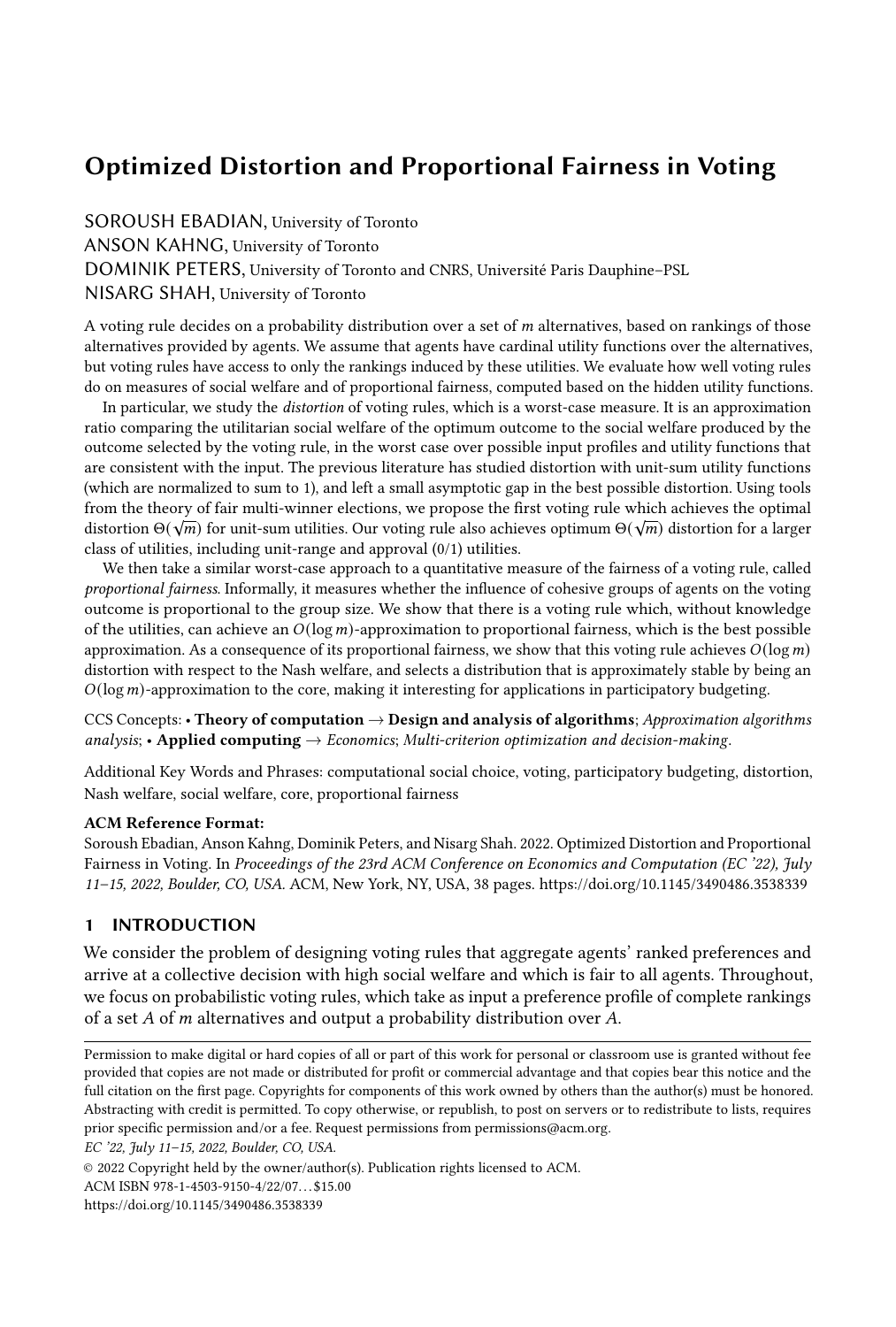<span id="page-1-1"></span>

|                          |                           | Distortion, unit-sum Distortion, unit-range | Proportional fairness                     |
|--------------------------|---------------------------|---------------------------------------------|-------------------------------------------|
| Stable Lottery Rule      | $\Theta(\sqrt{m})$        | $\Theta(\sqrt{m})$                          |                                           |
| Stable Committee Rule    | $\Theta(\sqrt{m})$        | $\Theta(\sqrt{m})$                          | $O(\sqrt{m})$                             |
| Harmonic Rule (truthful) | $\Theta(\sqrt{m \log m})$ | $\Theta(m^{2/3} \log^{1/3} m)$              | $\Theta(\sqrt{m \log m})$                 |
| Best possible            | $\Theta(\sqrt{m})$        | $\Theta(\sqrt{m})$                          | $\Theta(\log m)$                          |
| Best possible, truthful  | $\Theta(\sqrt{m \log m})$ | $\Theta(m^{2/3})$                           | $\Omega(\sqrt{m})$ , $O(\sqrt{m \log m})$ |

Table 1. Overview of our results. Previously known results:  $O(\sqrt{m \log m})$  upper bound on the distor-tion of the harmonic rule for unit-sum utilities [\[Boutilier et al.](#page-19-0) [2015\]](#page-19-0),  $\Omega(\sqrt{m})$  [Boutilier et al. 2015] and  $\Omega(\sqrt{m\log m})$  [\[Bhaskar et al.](#page-19-1) [2018\]](#page-19-1) lower bounds on the distortion of non-truthful and truthful rules for unit-sum utilities, respectively, and  $\Theta(m^{2/3})$  distortion of the best possible truthful rule for unit-range utilities [\[Filos-Ratsikas and Miltersen 2014;](#page-20-0) [Lee 2013\]](#page-20-1).

In order to evaluate the social welfare and fairness of voting rules, we build upon the framework of implicit utilitarian voting [\[Procaccia and Rosenschein 2006\]](#page-20-2), which assumes that each agent i has a cardinal utility function  $u_i: A \to \mathbb{R}_{\geq 0}$  over alternatives, but reports only the induced ranking over alternatives to the voting rule. While in principle a voting rule could elicit the precise utility values, it is more common in the literature to ask for rankings. This makes for a simple elicitation protocol, which can ease the cognitive burden on agents (because they need not precisely determine their own utility values), and preserves the privacy of any agents who may not wish to reveal their exact utilities to a voting rule.

The implicit utilitarian framework allows us to quantify the efficiency of a given voting rule: Given an input profile of rankings, we can measure efficiency as the worst-case ratio between the social welfare of the optimal outcome and the social welfare of the outcome selected by the voting rule, where the worst case is taken over all utility functions consistent with the ordinal rankings reported to the voting rule. This quantity is known as distortion and has been widely studied. The existing literature commonly analyzes distortion for the class of unit-sum utilities, in which each agent's total utility is normalized to 1 [\[Boutilier et al.](#page-19-0) [2015;](#page-19-0) [Caragiannis et al.](#page-19-2) [2017;](#page-19-2) [Filos-Ratsikas et al.](#page-20-3) [2020;](#page-20-3) [Mandal et al.](#page-20-4) [2019,](#page-20-4) [2020\]](#page-20-5). For deterministic voting rules, which place the entire probability mass of 1 on a single alternative, it is known that the best possible distortion is  $\Theta(m^2)$  [\[Caragiannis et al.](#page-19-2) [2017;](#page-19-2) [Caragiannis and Procaccia 2011\]](#page-19-3). For probabilistic voting rules, which we are interested in, [Boutilier et al.](#page-19-0) [\[2015\]](#page-19-0) prove a lower bound of  $\Omega(\sqrt{m})$ . We propose the first voting rule achieving the asymptotically optimal distortion of  $O(\sqrt{m})$ , matching their lower bound and resolving an important open question in this line of work. Our proof shows that the same rule is also optimal for *unit-range* utilities (which are normalized to range between 0 and 1) with the same  $O(\sqrt{m})$  distortion. This improves upon the previous best-known distortion of  $O(m^{2/3})$  [\[Filos-Ratsikas 2015;](#page-20-6) [Lee 2013\]](#page-20-1). This  $O(\sqrt{m})$  distortion of our rule is also optimal for the special case of approval utilities, in which each agent has utility 1 for a subset of alternatives and utility 0 for the rest. This class corresponds naturally to approval voting but, to the best of our knowledge, has not been studied in the context of distortion.<sup>[1](#page-1-0)</sup> Our rule can be computed in polynomial time.

<span id="page-1-0"></span><sup>&</sup>lt;sup>1</sup>Distortion for approval utilities makes sense in contexts where agents may find it easier to rank alternatives than to assign them approval utilities. For example, if the alternatives are budget divisions, a project leader would naturally rank the divisions by the amount of money allocated to their project. But the eventual utility depends on whether the money is enough to deliver the project or not, and the required amount may be unknown at the time of voting.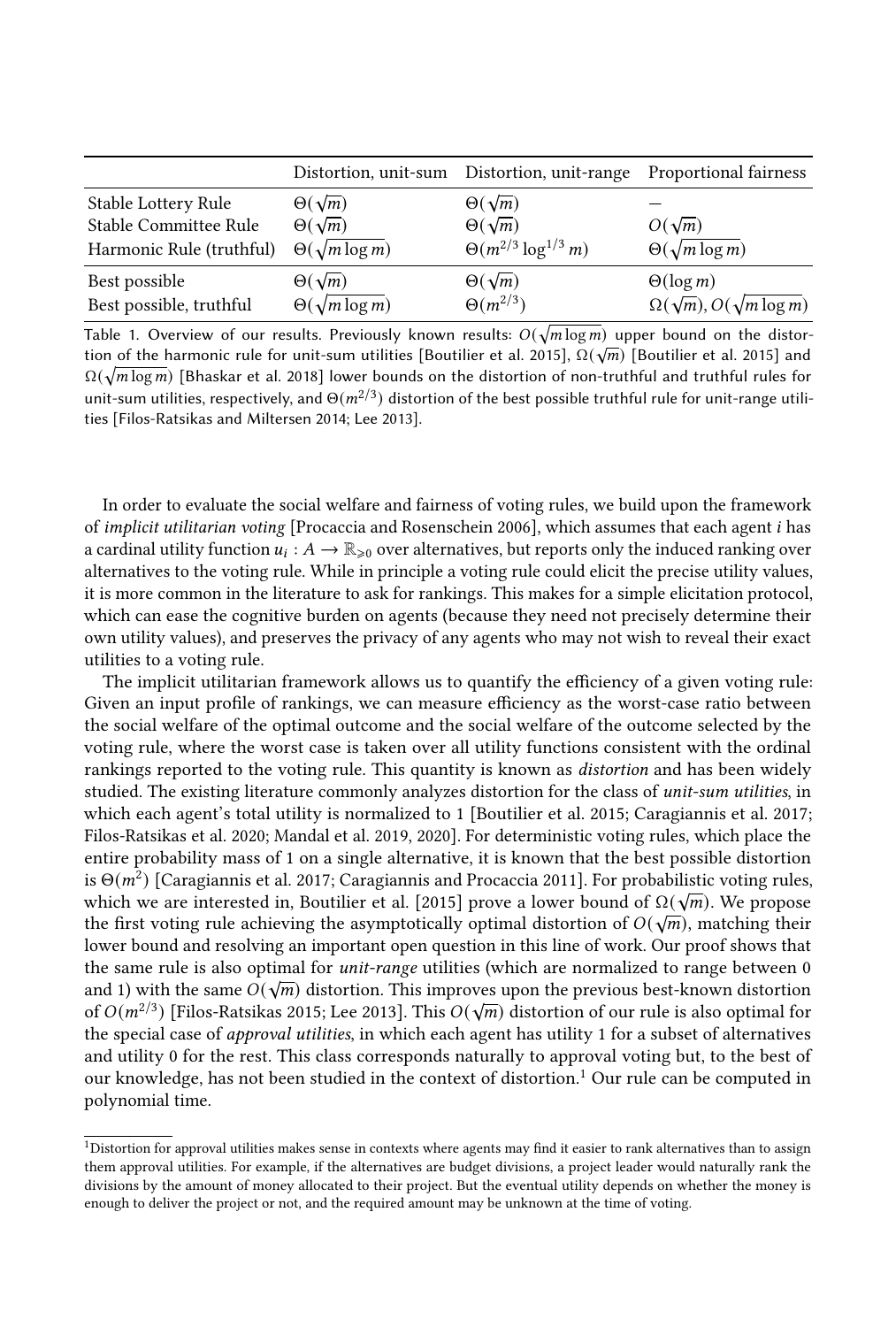Interestingly, while our new voting rule achieves low distortion (i.e., high social welfare), it internally aims for a fair outcome. Specifically, it uses tools from multi-winner voting for selecting a committee (a fixed-size subset of alternatives) that is representative. Informally, as many agents as possible should have one of their highly-ranked alternatives in the committee. There is an intuitive case for considering representative committees for achieving low distortion: Suppose a voting rule places little weight on the highly-ranked alternatives of a large group of agents. Then the voting rule may incur high distortion when those agents feel strongly about their preferences and all other agents are indifferent. This suggests that, at least in some settings, if you want to be efficient, it pays to also be fair.

While we use fair committees as a means to achieve high social welfare, we are also interested in fairness as an end. We wish to achieve a notion of fairness defined for our single-winner setting. Specifically, we adapt a quantitative measure from network theory called proportional fairness to the voting context. This measure is phrased in terms of agents' utility functions, and so we combine it with the worst-case philosophy of distortion to obtain a way to measure the fairness of voting rules. Intuitively, for an outcome to do well with respect to proportional fairness, it cannot be the case that any large group of agents gets too little utility, where "too little" is a function of how large the group is and how easy it is to give high utility to the group.

If we knew the underlying agent utilities, we could compute a distribution that is 1-proportionally fair. We show that given only a preference profile of rankings, there always exists a distribution that is  $O(\log m)$ -proportionally fair regardless of the underlying utility functions (consistent with the input rankings). Our existence proof uses the minimax theorem for zero-sum games. We show that our result is optimal because there are preference profiles for which every distribution has an approximation to proportional fairness that is no better than  $\Omega(\log m)$  under some consistent utility functions. We then show that, given a preference profile, we can compute in polynomial time a distribution with an (almost) optimal approximation to proportional fairness.

Proportional fairness is an interesting measure because voting rules that do well on it automatically do well on other fairness measures as well. For example, it is widely recognized that maximizing the Nash welfare instead of the utilitarian welfare gives fairer outcomes (the Nash welfare of an outcome is the product of agent utilities instead of the sum). We can define a version of distortion for the Nash welfare, and our rule for proportional fairness will guarantee  $O(\log m)$ distortion for this objective.<sup>[2](#page-2-0)</sup> Another fairness property is taken from the literature on *participatory* budgeting (PB) [\[Fain et al.](#page-20-7) [2016\]](#page-20-7). We can interpret a probabilistic voting rule as dividing a fixed budget between different projects, and agents vote by ranking those projects. Agents wish to see more money spent on the projects they rank higher. An important goal in PB is to provide proportional representation in that any  $x\%$  of the population cannot find an allocation of  $x\%$  of the budget which provides them a Pareto improvement (i.e., does not hurt any of them and strictly improves some). This aim can be formalized using the concept of the core. Our rule for proportional fairness selects an outcome that provides an  $O(\log m)$ -approximation to the core.

[Table 1](#page-1-1) provides an up-to-date account of the results on distortion for unit-sum and unit-range utilities as well as proportional fairness.

# 1.1 Related Work

There are many papers that study the distortion of voting rules, beginning with the work of [Procaccia](#page-20-2) [and Rosenschein](#page-20-2) [\[2006\]](#page-20-2), who analyze the distortion of many common voting rules. [Caragiannis and](#page-19-3) [Procaccia](#page-19-3) [\[2011\]](#page-19-3) also evaluate the distortion of prominent voting rules, but from the perspective of optimizing embeddings, which (perhaps randomly) map cardinal utilities to ordinal votes that

<span id="page-2-0"></span><sup>&</sup>lt;sup>2</sup>We show a constant lower bound of  $e$  for the distortion for Nash welfare, thus leaving a substantial gap.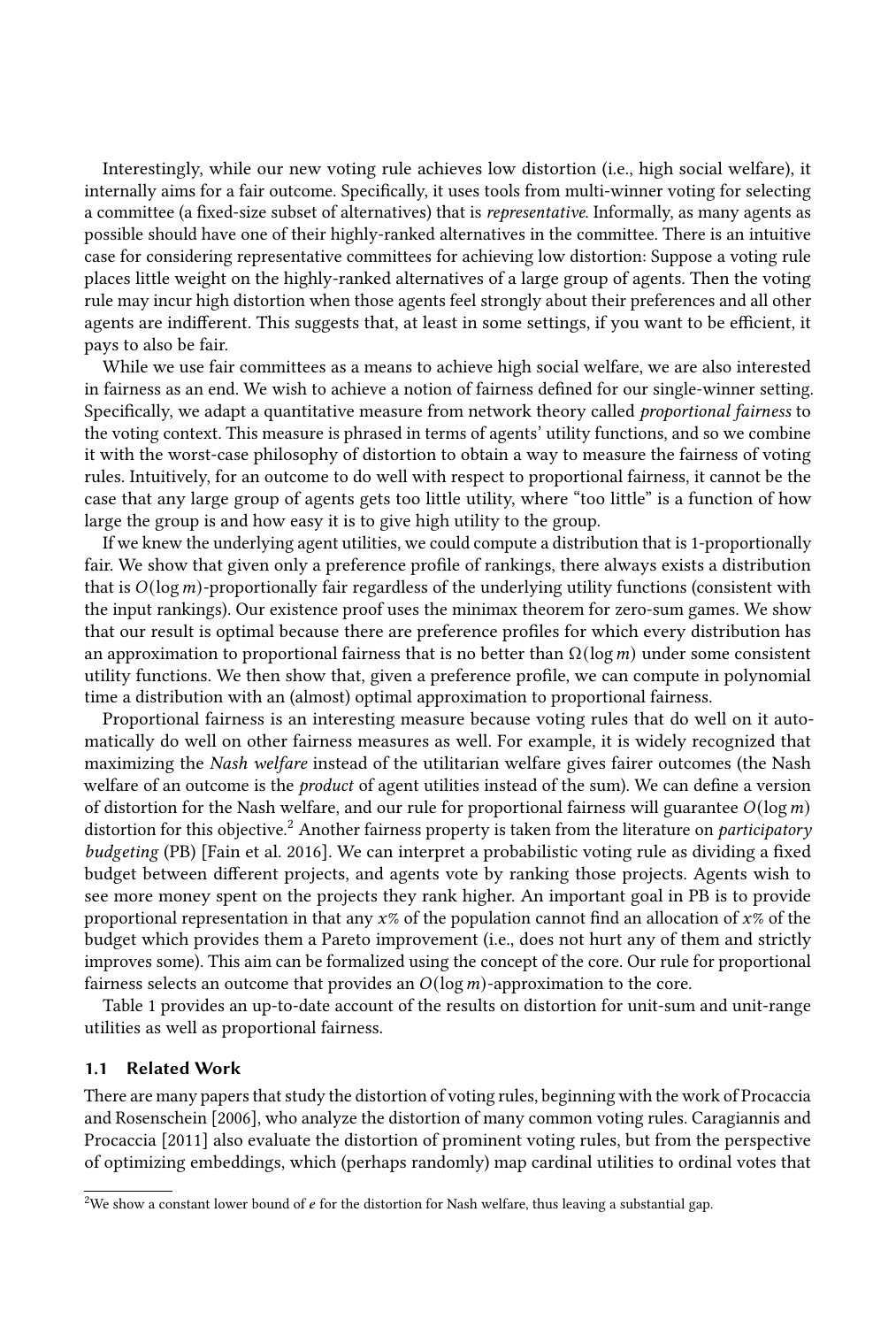voting rules take as input. Their work, together with that of [Caragiannis et al.](#page-19-2) [\[2017\]](#page-19-2), identifies the best possible distortion via deterministic voting rules to be  $\Theta(m^2)$ . [Boutilier et al.](#page-19-0) [\[2015\]](#page-19-0) study probabilistic voting rules and derive a lower bound of  $\Omega(\sqrt{m})$  on the optimal distortion for probabilistic voting rules with unit-sum utilities. They also design an artificial rule (tailored specifically to the unit-sum distortion context) which establishes an upper bound of  $O(\sqrt{m} \log^* m)^3$  $O(\sqrt{m} \log^* m)^3$ . Our  $O(\sqrt{m})$  upper bound matches their lower bound and eliminates the log<sup>∗</sup>m gap.

[Boutilier et al.](#page-19-0) [\[2015\]](#page-19-0) also propose the harmonic rule based on the harmonic scoring rule and show that it achieves  $O(\sqrt{m\log m})$  distortion for unit-sum utilities. [Bhaskar et al.](#page-19-1) [\[2018\]](#page-19-1) point out that this voting rule is truthful (in expectation with respect to any consistent utility function), and prove that any truthful rule must incur at least  $\Omega(\sqrt{m\log m})$  distortion, making the harmonic rule asymptotically optimal, subject to truthfulness. Distortion subject to truthfulness had first been studied by [Filos-Ratsikas and Miltersen](#page-20-0) [\[2014\]](#page-20-0), who consider unit-range utilities and prove that any truthful rule must incur at least  $\Omega(m^{2/3})$  distortion. Their proof also implies this bound for approval utilities. [Lee](#page-20-1) [\[2013\]](#page-20-1) proposed a truthful method that achieves a matching upper bound for unit-range utilities (see also the work of [Filos-Ratsikas](#page-20-6) [\[2015\]](#page-20-6)). In the appendix, we show that the harmonic rule achieves distortion  $\Theta(m^{2/3} \log^{1/3} m)$  for approval and for unit-range utilities, matching the lower bound subject to truthfulness up to a logarithmic factor. Using the techniques √ of [Filos-Ratsikas and Miltersen](#page-20-0) [\[2014\]](#page-20-0) and [Bhaskar et al.](#page-19-1) [\[2018\]](#page-19-1), we derive a lower bound of  $\Omega(\sqrt{m})$ on our proportional fairness objective subject to truthfulness, and show that the harmonic rule again matches this, up to a logarithmic factor.

Implicit utilitarian voting can be seen as a protocol for reducing communication complexity by asking agents to report ordinal preferences in place of cardinal utilities, so it is natural to study the trade-off between the communication complexity (the number of bits of information each agent is asked to report) and the optimal distortion achievable. [Mandal et al.](#page-20-4) [\[2019,](#page-20-4) [2020\]](#page-20-5) characterize the Pareto frontier of this tradeoff, showing that in order to achieve distortion d, probabilistic voting rules require agents to communicate only  $\tilde{\Theta}(m/d^3)$  bits of information whereas deterministic voting rules require  $\tilde{\Theta}(m/d)$  bits, establishing probabilistic rules as superior in this context. [Amanatidis](#page-19-4) [et al.](#page-19-4) [\[2021\]](#page-19-4) considered making a few value queries (asking agents to report their utility for an alternative) or comparison queries (asking agents to report whether the ratio of their utilities for two alternatives is at least a threshold) on top of their reported ordinal preferences. They prove that asking only  $O(\log^2 m)$  value queries or  $O(\log^2 m)$  comparison queries is sufficient to achieve constant distortion.

Going beyond single-winner voting, [Caragiannis et al.](#page-19-2) [\[2017\]](#page-19-2) study distortion (and another closely related objective called regret) for multi-winner voting, where the goal is to select a committee of  $k$  alternatives for a given size  $k$ . They assume that the utility of an agent for a committee is the maximum utility of the agent for any alternative in the committee. They prove that the optimal distortion of deterministic rules is  $\Theta(1 + m(m-k)/k)$ , implying an optimal distortion of  $\Theta(m^2)$  for deterministic single-winner voting. For probabilistic rules, they leave a gap of  $\Theta(m^{1/6})$  between their upper and lower bounds for the optimal distortion. Recently, [Borodin et al.](#page-19-5) [\[2022\]](#page-19-5) close this gap by building upon our work. They extend our single-winner rule with  $O(\sqrt{m})$  distortion to multi-winner voting and prove that it achieves the optimal distortion of  $\Theta(\min(\sqrt{m}, m/k))$ .

[Benade et al.](#page-19-6) [\[2021\]](#page-19-6) study participatory budgeting, which is an extension of multi-winner voting in which each alternative has a cost and the goal is to find a subset of alternatives with total cost at most a given budget. They focus on a different utility model, in which the utility of an agent for a set of alternatives is the sum of her utilities for the alternatives in the set. They compare four protocols for eliciting agent preferences and prove that while ranked preferences lead to  $O(\sqrt{m} \cdot \log m)$ 

<span id="page-3-0"></span> $^3$ log $^*$ *m* is the *iterated logarithm* of *m*, which is the number of times log needs to be applied to *m* until the result is at most 1.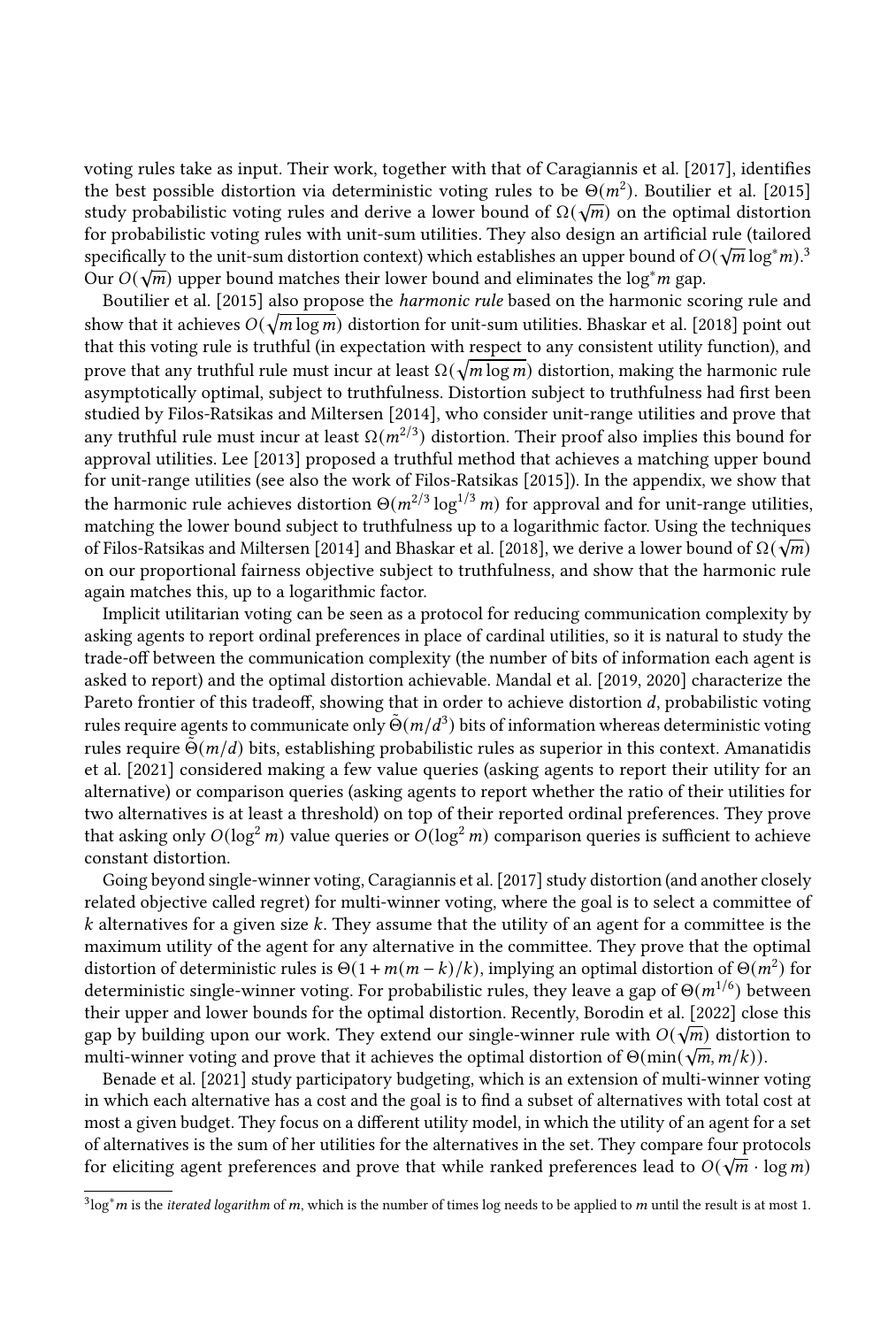distortion with probabilistic aggregation, threshold approval votes, which ask agents to identify alternatives for which their utility is at least a specified threshold, lead to a significantly lower distortion of  $O(\log^2 m)$ . [Bhaskar et al.](#page-19-1) [\[2018\]](#page-19-1) show that the near-optimal  $O(\sqrt{m} \cdot \log m)$  distortion for participatory budgeting with ranked preferences can in fact be obtained via a truthful voting rule, establishing that truthfulness comes at minimal cost even in this general model.

In all these papers, agents are modeled to have normalized utilities for alternatives. Initiated by the work of [Anshelevich et al.](#page-19-7) [\[2018\]](#page-19-7), a large recent literature about metric distortion instead models agents as having costs for alternatives. This literature makes the assumption that the cost of an agent for an alternative is the distance between them in an underlying metric space, and aims to approximate the utilitarian social cost (i.e., the sum of agent costs) [\[Anshelevich et al.](#page-19-7) [2018;](#page-19-7) [Anshelevich and Postl 2017;](#page-19-8) [Anshelevich and Sekar 2016;](#page-19-9) [Caragiannis et al.](#page-19-10) [2022;](#page-19-10) [Munagala and](#page-20-8) [Wang 2019\]](#page-20-8). It turns out that the metric structure allows significantly better distortion bounds: the best distortion of deterministic rules is 3 [\[Gkatzelis et al.](#page-20-9) [2020\]](#page-20-9) (compared to  $\Theta(m^2)$  in the non-metric setting) and that for probabilistic rules is between 2.0261 and  $3 - \frac{2}{m}$  [\[Charikar and](#page-19-11) [Ramakrishnan 2022;](#page-19-11) [Kempe 2020\]](#page-20-10) (compared to  $\Theta(\sqrt{m})$  distortion in the non-metric setting). Note that probabilistic rules are superior to deterministic rules in the metric setting as well.

Fairness of single-winner voting rules has received less attention than distortion. For probabilistic voting rules, fairness has been studied in a series of papers that interpret the output distribution as a division of a budget. Most work has studied this in a model with known approval utilities of the agents [\[Aziz et al.](#page-19-12) [2019;](#page-19-12) [Bogomolnaia et al.](#page-19-13) [2005;](#page-19-13) [Brandl et al.](#page-19-14) [2021;](#page-19-14) [Duddy 2015\]](#page-19-15). [Airiau et al.](#page-19-16) [\[2019\]](#page-19-16) study probabilistic voting rules which take as input ranked preferences, and then convert those preferences into utilities using a fixed scoring vector (such as Borda). The rules then maximize the Nash welfare (the geometric mean of agent utiltiies) or the egalitarian welfare (the minimum agent utility) and its leximin refinement. Note that in our work the utilities are unknown. They prove that Nash-welfare-based rules satisfy the SD-core. This is a weaker axiom than the core that we introduce in [Section 2,](#page-5-0) which in the terminology of [Aziz et al.](#page-19-17) [\[2018\]](#page-19-17) could be called the strong  $SD-core$ . We note that SD-core implies no better than an  $m$ -approximation of our (strong) core (for example, random dictatorship satisfies SD-core and is in the  $m$ -approximate core), whereas we achieve an  $O(\log m)$ -approximate core. In a model where voters report their utilities, [Fain et al.](#page-20-7) [\[2016\]](#page-20-7) investigate the core and propose a polynomial-time algorithm for finding an outcome in the core via the so-called Lindahl equilibrium. Note that they do not require an approximation to the core because utilities are known. They also point out connections to proportional fairness.

Fairness in voting has been studied in detail for deterministic multi-winner voting rules. Various fairness notions have been studied that require every group of agents to have representation in the committee, with larger and more cohesive groups having better representation. This includes notions such as justified representation (JR), extended justified representation (EJR) [\[Aziz et al.](#page-19-18) [2017a\]](#page-19-18), proportional justified representation (PJR) [\[Sánchez-Fernández et al.](#page-20-11) [2017\]](#page-20-11), full justified representation (FJR) [\[Peters et al.](#page-20-12) [2021a\]](#page-20-12) and the proportionality degree [\[Skowron 2021\]](#page-20-13). [Cheng et al.](#page-19-19) [\[2020\]](#page-19-19) prove that there always exists a distribution over committees that satisfies a stronger fairness √ notion called *stability*; this is the main tool we use to achieve  $O(\sqrt{m})$  distortion for single-winner voting. [Jiang et al.](#page-20-14) [\[2020\]](#page-20-14) derandomize this result to prove that there always exists a committee satisfying 32-approximate stability; we show that this derandomized result can be used to achieve  $O(\sqrt{m})$  distortion with respect to the Nash welfare, but we are able to improve on that bound to achieve  $O(\log m)$  distortion using the minimax theorem. [Fain et al.](#page-20-15) [\[2018\]](#page-20-15) study a more general model of public goods and achieve different approximations to the core under various constraints on feasible outcomes.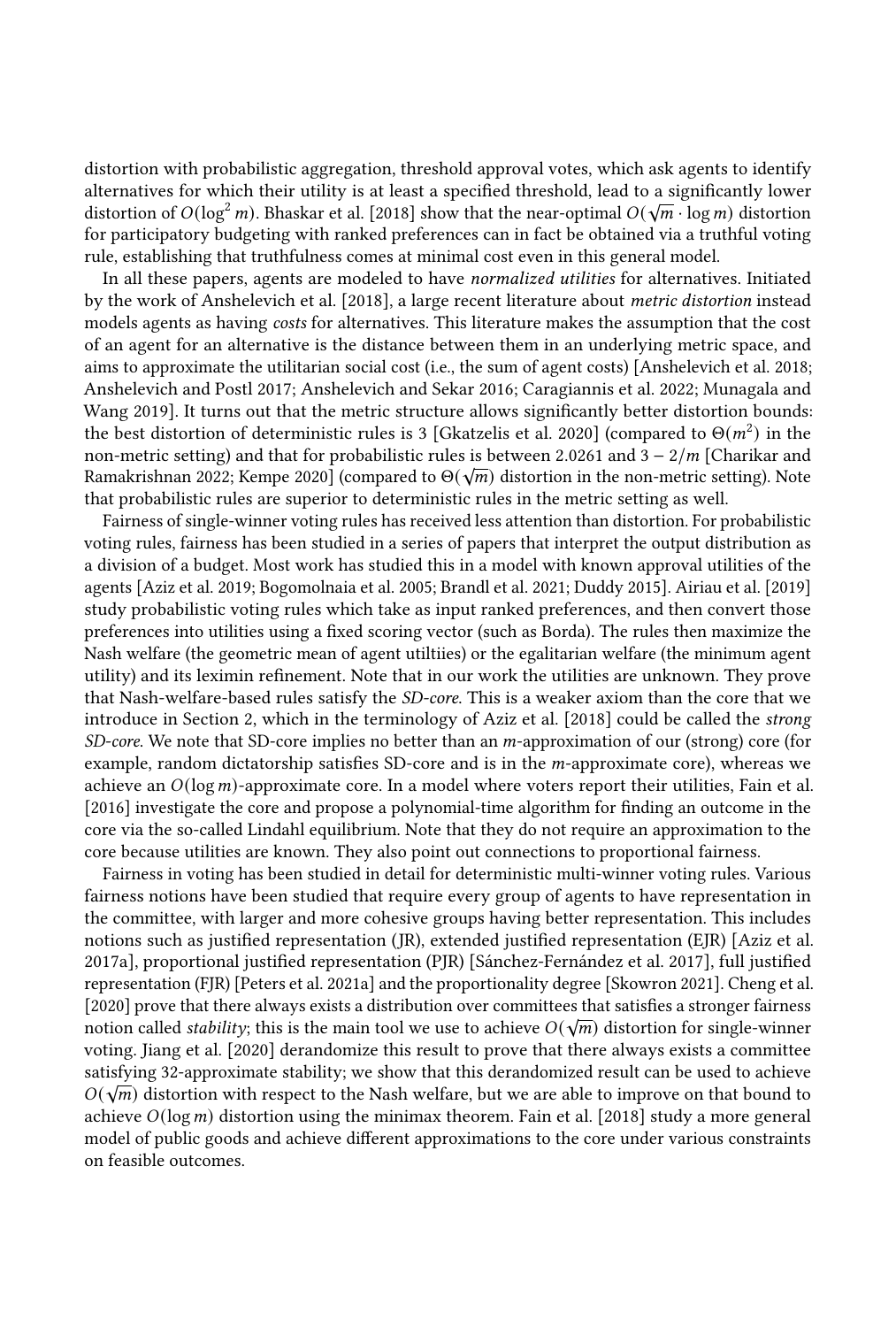# <span id="page-5-0"></span>2 PRELIMINARIES

For  $t \in \mathbb{N}$ , let  $[t] = \{1, \ldots, t\}$ . For a set X, let  $\Delta(X)$  be the set of probability distributions x over X.

Voting. Let N be a set of n agents and A be a set of m alternatives. For  $k \in [m]$ , let  $\mathcal{P}_k(A)$ denote the set of all subsets of A of size k. Each agent  $i \in N$  submits a *preference ranking* over the alternatives, encoded by a bijective rank function  $\sigma_i : A \to [m]$ . For example, if  $\sigma_i(a) = 1$ , then a is the most-preferred alternative for agent *i*. We use  $a >_i a'$  to denote  $\sigma_i(a) < \sigma_i(a')$  (agent *i* ranks a strictly above a') and  $a \geq i$  a' to denote  $\sigma_i(a) \leq \sigma_i(a')$ . We refer to the collection  $\vec{\sigma} = (\sigma_i)_{i \in \mathbb{N}}$ as a preference profile. A (probabilistic) voting rule  $f$  is a function that takes a preference profile  $\vec{\sigma}$  as input and outputs a distribution over alternatives. Note that the output of a voting rule can be interpreted as a randomized selection of alternatives, but also as a division of some divisible resource (such as time or a budget) between the alternatives.

Utilities. A utility function  $u : A \to \mathbb{R}_{\geqslant 0}$  assigns a non-negative utility to each alternative. We can extend *u* to also assign utility values to distributions  $\mathbf{x} \in \Delta(A)$  over alternatives by setting  $u(\mathbf{x}) = \mathbb{E}_{a \sim \mathbf{x}} u(a)$ . We assume that when agents submit ranked preferences, they have more expressive underlying cardinal preferences. Given a preference profile  $\vec{\sigma}$ , we say that a utility function  $u_i$  for agent *i* is consistent with her preference ranking if for all  $a, a' \in A$  such that  $a >_i a'$ , we have  $u_i(a) \geq u_i(a')$ . Note that we allow alternatives to have equal utility, and then the agent can break ties arbitrarily when submitting a preference ranking. We refer to a collection  $\vec{u} = (u_i)_{i \in \mathbb{N}}$  as a utility profile. We use the notation  $\vec{u} \triangleright \vec{\sigma}$  to indicate that  $u_i$  is consistent with  $\sigma_i$  for each agent i. Note that voting rules have access to the preference profile but not to the utility profile.

*Utility classes.* Let  $\mathcal{U}^{\text{all}}$  denote the class of all possible utility functions. We also study the following standard restricted utility classes.

- $\mathcal{U}^{\text{unit-sum}}$  is the class of *unit-sum* utility functions *u* satisfying  $\sum_{a \in A} u(a) = 1$ .
- $\mathcal{U}^{\text{unit-range}}$  is the class of *unit-range* utility functions *u* satisfying max<sub>*a*∈A</sub>  $u(a) = 1.4$  $u(a) = 1.4$
- $\mathcal{U}^{\text{approxal}}$  is the class of *approval* utility functions u satisfying  $u(a) \in \{0, 1\}$  for all  $a \in A$  and  $u(a) = 1$  for at least one  $a \in A$ .

We introduce a new class of *balanced* utility functions, where the highest utility intensity that can be expressed is at most 1, and where the total utility of the utility function is at least 1.

• U<sup>balanced</sup> is the class of utility functions u satisfying  $u(a) \leq 1$  for all  $a \in A$  and  $\sum_{a \in A} u(a) \geq 1$ . Note that  $\mathcal{U}^{\text{unit-sum}} \subset \mathcal{U}^{\text{balanced}}$  and  $\mathcal{U}^{\text{approxul}} \subseteq \mathcal{U}^{\text{unit-range}} \subset \mathcal{U}^{\text{balanced}}$ . Our positive distortion result will work for the entire class of balanced utility functions.

In this work, we focus on two metrics for evaluating voting rules: distortion, which is a measure of social welfare, and proportional fairness, which is a measure of fairness.

# 2.1 Distortion

Given the utility profile  $\vec{u}$ , the *utilitarian welfare* of a distribution over alternatives  $\mathbf{x} \in \Delta(A)$  is defined as  $U W(\mathbf{x}, \vec{u}) = \sum_{i \in N} u_i(\mathbf{x}).$ 

If one could observe the underlying utilities, an argument dating back to [Bentham](#page-19-20) [\[1789\]](#page-19-20) suggests that picking the alternative maximizing the utilitarian welfare is the best choice. However, a voting rule is allowed to observe only the preference profile  $\vec{\sigma}$ , thus obtaining partial information about the utility profile  $\vec{u}$ . In this case, we measure the efficiency of the voting rule by the worst-case approximation ratio it achieves for maximizing the utilitarian welfare.

<span id="page-5-2"></span><span id="page-5-1"></span><sup>&</sup>lt;sup>4</sup>Some definitions of unit-range utilities require min<sub>a∈A</sub>  $u(a) = 0$  in addition, but this is not necessary for our results.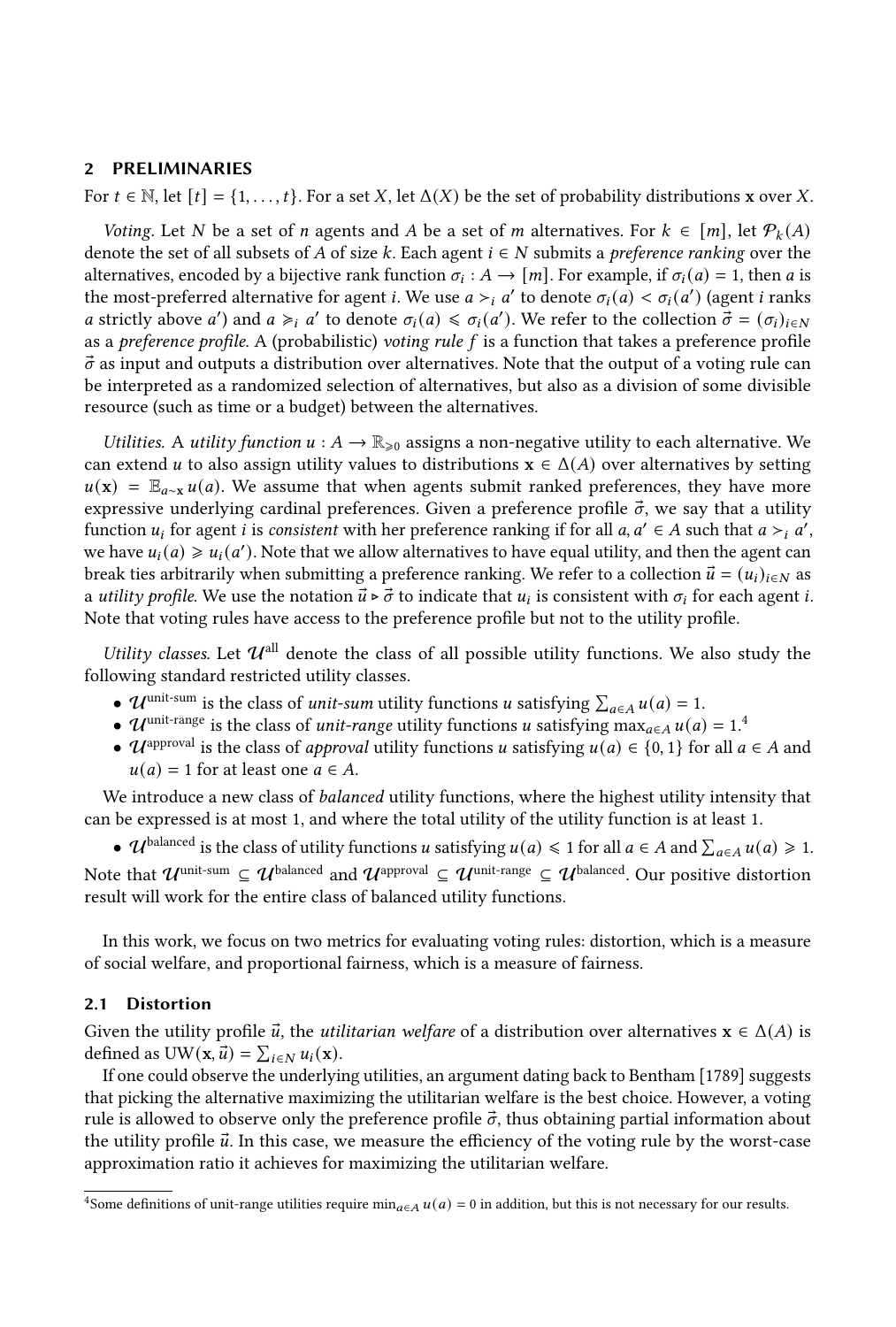<span id="page-6-0"></span>

|                  |             | Agent $i_1$                                                            | Agent $i_2$                  | Agent $i_3$                                    |
|------------------|-------------|------------------------------------------------------------------------|------------------------------|------------------------------------------------|
| Preferences      |             | $\vec{\sigma}$ $a_1 > a_2 > a_3$                                       | $a_2 > a_1 > a_3$            | $a_1 > a_3 > a_2$                              |
| <b>Utilities</b> | $\vec{u}_2$ | $\vec{u}_1$ $1/2$ , $1/3$ , $1/6$<br>$\frac{1}{2}$ , $\frac{1}{2}$ , 0 | $1/2$ , $1/2$ , 0<br>1, 0, 0 | $1/3$ , $1/3$ , $1/3$<br>$1/3$ , $1/3$ , $1/3$ |

Table 2. A preference profile with three agents and three alternatives along with two consistent unit-sum utility profiles.

*Definition 2.1 (Distortion).* Given a utility profile  $\vec{u}$ , the *distortion* of a distribution  $\mathbf{x} \in \Delta(A)$  is the ratio between the highest possible social welfare and the social welfare of x under  $\vec{u}$ :

$$
D(\mathbf{x}, \vec{u}) = \frac{\max_{\mathbf{y} \in \Delta(A)} UW(\mathbf{y}, \vec{u})}{UW(\mathbf{x}, \vec{u})}
$$

.

The distortion of x on a preference profile  $\vec{\sigma}$  for a utility class  $\mathcal U$  is obtained by taking the worst case over all utility profiles  $\vec{u} \in \mathcal{U}^n$  consistent with  $\vec{\sigma}$ .

$$
D(\mathbf{x}, \vec{\sigma}, \mathcal{U}) = \sup_{\vec{u} \in \mathcal{U}^n : \vec{u} \mapsto \vec{\sigma}} D(\mathbf{x}, \vec{u}).
$$

Given a number *m* of alternatives, the distortion of a voting rule f for utility class  $\mathcal{U}$  is  $D_m(f, \mathcal{U}) =$  $\sup_{\vec{\sigma}} D(f(\vec{\sigma}), \vec{\sigma}, \mathcal{U})$ , where the supremum is taken over all preference profiles  $\vec{\sigma}$  with m alternatives and any number of agents.

<span id="page-6-1"></span>Example 2.2. [Table 2](#page-6-0) shows a preference profile with three agents and three alternatives. Consider the distribution  $\mathbf{x} = (a_1 : 1/2, a_2 : 1/4, a_3 : 1/4)$ . Let us evaluate its distortion under two utility profiles given in the table.

- For utility profile  $\vec{u}_1$ , the social welfare of x is UW(x,  $\vec{u}_1$ ) = 3/8 + 3/8 + 1/3 = 13/12. For  $\vec{u}_1$ , the optimal outcome is  $y = (a_1 : 1)$  with UW $(y, \vec{u}_1) = 4/3$ . Hence,  $D(x, \vec{u}_1) = \frac{4/3}{13/13}$  $\frac{4/3}{13/12} \approx 1.23.$
- For utility profile  $\vec{u}_2$ , the social welfare of x is UW(x,  $\vec{u}_2$ ) = 5/12 + 11/24 + 1/12 = 23/24. For  $\vec{u}_2$ , the optimal outcome is  $y = (a_1 : 1)$  with UW $(y, \vec{u}_2) = 11/6$ . Hence,  $D(x, \vec{u}_2) = \frac{11/6}{23/6}$ .  $rac{11/6}{23/24} = 44/23 \approx 1.91.$

Thus, under  $\vec{u}_1$ , it is possible to obtain 23% more social welfare than x, and under  $\vec{u}_2$ , it is possible to obtain 91% more. Using a simple linear program, one can check that  $\vec{u}_2$  is the worst case for utility profiles from  $\mathcal{U}^{\text{unit-sum}}$ , so  $D(x, \vec{\sigma}, \mathcal{U}^{\text{unit-sum}}) = 44/23 \approx 1.91$ . Using a more sophisticated linear program [\[Boutilier et al.](#page-19-0) [2015\]](#page-19-0), one can find the distribution with the lowest possible distortion for unit-sum utilities, which on this profile is  $\mathbf{x}^* \approx (a_1 : 0.5882, a_2 : 0.4118, a_3 : 0)$ , achieving distortion of approximately 1.54.

As we mention in [Example 2.2,](#page-6-1) given a preference profile  $\vec{\sigma}$ , one can find a distribution **x** minimizing D(x,  $\vec{\sigma}$ ,  $\mathcal{U}^{\text{unit-sum}}$ ) by solving a linear program proposed by [Boutilier et al.](#page-19-0) [\[2015\]](#page-19-0). Their approach works for any utility class that is described by linear constraints, so it can be used to find instance-optimal distributions for unit-sum, for unit-range, and for balanced utilities. We show in [Lemma B.1](#page-22-0) in the appendix that the distribution minimizing distortion for unit-range utilities also minimizes distortion for approval utilities, and so instance-optimal distributions for approval utilities can also be found in polynomial time.

We have defined the distortion for a class of utility functions  $U$  by taking the worst case over all utility profiles  $\vec{u}$  in which the utility function  $u_i$  of every agent *i* belongs to  $\mathcal{U}$ . Most naturally, one would like to analyze the distortion for the class of all utility functions  $\mathcal{U}^{\text{all}}$ . However, the worst-case distortion for this class is degenerate: the rule that always selects the uniform distribution has  $O(m)$  distortion, and it is easy to see that any rule has at least  $\Omega(m)$  distortion (by considering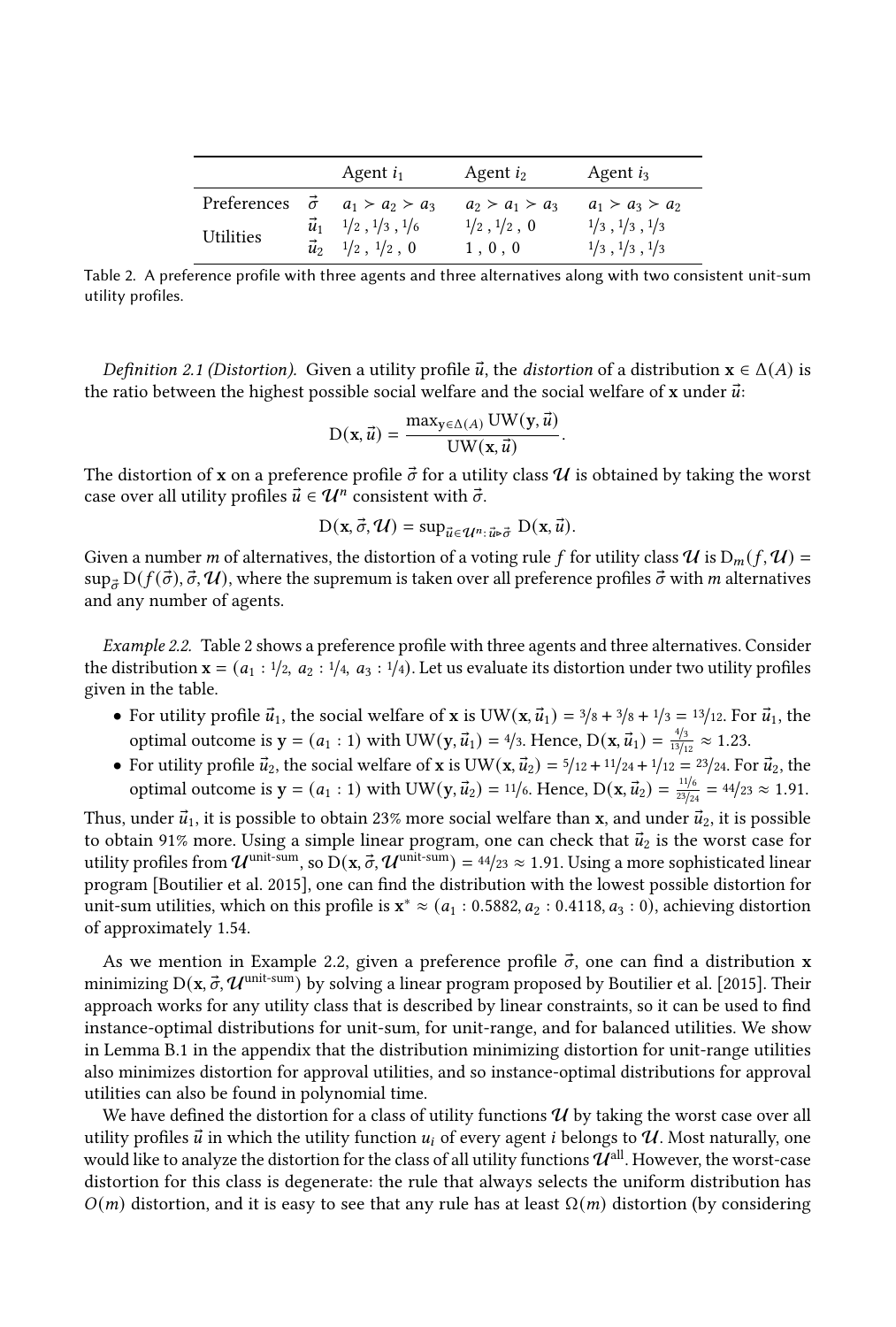utility profiles where some agents care a lot and others not at all). Thus, without some additional restrictions on cardinal utilities (such as unit-sum or unit-range), it turns out that ordinal preferences do not provide significant information about utilitarian welfare.

# 2.2 Nash Welfare Distortion

Distortion is typically defined with respect to utilitarian welfare, but the same principle can be applied to other welfare functions. We will in particular study Nash welfare (NW), which is the geometric mean of agent utilities: NW(x,  $\vec{u}$ ) =  $(\prod_{i \in N} u_i(\mathbf{x}))^{1/n}$ . We can define the distortion  $D_m^{\text{NW}}(f, \mathcal{U})$ of a voting rule  $f$  for Nash welfare by replacing the utilitarian welfare UW in [Definition 2.1](#page-5-2) by NW.

Nash welfare is sometimes viewed as a combined measure of efficiency and fairness. It measures efficiency in a Pareto sense (if everyone's utility increases then so does Nash welfare), and it measures fairness because if some agent has very low utility then this has a strong negative impact on overall Nash welfare.

Remarkably, the Nash welfare is scale invariant, i.e., multiplying the utility function of an agent by some factor does not change the comparison between the Nash welfare of two distributions over alternatives. Hence, we have that  $D_m^{\text{NW}}(f, \mathcal{U}^{\text{all}}) = D_m^{\text{NW}}(f, \mathcal{U}^{\text{unit-sum}}) = D_m^{\text{NW}}(f, \mathcal{U}^{\text{unit-range}})$ for every voting rule  $f$ .

# 2.3 Core

When we view a distribution x as a division of a budget between the alternatives, the core is a fairness axiom that intuitively guarantees every group of agents an influence proportional to its size, provided the agents in the group have similar enough preferences.

Let  $\alpha \geq 1$ . We will define an  $\alpha$ -approximate notion of the core which coincides with the standard version when  $\alpha = 1$ . Similar  $\alpha$ -approximations to the core have been studied in discrete budgeting settings [\[Fain et al.](#page-20-15) [2018;](#page-20-15) [Munagala et al.](#page-20-16) [2022;](#page-20-16) [Peters and Skowron 2020\]](#page-20-17). A distribution over alternatives  $\mathbf{x} \in \Delta(A)$  is said to be in the  $\alpha$ -core with respect to utility profile  $\vec{u}$  if there is no subset of agents *S* and distribution over alternatives  $y \in \Delta(A)$  such that

$$
\frac{|S|}{|N|} \cdot u_i(y) \ge \alpha \cdot u_i(x)
$$
 for every agent  $i \in S$ ,

and at least one of these inequalities is strict.<sup>[5](#page-7-0)</sup> A voting rule f is said to be in the  $\alpha$ -core if, for every preference profile  $\vec{\sigma}$ ,  $f(\vec{\sigma})$  is in the  $\alpha$ -core with respect to every utility profile  $\vec{u}$  consistent with  $\vec{\sigma}$ .

The core notion is inspired by cooperative game theory, where it is seen as a stability notion: if a group of agents is not treated fairly, then those agents can leave the system in order to use their fraction of the budget in a preferable way. The core is typically defined in settings where agents' utility functions are known; our notion is phrased for the case where the rule has access to only ordinal information. Note that to be in the  $\alpha$ -core, a rule needs to avoid deviations for all consistent utilities. This makes sense as a conservative stability notion because agents will presumably make their decision to leave based on their actual utilities.

While 1-core can be achieved when exact utilities are known (see [Section 2.4\)](#page-8-0), it is easy to see that no rule can satisfy 1-core given only the ordinal preferences. For example, consider the profile from [Example 2.2](#page-6-1) with preferences  $(a_1 > a_2 > a_3, a_2 > a_1 > a_3, a_1 > a_3 > a_2$ ). For the utility profile where each agent approves just their top alternative, there is a unique distribution x that satisfies the 1-core, namely  $\mathbf{x} = (a_1 : 2/3, a_2 : 1/3, a_3 : 0)$ . This is because if  $\mathbf{x}(a_1)$  was any lower, then the first and third agents could deviate; if  $\mathbf{x}(a_2)$  was lower, then the second agent could deviate. However, x fails the 1-core if we change the utility profile so that the second agent gives the same utility to all

<span id="page-7-0"></span><sup>&</sup>lt;sup>5</sup>Equivalently, this condition requires that there is no set  $S \subseteq N$  and *partial* distribution  $y : A \to [0, 1]$  with  $\sum_a y_a = |S|/n$ such that  $u_i(y) \ge \alpha \cdot u_i(x)$  for every agent  $i \in S$  and at least one of these inequalities is strict [\[Fain et al. 2016,](#page-20-7) [2018\]](#page-20-15).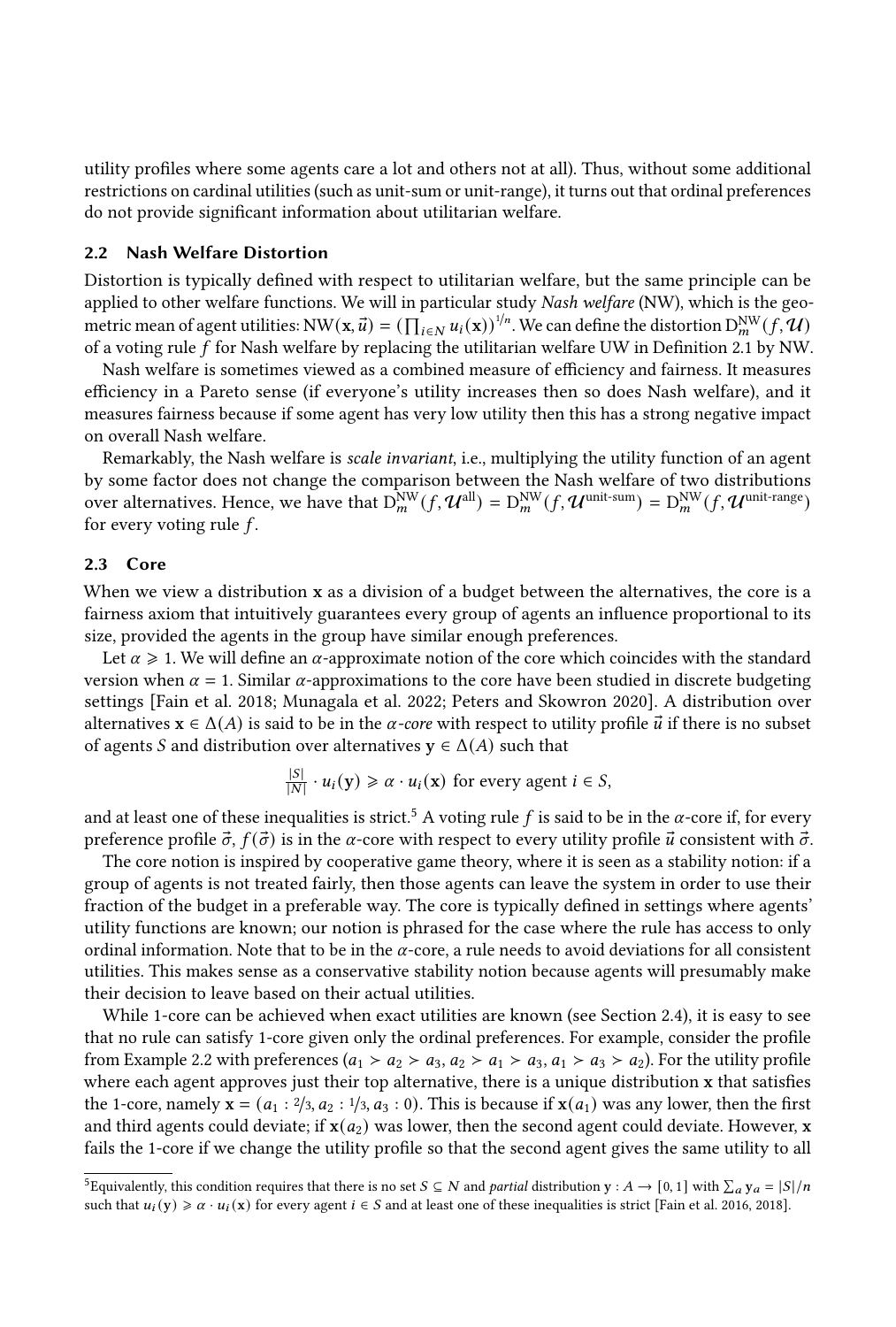alternatives. For that utility profile, all three agents can deviate together by proposing to place the entire budget on  $a_1$ .

# <span id="page-8-0"></span>2.4 Proportional Fairness

We have now seen two notions that are connected to fairness (Nash welfare and the core). A third such notion is *proportional fairness*, which was first proposed in communication networks [\[Kelly](#page-20-18) [et al.](#page-20-18) [1998\]](#page-20-18) but is easily adapted to social choice more generally. This is a quantitative way of measuring the fairness of a distribution. As we will see, proportional fairness is intimately connected to the other two notions.

<span id="page-8-4"></span>Definition 2.3 (Proportional Fairness). Let  $\mathbf{x} \in \Delta(A)$  be a distribution over alternatives. Given a utility profile  $\vec{u}$ , we write

<span id="page-8-3"></span>
$$
PF(\mathbf{x}, \vec{u}) = \max_{\mathbf{y} \in \Delta(A)} \frac{1}{n} \sum_{i \in N} \frac{u_i(\mathbf{y})}{u_i(\mathbf{x})} = \max_{a \in A} \frac{1}{n} \sum_{i \in N} \frac{u_i(a)}{u_i(\mathbf{x})}.
$$
 (1)

Given a preference profile  $\vec{\sigma}$  and a utility class  $\mathcal{U}$ , we write

 $PF(\mathbf{x}, \vec{\sigma}, \mathcal{U}) = \sup_{\vec{u} \in \mathcal{U}^{n} : \vec{u} \in \vec{\sigma}} PF(\mathbf{x}, \vec{u}).$ 

If PF( $\mathbf{x}, \vec{\sigma}, \mathcal{U}$ )  $\le \alpha$ , we say that **x** is  $\alpha$ -proportionally fair (for utility class  $\mathcal{U}$ ).

Given a number  $m$  of alternatives, we say that a voting rule  $f$  is  $\alpha$ -proportionally fair (for utility class  $\mathcal{U}$ ) if for every preference profile  $\vec{\sigma}$  with *m* alternatives and any number of agents, we have  $PF(f(\vec{\sigma}), \vec{\sigma}, \mathcal{U}) \leq \alpha$ . We also write  $PF_m(f, \mathcal{U}) = \sup_{\vec{\sigma}} PF(f(\vec{\sigma}), \vec{\sigma}, \mathcal{U})$  so that f is  $\alpha$ -proportionally fair if and only if  $PF_m(f, U) \leq \alpha$ .

*Example 2.4.* Take the example in [Table 2.](#page-6-0) For distribution  $x = (a_1 : 1/2, a_2 : 1/4, a_3 : 1/4)$ and utilities  $\vec{u}_1$ , we have PF( $\mathbf{x}, \dot{\vec{u}}_1$ ) =  $\frac{1}{3}$  max{11/3, 29/9, 13/9} = 11/9  $\approx$  1.22. For utilities  $\vec{u}_2$ , we have  $PF(x, \vec{u}_2) = \frac{1}{3} \max\{7/3, 19/3, 1\} = 19/9 \approx 2.11$ . Using [Lemma 4.1](#page-14-0) in [Section 4,](#page-14-1) we can check that  $\vec{u}_2$  is the worst-case utility profile for distribution x, so that  $PF(x, \vec{u}) \le 19/9 \approx 2.11$  for all utility profiles  $\vec{u} \in \mathcal{U}^{\text{all}}$ . Hence **x** is 2.11-proportionally fair.

Using the techniques described in [Section 4.3,](#page-17-0) we can establish that the optimal distribution with respect to proportional fairness is  $\mathbf{x}^* \approx (a_1 : 0.586, a_2 : 0.414, a_3 : 0)$ , and  $\overline{PF}(\mathbf{x}^*, \vec{u}) \leq 1.47$  for all utility profiles  $\vec{u} \in \mathcal{U}^{\text{all}$ .<sup>[7](#page-8-2)</sup>

For every utility profile  $\vec{u}$ , there exists a distribution x with PF(x, $\vec{u}$ ) = 1; in fact, the distribution that maximizes Nash welfare with respect to  $\vec{u}$  has this property [e.g., [Fain et al.](#page-20-15) [2018,](#page-20-15) Sec. 2.2]. This is the lowest possible value (no distribution can obtain a value smaller than 1; take  $y = x$  in the definition of  $PF(x, \vec{u})$ . To illustrate why proportional fairness is a measure of fairness, we can note that if x is a distribution such that  $u_i(\mathbf{x}) = 0$  for some agent  $i \in N$ , then PF( $\mathbf{x}, \mathbf{u}^i = \infty$ , which we can see by taking any y for which  $u_i(y) > 0$ . Thus, an  $\alpha$ -proportionally fair distribution, with  $\alpha$  not too high, guarantees to every agent a base level of utility compared to what the agent can receive in any other distribution (in particular, no agent's preferences can be completely ignored).

Like the Nash welfare, proportional fairness is also scale invariant. Hence, we have  $PF_m(f, \mathcal{U}^{\text{all}}) =$  $PF_m(f, \mathcal{U}^{\text{unit-sum}}) = PF_m(f, \mathcal{U}^{\text{unit-range}})$  for every voting rule f. Our results for proportional fairness all hold with respect to  $\mathcal{U}^{\text{all}}$ , so we drop it from the notation and simply use  $PF(\mathbf{x}, \vec{\sigma})$  and  $PF_m(f)$ .

<span id="page-8-1"></span> $^6$ This is the maximum possible average multiplicative increase in agent utilities when moving from  ${\bf x}$  to any other  ${\bf y}$ . The second transition in [Equation \(1\)](#page-8-3) holds because  $\frac{1}{n} \sum_{i \in \mathbb{N}} u_i(y)/u_i(x)$  is linear in y.

<span id="page-8-2"></span><sup>&</sup>lt;sup>7</sup>On this small example, one can find this optimum distribution  $x^*$  by hand after noting that  $a_3$  must receive probability 0. One derives  $\mathbf{x}^* = \{a_1 : 2 - \sqrt{2}, a_2 : \sqrt{2} - 1, a_3 : 0\}$  with PF( $\mathbf{x}^*, \vec{\sigma}, \mathcal{U}^{\text{all}}$ ) = 1 +  $\sqrt{2}/3$ .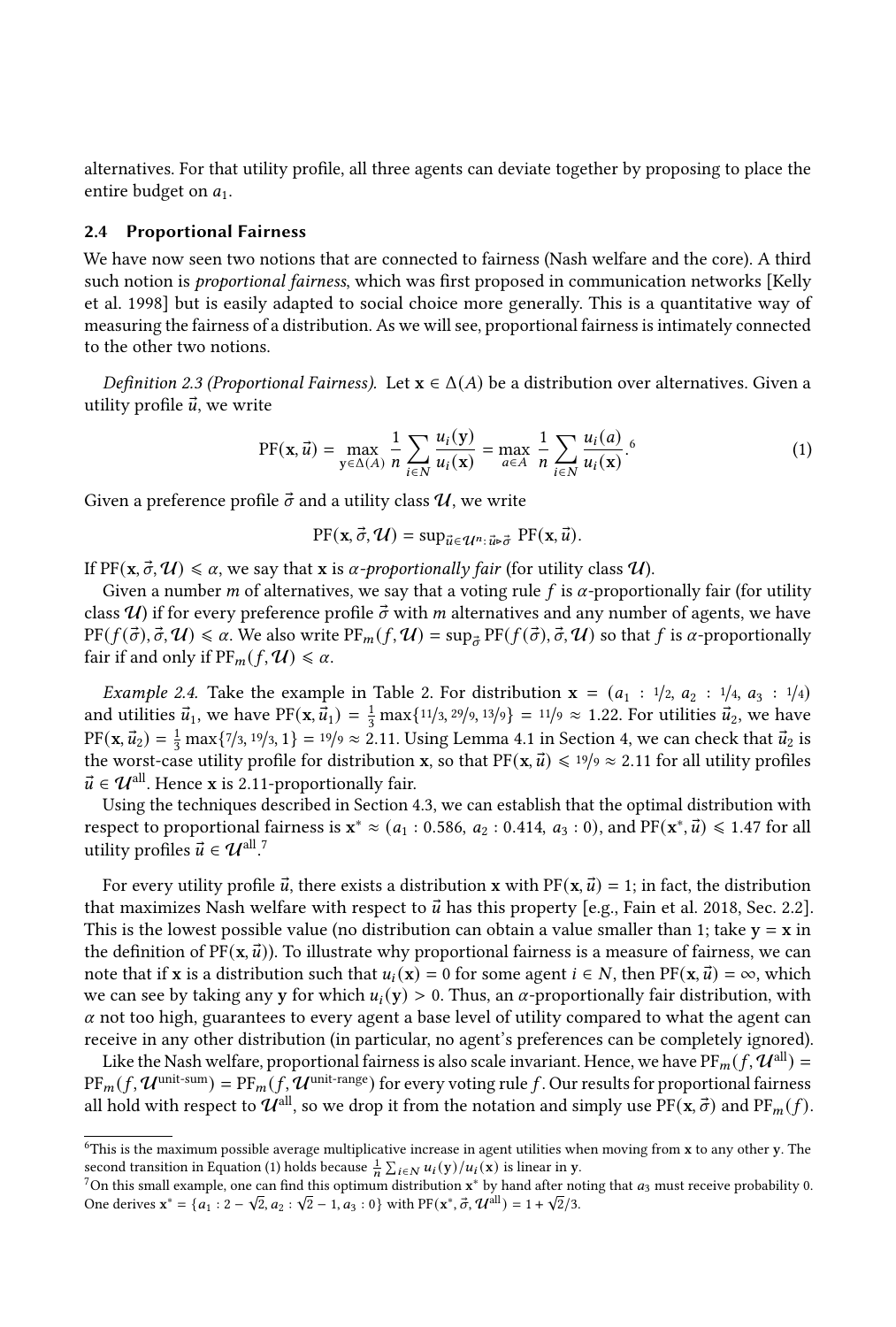An appealing strength of proportional fairness is that it is related to other fairness properties of interest. In particular, an  $\alpha$ -proportionally fair voting rule is also in the  $\alpha$ -core, and has a distortion with respect to Nash welfare of at most  $\alpha$ .

*Proportional fairness*  $\Rightarrow$  *the core.* The following is a well-known relation between proportional fairness and the core.<sup>[8](#page-9-0)</sup>

<span id="page-9-3"></span>PROPOSITION 2.5. For every  $\alpha \geq 1$ , if f is an  $\alpha$ -proportionally fair voting rule, then f is in the  $\alpha$ -core.

Proof. Suppose for contradiction that  $PF_m(f) \leq \alpha$ , but there exists a consistent pair of utility profile  $\vec{u}$  and preference profile  $\vec{\sigma}$  such that  $\mathbf{x} = f(\vec{\sigma})$  is not in the  $\alpha$ -core with respect to  $\vec{u}$ . Then, by definition, there exists a subset of agents *S* and a distribution over alternatives  $y \in \Delta(A)$  such that  $\frac{|S|}{n} \cdot u_i(y) \ge \alpha \cdot u_i(x)$  (i.e.,  $\frac{u_i(y)}{u_i(x)} \ge \alpha \cdot \frac{n}{|S|}$ ) for every agent  $i \in S$  and at least one of these inequalities is strict. Hence,

$$
\sum_{i\in S}\frac{u_i(y)}{u_i(x)} > \alpha \cdot n \quad \Rightarrow \quad \frac{1}{n}\sum_{i\in N}\frac{u_i(y)}{u_i(x)} \geq \frac{1}{n}\sum_{i\in S}\frac{u_i(y)}{u_i(x)} > \alpha,
$$

contradicting the assumption that  $PF_m(f) \leq \alpha$ .

*Proportional fairness*  $\Rightarrow$  *distortion with respect to the Nash welfare.* It is also well-known that proportional fairness is an upper bound on the approximation of (i.e., distortion with respect to) the Nash welfare.<sup>[9](#page-9-1)</sup>

<span id="page-9-4"></span>PROPOSITION 2.6. For every voting rule f , we have  $\mathcal{D}_m^{\text{NW}}(f, \mathcal{U}^{\text{all}}) \leqslant \text{PF}_m(f, \mathcal{U}^{\text{all}})$ .

Proof. This holds because for any pair of distributions over alternatives  $x, y \in \Delta(A)$  and utility profile  $\vec{u}$ , we have

$$
\frac{\text{NW}(\mathbf{y},\vec{u})}{\text{NW}(\mathbf{x},\vec{u})} = \left(\prod_{i\in\mathbb{N}}\frac{u_i(\mathbf{y})}{u_i(\mathbf{x})}\right)^{1/n} \leq \frac{1}{n}\sum_{i\in\mathbb{N}}\frac{u_i(\mathbf{y})}{u_i(\mathbf{x})},
$$

by the inequality of arithmetic and geometric means.  $\Box$ 

#### 2.5 The Minimax Theorem

In several places, we will use some basic elements of the theory of zero-sum games and the minimax theorem. Recall that if  $X \subseteq \mathbb{R}^n$  is a convex set and  $f: X \to \mathbb{R}$  is a function, then f is convex if for all  $x_1, x_2 \in X$  and all  $0 \le \lambda \le 1$ , we have  $f(\lambda x_1 + (1 - \lambda)x_2) \le \lambda f(x_1) + (1 - \lambda)f(x_2)$ . Further, f is concave if  $-f$  is convex. For example,  $f(x) = x^2$  is convex and  $f(x) = \log x$  is concave; linear functions are both convex and concave.

<span id="page-9-2"></span>THEOREM 2.7 (MINIMAX THEOREM, VON NEUMANN 1928). Let  $X \subseteq \mathbb{R}^n$  and  $Y \subseteq \mathbb{R}^m$  be compact convex sets. Let  $f: X \times Y \to \mathbb{R}$  be a continuous function that is concave in its first argument and convex in its second argument (that is,  $f(\cdot, y)$  is concave for each fixed  $y \in Y$  and  $f(x, \cdot)$  is convex for each fixed  $x \in X$ ). Then

$$
\max_{\mathbf{x}\in X}\min_{\mathbf{y}\in Y}f(\mathbf{x},\mathbf{y})=\min_{\mathbf{y}\in Y}\max_{\mathbf{x}\in X}f(\mathbf{x},\mathbf{y}).
$$

<span id="page-9-0"></span> $8$ This result has not been explicitly stated, but essentially the same proof is frequently used to show that distributions maximizing Nash welfare lie in the core [e.g., [Fain et al. 2018,](#page-20-15) Section 2.2; [Aziz et al. 2019,](#page-19-12) Theorem 3].

<span id="page-9-1"></span><sup>9</sup>Observations to this effect can be found, for example, in Appendix D of [Caragiannis et al.](#page-19-21) [\[2019\]](#page-19-21) and in the derivation of Equation (2) in [Inoue and Kobayashi](#page-20-20) [\[2022\]](#page-20-20).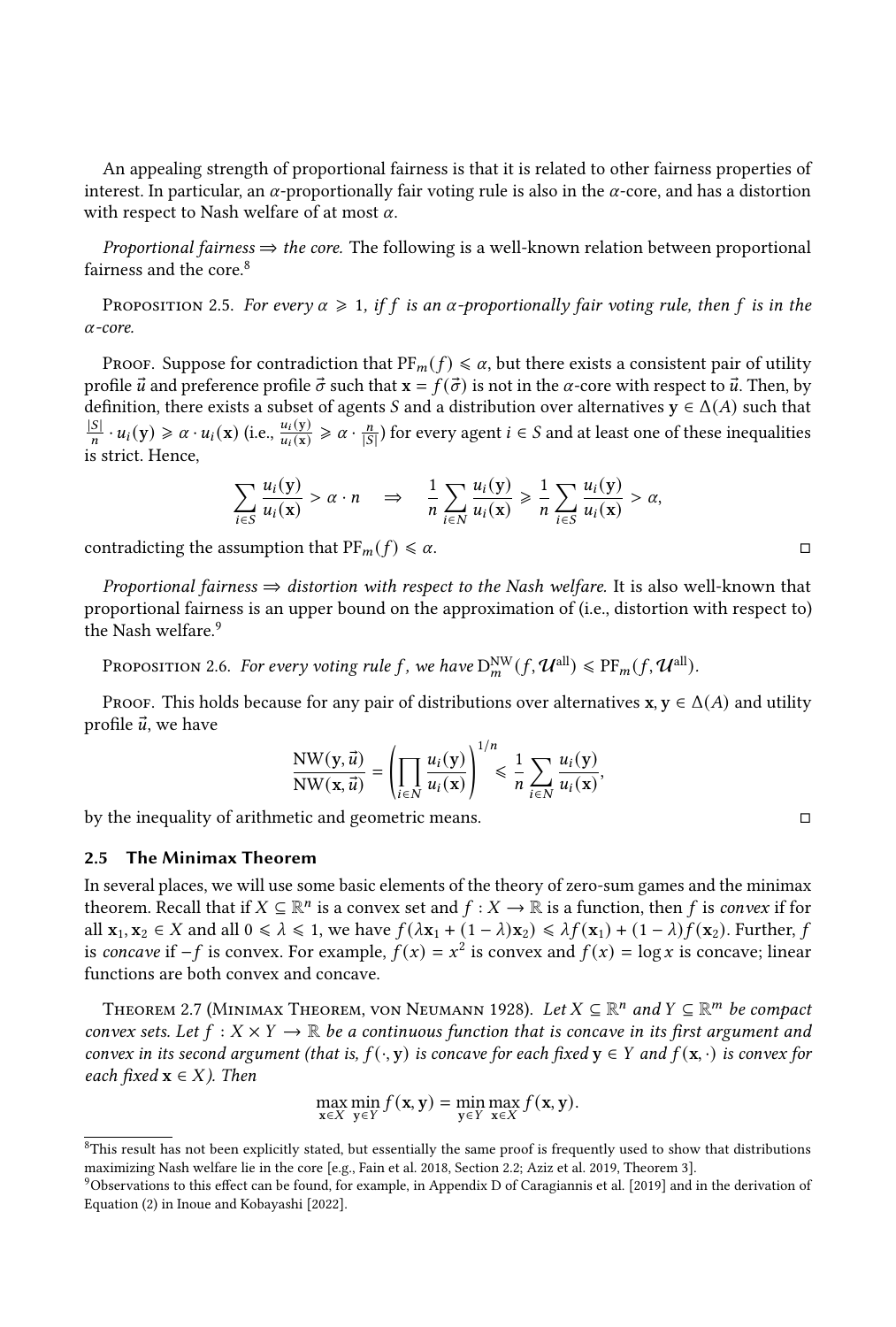We can interpret this theorem as a statement about a two-player zero-sum game between a player and an *adversary*. The player can choose a strategy  $x$  from the set  $X$  while aiming to maximize the value  $f(x, y)$ , and the adversary can choose  $y \in Y$  aiming to minimize the value. The minimax theorem states that (under certain convexity conditions) it does not matter in which order the players make their moves. In our applications, we have  $X = \Delta(S_1)$  and  $Y = \Delta(S_2)$  for some finite sets  $S_1$  and  $S_2$  of pure strategies, so that X and Y are sets of mixed strategies. In this case, the function f typically encodes an expected payoff,  $f(x, y) = \mathbb{E}_{s_1 \sim x, s_2 \sim y}[g(s_1, s_2)]$  for some  $g : S_1 \times S_2 \to \mathbb{R}$ . Such an  $f$  is linear in both arguments and hence satisfies the conditions of the minimax theorem. In our results about proportional fairness, we will need the full strength of the minimax theorem, allowing for functions  $f$  that are not linear in both arguments. The equal value of the max-min and min-max expressions is known as the value of the zero-sum game.

# <span id="page-10-1"></span>3 DISTORTION

We begin by aiming to achieve low distortion with respect to utilitarian social welfare. [Boutilier](#page-19-0) [et al.](#page-19-0) [\[2015\]](#page-19-0) consider unit-sum utilities and show that any rule must incur distortion at least  $\Omega(\sqrt{m})$ . They also construct an intricate and artificial voting rule that achieves distortion  $O(\sqrt{m} \log^* m)$ , thus leaving a tiny gap. They also present a more natural voting rule that achieves distortion  $O(\sqrt{m \log m})$ , which we call the *harmonic rule*  $f_{HR}$ . It is based on the harmonic scoring rule, according to which each agent *i* gives  $1/k$  points to the alternative she ranks in the  $k$ -th position. Given a preference profile  $\vec{\sigma}$ , the *harmonic score* of an alternative *a* is hsc(*a*) =  $\sum_{i \in N} 1/\sigma_i(a)$ . Now, with probability  $\frac{1}{2}$ , the harmonic rule chooses an alternative uniformly at random, and with probability  $\frac{1}{2}$ , it chooses an alternative *a* with probability proportional to hsc(*a*). Note that the harmonic scores of all alternatives sum to  $nH_m$  where  $H_m = 1 + \frac{1}{2} + \cdots + \frac{1}{m}$ . Thus if  $\mathbf{x} = f_{HR}(\vec{\sigma})$  then

$$
\mathbf{x}(a) = \frac{1}{2m} + \frac{\text{hsc}(a)}{2nH_m} \text{ for all } a \in A.
$$

In this section, we introduce a new rule that achieves distortion  $O(\sqrt{m})$ , which is optimal up to a constant factor. This rule is based on concepts from cooperative game theory and from the theory of committee selection, and can be computed in polynomial time. Our rule turns out to have robustly good performance, in that its distortion remains low for other utility classes and other welfare functions. We will compare it throughout to the harmonic rule.

## <span id="page-10-0"></span>3.1 Stable Lotteries

Below the hood, our new voting rule is based on multi-winner voting, also known as committee selection, which concerns the well-studied problem of selecting a committee  $X \subseteq A$  of  $k$  alternatives, based on the agents' preferences over the alternatives [\[Faliszewski et al.](#page-20-21) [2017\]](#page-20-21). One aim of the literature on multi-winner voting is to identify representative committees, where as many agents as possible are represented in the committee, in the sense that one of their highly-ranked alternatives is included [\[Chamberlin and Courant 1983\]](#page-19-22). This is a type of fairness consideration and related to the idea of proportional representation which is particularly well-developed in the context of approval utilities [\[Lackner and Skowron 2020\]](#page-20-22).

Representative committees are interesting in the distortion context due to the following intuition: if a voting rule places very little weight on alternatives that are highly ranked by many agents, then the rule is in danger of incurring high distortion, because those unrepresented agents may feel strongly about their high-ranked alternatives, while others may be more-or-less indifferent.

For ranked preferences, a recently studied representation axiom is *(local)* stability [\[Aziz et al.](#page-19-23) [2017b;](#page-19-23) [Cheng et al.](#page-19-19) [2020\]](#page-19-19). This axiom is based on the idea that a group of  $\frac{n}{k}$  agents should be able to decide over one of the k slots in the committee. Formally, for a committee X with  $|X| = k$  and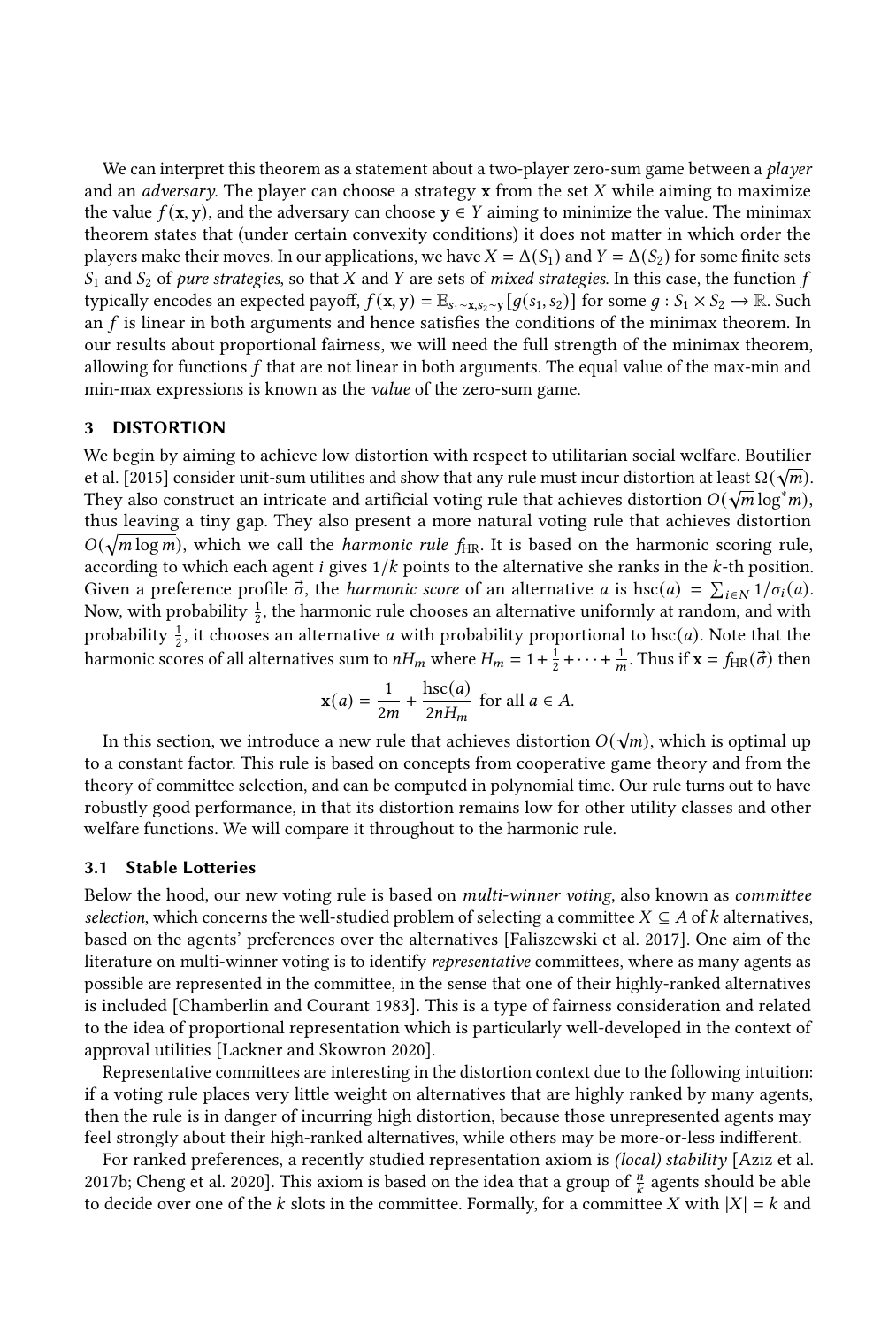an alternative  $a^*$ , write  $V(a^*, X) = |\{i \in N : a^* > i X\}|$  for the number of agents who prefer  $a^*$  to all alternatives in the committee. We say that X is *stable* if for all alternatives  $a^* \notin X$ , we have  $V(a^*, X) < \frac{n}{k}$ . Such a committee is stable in a sense familiar from cooperative game theory.

There are examples of preference profiles and sizes  $k$  where no stable committee exists [\[Jiang](#page-20-14) [et al.](#page-20-14) [2020,](#page-20-14) Thm. 4]. However, [Cheng et al.](#page-19-19) [\[2020\]](#page-19-19) proved that there always exists a probability distribution over committees which satisfies a probabilistic generalization of the stability property.

Definition 3.1. A distribution  $X \in \Delta(\mathcal{P}_k(A))$  over committees X of size k is a stable lottery if for all alternatives  $a^* \in A$ , we have

$$
\mathbb{E}_{X\sim X}\left[V(a^*,X)\right] < \frac{n}{k}.
$$

To be self-contained, we include a short proof of existence, following the simplified treatment due to [Jiang et al.](#page-20-14) [\[2020,](#page-20-14) Lem. 4].

THEOREM 3.2 (CHENG ET AL. [2020\)](#page-19-19). For every preference profile  $\vec{\sigma}$  and for every k, there exists a stable lottery.

Proof. Let  $\vec{\sigma}$  be a preference profile. We view our task as proving the following bound:

$$
\min_{\mathbf{X}\in\Delta(\mathcal{P}_k(A))}\max_{a^*\in A}\mathbb{E}_{X\sim\mathbf{X}}[V(a^*,X)] < \frac{n}{k}.
$$

If the bound holds, then taking an  $X$  that solves the minimization problem is a stable lottery. We can view the expression on the left-hand side as a zero-sum game, where one player chooses a distribution and the adversary responds with an alternative. Applying the minimax theorem, it suffices to show that  $\overline{n}$ 

$$
\max_{\mathbf{y}\in\Delta(A)}\min_{\mathbf{X}\in\Delta(\mathcal{P}_k(A))}\mathbb{E}_{X\sim\mathbf{X},a^*\sim\mathbf{y}}[V(a^*,X)]<\frac{n}{k}.
$$

Let  $y \in \Delta(A)$ . Define a distribution X over committees by the following process. Draw k alternatives  $a_1, \ldots, a_k$  from the distribution y independently and with replacement. Let X be the random set of alternatives thus selected, if necessary filled up with arbitrary additional alternatives until  $|X| = k$ . Now note that for every agent  $i \in N$ , the probability  $Pr_{a^* \sim y, X \sim X}[a^* \succ_i X]$  is at most the probability that  $a^*$  is the strictly most-preferred among the at most  $k + 1$  alternatives  $a^*, a_1, \ldots, a_k$  which are drawn i.i.d. Hence by symmetry  $Pr_{a^* \sim y, X \sim X}[a^* \succ_i X] \leq 1/(k+1) < 1/k$ .

Summing up over all  $i \in N$ , it follows that  $\mathbb{E}_{X \sim X, a^* \sim y}[V(a^*, X)] < \frac{n}{k}$ , as desired. □

[Cheng et al.](#page-19-19) [\[2020\]](#page-19-19) prove that a stable lottery can be found in (expected) polynomial time using the multiplicative weights update algorithm for zero-sum games. That algorithm finds a solution whose value is  $\varepsilon$ -close to the optimum value. But the existence proof above in fact established that the value of the game is at most  $n/(k + 1)$ , when all we need is a solution with value less than *n/k*. Thus, we can run the algorithm with  $\varepsilon = \frac{1}{2} \cdot (\frac{n}{k} - \frac{n}{k+1})$  and obtain an exactly stable lottery in expected polynomial time.

# 3.2 The Stable Lottery Rule

We propose a voting rule based on stable lotteries for committees of size  $k = \sqrt{m}$ . Like the previously proposed harmonic rule, our rule spreads half of the probability mass uniformly over all alternatives.<sup>[10](#page-11-0)</sup> It then assigns the remaining probability mass to alternatives in proportion to the probability that they are included in the committee selected by the stable lottery.

<span id="page-11-0"></span> $10$ Instead of 1/2, one can use any other constant fraction (such as 0.0001) without changing the conclusion of [Theorem 3.4.](#page-12-0) One can also shift probability from a Pareto-dominated alternatives to a dominating alternative without worsening distortion.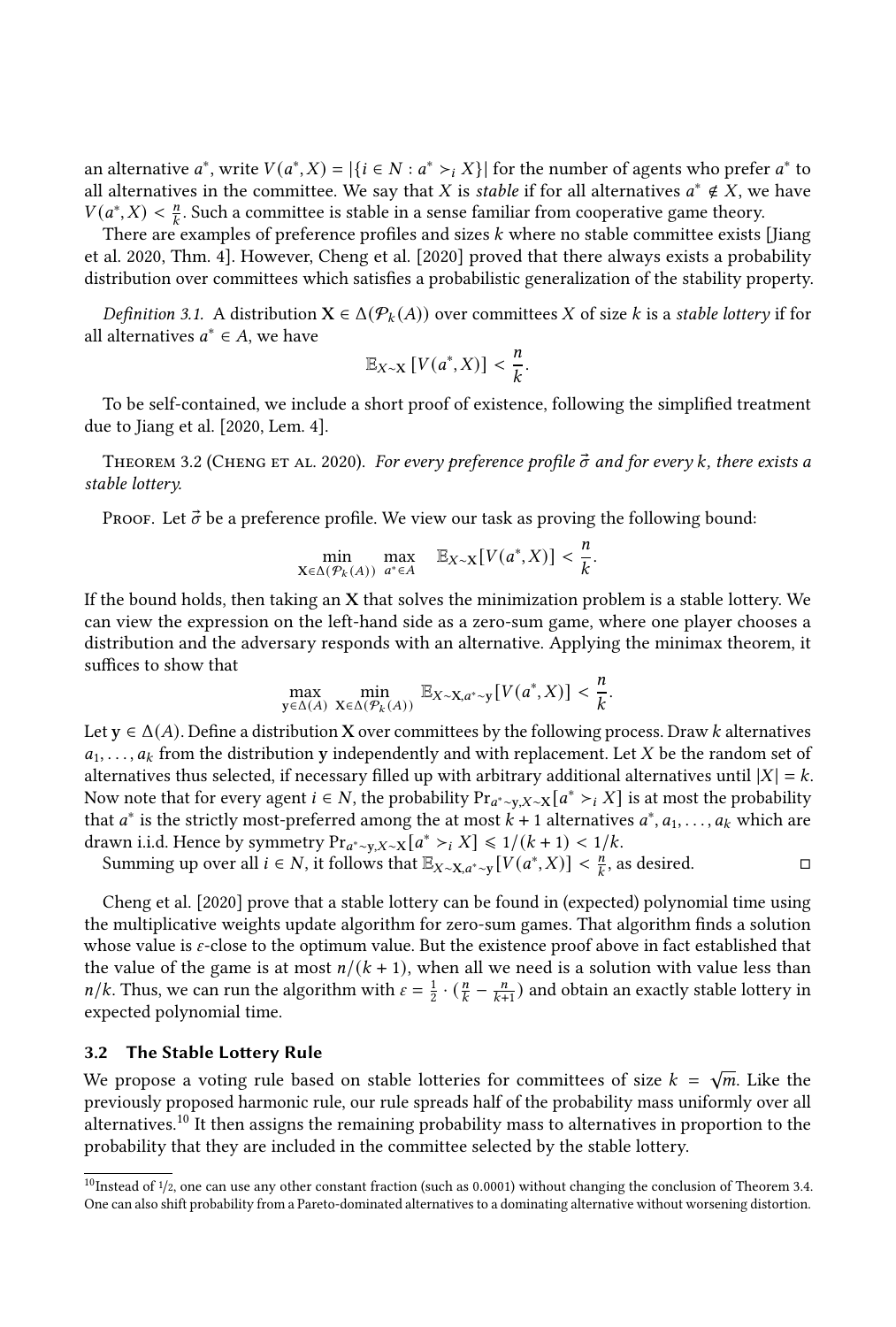Definition 3.3 (Stable Lottery Rule,  $f_{SLR}$ ). Let X be a stable lottery over committees X of size  $k = \sqrt{m}$ . The Stable Lottery Rule  $f_{SLR}$  works as follows: With probability 1/2, sample a committee  $X \sim X$  and choose an alternative uniformly at random from X, and with probability 1/2, choose an alternative uniformly at random from A. Therefore, each alternative  $a \in A$  will be selected with probability  $\mathbf{x}(a) = \frac{1}{2\sqrt{a}}$  $\frac{1}{2\sqrt{m}} \cdot \Pr_{X \sim X}[a \in X] + \frac{1}{2m}.$ 

Our first main result states that  $f_{\rm SLR}$  achieves distortion  $\Theta(\sqrt{m})$  on the class of balanced utility functions, and hence also for unit-sum, unit-range, and approval utilities.

<span id="page-12-0"></span>THEOREM 3.4. On the utility class  $\mathcal U^{\rm balanced}$ , the Stable Lottery Rule achieves  $O(\sqrt{m})$  distortion:

<span id="page-12-1"></span>
$$
D_m(f_{SLR}, \mathcal{U}^{\text{balanced}}) = O(\sqrt{m}).
$$

PROOF. Let  $\vec{u}$  be a utility profile consistent with a profile  $\vec{\sigma}$ , with  $u_i \in \mathcal{U}$ <sup>balanced</sup> for all  $i \in N$ . We begin the proof by making the following observation. Let X be a committee, and let  $a^* \in A$  be a distinguished alternative. Write  $u_i(X) = \sum_{a \in X} u_i(a)$  and  $UW(X, \vec{u}) = \sum_{i \in N} u_i(X)$ . Then,

$$
UW(X, \vec{u}) \geqslant UW(a^*, \vec{u}) - V(a^*, X). \tag{2}
$$

Indeed, for every agent *i* such that  $a^* >_i X$ , we have  $u_i(X) \ge 0 \ge u_i(a^*) - \max_{a \in A} u_i(a) \ge u_i(a^*) - 1$ because  $u_i \in \mathcal{U}$  balanced, and for every agent *i* such that  $a^* \neq i$ , *X*, there exists some alternative  $a \in X$ such that  $a >_i a^*$ , so  $u_i(X) \geq u_i(a) \geq u_i(a^*)$ . [Equation \(2\)](#page-12-1) follows by summing these inequalities over all  $i \in N$ , noting that the number of agents of the first type is  $V(a^*, X)$ .

Let  $\mathbf{x} = f_{\text{SLR}}(\vec{\sigma})$  be the distribution selected the Stable Lottery Rule, and let X be the underlying Let  $\mathbf{x} = f_{SLR}(\sigma)$  be the distribution selected the stable Lottery Kule, and let  $\mathbf{x}$  be the underlying stable lottery over committees of size  $\sqrt{m}$ . Let us write  $\mathbf{x} = \frac{1}{2}\mathbf{x}_1 + \frac{1}{2}\mathbf{x}_2$ , where  $\mathbf{x}_1$  i on the stable lottery and  $\mathbf{x}_2$  is the uniform distribution over A. Thus,  $\mathbf{x}_1(a) = \frac{1}{\sqrt{m}} \cdot \Pr_{X \sim X}[a \in X]$ and  $\mathbf{x}_2(a) = 1/m$  for all  $a \in A$ .

Note that for all  $i \in N$ , we have  $u_i(\mathbf{x}_2) \geq \frac{1}{m} \sum_{a \in A} u_i(a) \geq \frac{1}{m}$  because  $u_i \in \mathcal{U}$  balanced. Hence  $UW(\mathbf{x}_2, \vec{u}) \geq \frac{n}{m}$  and so  $\frac{m}{n} \cdot UW(\mathbf{x}_2, \vec{u}) \geq 1$ . Now fix an arbitrary  $a^* \in A$ . Then,

$$
\sqrt{m} \cdot \text{UW}(\mathbf{x}_1, \vec{u}) = \sqrt{m} \cdot \sum_{a \in A} \frac{1}{\sqrt{m}} \text{Pr}_{X \sim X} [a \in X] \cdot \text{UW}(a, \vec{u})
$$
  
\n
$$
= \mathbb{E}_{X \sim X} [\sum_{a \in X} \text{UW}(a, \vec{u})]
$$
  
\n
$$
\geq \mathbb{E}_{X \sim X} [\text{UW}(X, \vec{u})]
$$
  
\n
$$
\geq \mathbb{E}_{X \sim X} [\text{UW}(a^*, \vec{u}) - V(a^*, X)]
$$
 (by equation (2))  
\n
$$
= \text{UW}(a^*, \vec{u}) - \mathbb{E}_{X \sim X} [V(a^*, X)]
$$
 (linearity of expectation)  
\n
$$
\geq \text{UW}(a^*, \vec{u}) - \frac{n}{\sqrt{m}}
$$
 (stability of X)  
\n
$$
\geq \text{UW}(a^*, \vec{u}) - \frac{n}{\sqrt{m}} \cdot \frac{m}{n} \cdot \text{UW}(\mathbf{x}_2, \vec{u})
$$
 (since  $\frac{m}{n} \cdot \text{UW}(\mathbf{x}_2, \vec{u}) \geq 1$ )  
\n
$$
= \text{UW}(a^*, \vec{u}) - \sqrt{m} \cdot \text{UW}(\mathbf{x}_2, \vec{u}).
$$

Hence,

$$
UW(\mathbf{x}, \vec{u}) = \frac{1}{2} UW(\mathbf{x}_1, \vec{u}) + \frac{1}{2} UW(\mathbf{x}_2, \vec{u}) \geq \frac{UW(a^*, \vec{u})}{2\sqrt{m}} \quad \text{for all } a^* \in A.
$$

Therefore, we have that

$$
D_m(f_{SLR}, \mathcal{U}^{\text{balanced}}) \le D(x, \vec{\sigma}, \mathcal{U}^{\text{balanced}}) \le \max_{a^* \in A} \frac{UW(a^*, \vec{u})}{\frac{UW(a^*, \vec{u})}{2\sqrt{m}}} = 2\sqrt{m} = O(\sqrt{m}).
$$

<span id="page-12-2"></span>This proof generalizes to utility functions that are imbalanced to some degree.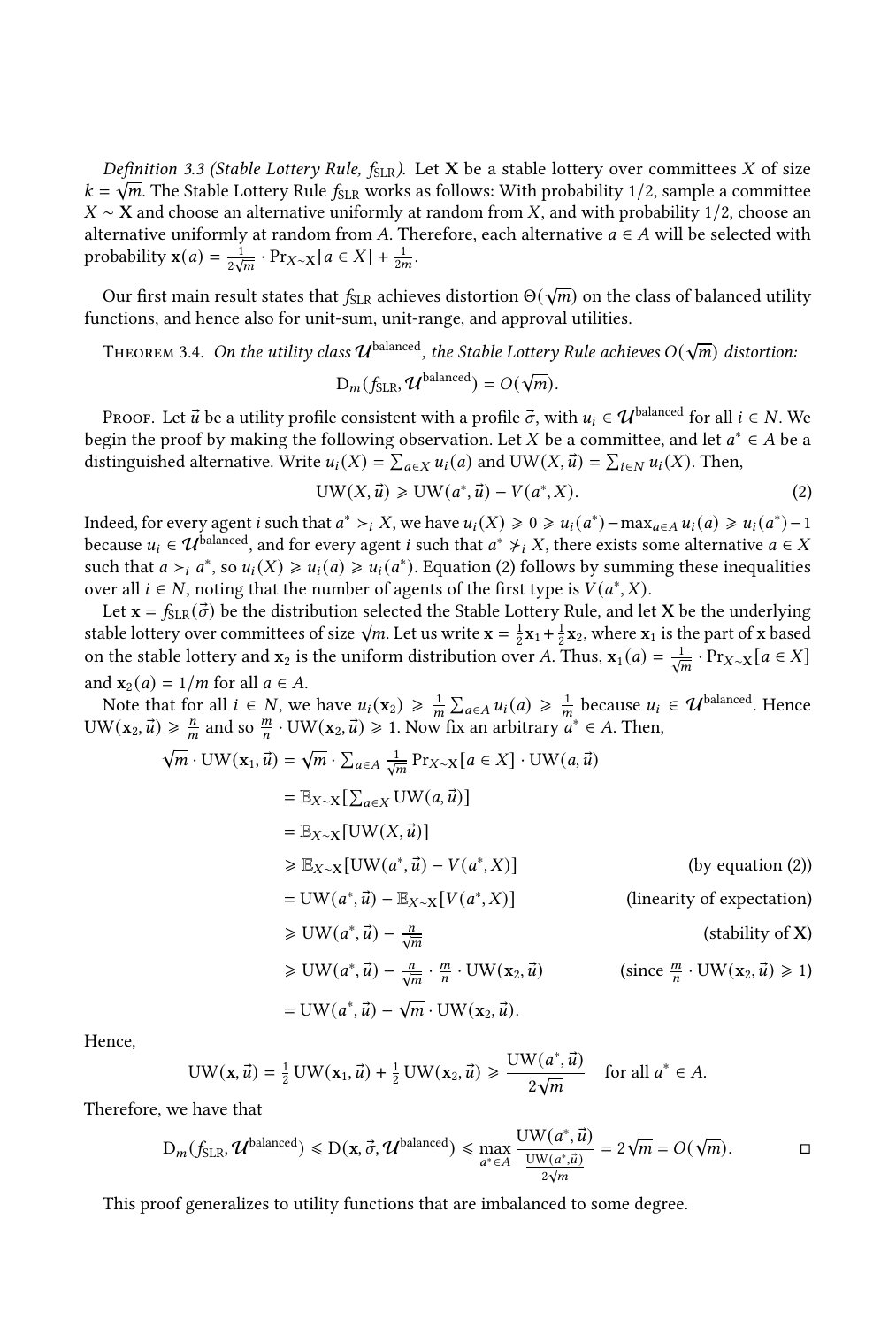COROLLARY 3.5. For  $0 < \alpha < 1$ , write  $\mathcal{U}^{\alpha$ -balanced for the class of  $\alpha$ -balanced utility functions with  $\alpha$  · max $_{a\in A}$   $u(a)\leqslant 1\leqslant \sum_{a\in A}u(a).$  On this class, the Stable Lottery Rule achieves  $O(\sqrt{m/\alpha})$  distortion:

$$
D_m(f_{SLR}, \mathcal{U}^{\alpha\text{-balanced}}) = O(\sqrt{m/\alpha}).
$$

In contrast to the  $O(\sqrt{m})$  distortion of the Stable Lottery Rule, the Harmonic Rule  $f_{\rm HR}$  achieves worse distortion for both unit-sum and, especially, unit-range utilities.

THEOREM 3.6. The distortion of the Harmonic Rule is  $D_m(f_{HR}, \mathcal{U}^{\text{unit-sum}}) = \Theta(\sqrt{m \log m})$  and  $D_m(f_{HR}, \mathcal{U}^{\text{unit-range}}) = \Theta(m^{2/3} \log^{1/3} m).$ 

For unit-sum utilities, the upper bound is due to [Boutilier et al.](#page-19-0) [\[2015\]](#page-19-0) and the lower bound follows from the work of [Bhaskar et al.](#page-19-1) [\[2018\]](#page-19-1), though we include an explicit lower bound example in [Appendix C.1.](#page-23-0) The analysis of the distortion of  $f_{HR}$  for unit-range utilities is new. The polynomial increase in the distortion of  $f_{HR}$  compared to that of  $f_{SLR}$  can be explained by noting that  $f_{HR}$  is truthful, and for unit-range utilities, [Filos-Ratsikas and Miltersen](#page-20-0) [\[2014\]](#page-20-0) prove that any truthful rule has distortion  $\Omega(m^{2/3})$ , meaning that  $f_{HR}$  still has close to the best distortion achievable via truthful rules. We give proofs of these results in [Appendix C.1.](#page-23-0)

# 3.3 Lower Bounds

[Boutilier et al.](#page-19-0) [\[2015\]](#page-19-0) prove that the distortion of every voting rule for the class  $\mathcal{U}^{\text{unit-sum}}$  of unitsum utilities is  $\Omega(\sqrt{m})$ , showing that  $f_{SLR}$  is asymptotically optimal on this class. In [Appendix A,](#page-21-0) we generalize their bound slightly to a broader parametric class of utility functions, which in particular implies that the distortion of  $f_{SLR}$  on the class of  $\alpha$ -balanced utility functions discussed in [Corollary 3.5](#page-12-2) is optimal in both  $m$  and  $\alpha$ .

Here, we present a lower bound for the class of approval utility functions, which also applies to the larger class of unit-range utilities. This bound implies that  $f_{SLR}$  achieves asymptotically optimal distortion on both of these utility classes.

<span id="page-13-0"></span>THEOREM 3.7. For any voting rule f, we have  $D_m(f, \mathcal{U}^{\text{approxd}}) = \Omega(\sqrt{m})$  and  $D_m(f, \mathcal{U}^{\text{unit-range}}) =$  $\Omega(\sqrt{m}).$ 

Proof. Assume  $\sqrt{n}$  is a positive integer, and let  $m = n + \sqrt{n}$ . Each agent  $i$  ranks alternative  $a_i$ first, alternative  $a_{n+\lceil i/\sqrt{n} \rceil}$  second, and the remaining alternatives in an arbitrary order. Note that this naturally divides the agents into  $\sqrt{n}$  groups,  $N_1, \ldots, N_{\sqrt{n}}$ , where, for  $r \in [\sqrt{n}]$ ,  $N_r$  denotes the group of agents who rank alternative  $a_{n+r}$  second.

Let f be a voting rule and let x be the distribution selected by f on this profile. By the pigeonhole Let *f* be a voting rule and let **x** be the distribution selected by *f* on this profile. By the pigeomole principle, there must exist one index  $r \in [\sqrt{n}]$  such that  $\mathbf{x}(a_{n+r}) \le 1/\sqrt{n}$ . Without loss of generality, assume that  $\mathbf{x}(a_{n+1}) \leq 1/\sqrt{n}$ . Consider the approval utility profile  $\vec{u}$  under which all agents in  $N_1$ approve their top two alternatives (i.e., their top choice and  $a_{n+1}$ ), and all other agents approve only their top alternative.

 $\text{Im}\left(\text{Im}\left(\text{Im}\left(\text{Im}\left(\text{Im}\left(\text{Im}\left(\text{Im}\left(\text{Im}\left(\text{Im}\left(\text{Im}\left(\text{Im}\left(\text{Im}\left(\text{Im}\left(\text{Im}\left(\text{Im}\left(\text{Im}\left(\text{Im}\left(\text{Im}\left(\text{Im}\left(\text{Im}\left(\text{Im}\left(\text{Im}\left(\text{Im}\left(\text{Im}\left(\text{Im}\left(\text{Im}\left(\text{Im}\left(\text{Im}\left(\text{Im}\left(\text{Im}\left(\text{Im}\left(\text{Im}\left(\text{Im}\left(\text{Im}\left(\text{Im}\left(\text{Im}\left(\text{Im$ we have

$$
D_m(f, \mathcal{U}^{\text{approval}}) \geq \frac{\text{UW}(a_{n+1}, \vec{u})}{\text{UW}(\mathbf{x}, \vec{u})} \geq \frac{\sqrt{n}}{\left(1 - \frac{1}{\sqrt{n}}\right) \cdot 1 + \frac{1}{\sqrt{n}} \cdot \sqrt{n}} \geq \frac{\sqrt{n}}{2} = \Omega\left(\sqrt{m}\right),
$$

where the final transition holds due to  $m = n + \sqrt{n}$ . Because  $\mathcal{U}^{\text{approd}} \subseteq \mathcal{U}^{\text{unit-range}},$  we also have where the final transition<br> $D_m(f, \mathcal{U}^{\text{unit-range}}) = \Omega(\sqrt{2})$  $\overline{m}$ ).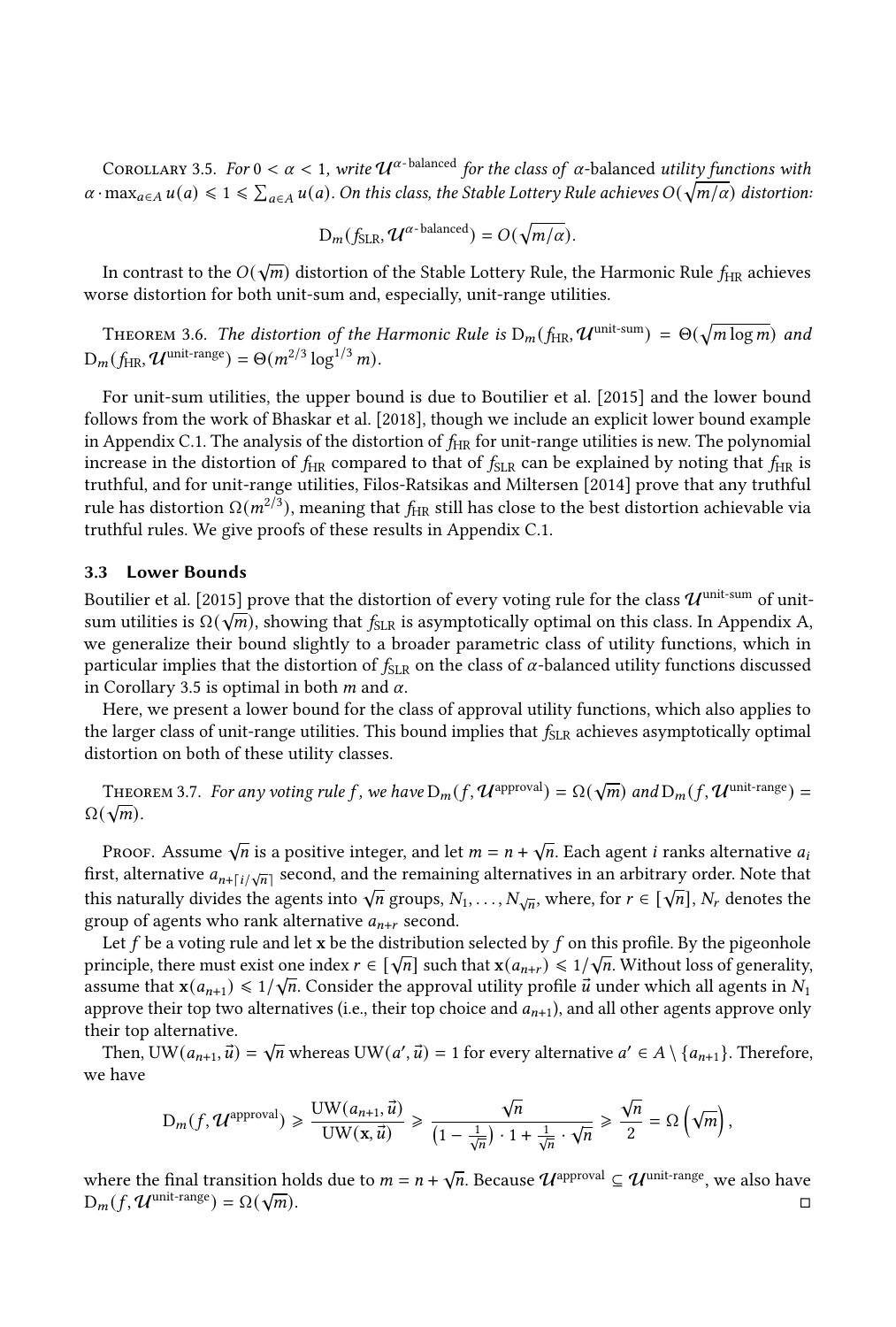## <span id="page-14-1"></span>4 PROPORTIONAL FAIRNESS

In this section, we turn our attention to proportional fairness (see [Definition 2.3\)](#page-8-4). As we noted in [Section 2.4,](#page-8-0) the proportional fairness objective is scale invariant, and thus  $PF_m(f, \mathcal{U}^{\text{all}})$  =  $PF_m(f, \mathcal{U}^{\text{unit-sum}}) = PF_m(f, \mathcal{U}^{\text{unit-range}})$  for all voting rules f. Thus, we will just consider  $\mathcal{U}^{\text{all}}$ throughout this section, and thus suppress the utility class  $U$  from our notation.

# 4.1 Upper Bounds

A natural question at this point is whether the stable-lottery-based approach from the previous section, which provides optimal distortion, also works for proportional fairness. In [Appendix E,](#page-31-0) we present a close cousin of our stable lottery rule, namely the *stable committee rule* ( $f_{\text{SCR}}$ ), which uses an approximately stable deterministic committee in place of an exactly stable lottery over committees; such committees with constant approximations are guaranteed to exist due to the √ recent work of [Jiang et al.](#page-20-14) [\[2020\]](#page-20-14). In the appendix, we show that this rule is  $O(\sqrt{m})$ -proportionally fair. This raises the obvious question of whether it is possible to do better. Surprisingly, we show that it is! Using the minimax theorem, we are able to show that there exists an  $O(log m)$ -proportionally fair voting rule. We later show this upper bound to be tight. In [Section 4.3,](#page-17-0) we use the projected subgradient descent algorithm to turn this non-constructive argument into an efficient algorithm.

We begin with a useful lemma that simplifies the analysis of the proportional fairness of a given distribution x. Let us write  $h_i(a) = \{a' \in A : a' \geq_i a\}$  for the set of alternatives that agent *i* ranks weakly above a, and for a distribution x, let  $\mathbf{x}(h_i(a)) = \sum_{a' \in h_i(a)} \mathbf{x}(a')$  be the total weight that x places on them.

<span id="page-14-0"></span>LEMMA 4.1. Given a preference profile  $\vec{\sigma}$  and a distribution x, we have

$$
PF(\mathbf{x}, \vec{\sigma}) = \max_{a \in A} \frac{1}{n} \sum_{i \in N} \frac{1}{\mathbf{x}(h_i(a))},
$$
\n(3)

and this is convex in x.

PROOF. Recall from [Section 2.4](#page-8-0) that

$$
PF(\mathbf{x}, \vec{\sigma}) = \sup_{\vec{u} \in (T^{all})^n : \vec{u} \sim \vec{\sigma}} \max_{a \in A} \frac{1}{n} \cdot \sum_{i \in N} \frac{u_i(a)}{u_i(\mathbf{x})}.
$$

Fix any  $a \in A$ . Note that we can take the worst case over the utility function  $u_i$  of each agent i separately as its contribution to the above expression, for any fixed  $x$  and  $a$ , is independent of that of the other utility functions.

Thus, it is sufficient to show that  $\sup_{u_i \in \mathcal{U}^{all}: u_i \triangleright \sigma_i} u_i(a)/u_i(\mathbf{x}) = 1/\mathbf{x}(h_i(a))$ . This follows from the simple observation that  $u_i(a') \geq u_i(a)$  for all  $a' \in h_i(a)$ , which implies  $u_i(\mathbf{x}) \geq \mathbf{x}(h_i(a)) \cdot u_i(a)$ , i.e.,  $u_i(a)/u_i(\mathbf{x}) \leq 1/\mathbf{x}(h_i(a))$ , and noting that this upper bound is achieved by setting, for example,  $u_i(a') = 1$  for all  $a' \in h_i(a)$  and  $u_i(a') = 0$  for all  $a' \in A \setminus h_i(a)$ .

Convexity in x follows because the function  $q(z) = 1/z$  is a convex function, and taking the sum and maximum of a collection of convex functions yields a convex function. □

Note that the last line of the proof shows that the worst case for proportional fairness is achieved at an approval utility profile. Hence,  $PF_m(f, \mathcal{U}^{\text{all}}) = PF_m(f, \mathcal{U}^{\text{approxal}})$  for all voting rules f.

With this simplified formulation in hand, we can now derive an upper bound on the optimal proportional fairness.

#### <span id="page-14-2"></span>THEOREM 4.2. There exists a voting rule which is  $2(1 + \ln(2m))$ -proportionally fair.

PROOF. We consider the instance-optimal voting rule which, given a preference profile, selects a distribution x that is  $\alpha$ -proportionally fair for the smallest  $\alpha$ . We interpret this distribution as the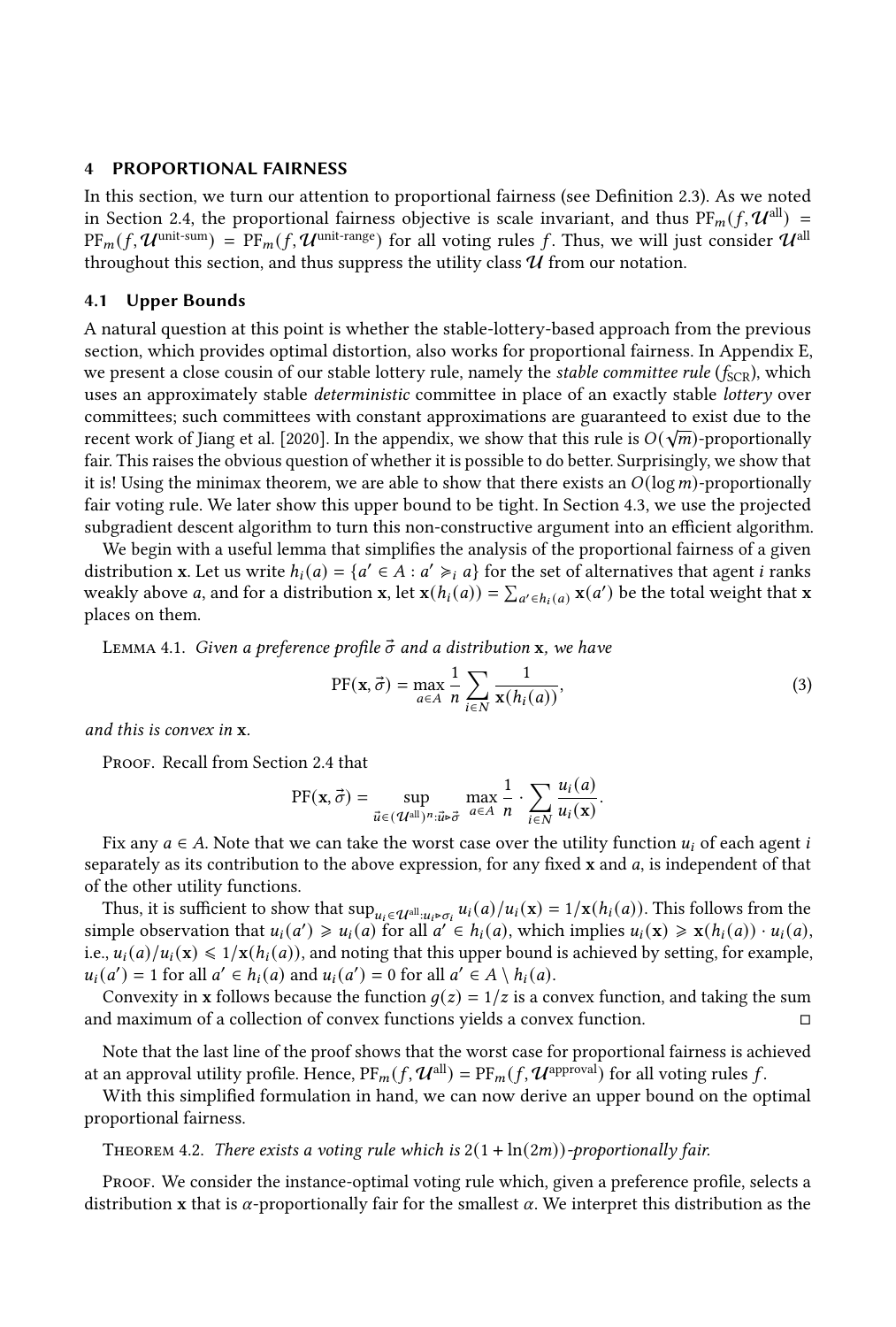outcome of a (two-player) zero-sum game and  $\alpha$  as the value of that game. We then bound this value in a dual game obtained by applying the minimax theorem.

*Formulation as a zero-sum game.* Let  $\vec{\sigma}$  be any preference profile. Write PF( $\vec{\sigma}$ ) = min<sub>x∈Δ(A)</sub> PF(**x**,  $\vec{\sigma}$ ). [Lemma 4.1](#page-14-0) implies that

$$
PF(\vec{\sigma}) = \min_{\mathbf{x} \in \Delta(A)} \max_{a \in A} \frac{1}{n} \sum_{i \in N} \frac{1}{\mathbf{x}(h_i(a))}.
$$

Hence,  $PF(\vec{\sigma})$  can be viewed as the outcome of a zero-sum game. The set of *pure* strategies for the (first) player is  $\Delta(A)$ , i.e., the player may choose a distribution over alternatives. In response, the adversary (the second player) can choose a single alternative  $a \in A$ . Then, for a pair of strategies  $(x, a) \in \Delta(A) \times A$ , the payoff to the adversary, which is equal to the negative payoff of the player, is defined as

$$
R(\mathbf{x},a) = \frac{1}{n} \sum_{i \in N} \frac{1}{\mathbf{x}(h_i(a))}.
$$

With this notation, we have

$$
PF(\vec{\sigma}) = \min_{\mathbf{x} \in \Delta(A)} \max_{a \in A} R(\mathbf{x}, a).
$$

Suppose we allow the adversary to choose a mixed strategy, i.e., a distribution over alternatives  $S_A \in \widehat{\Delta}(A)$ . Define the expected payoff of the pair  $(x, S_A)$  of strategies to be  $\mathbb{E}_{a \sim S_A}[\mathbb{R}(x, a)]$ . Because this objective is linear in  $S_A$ , there is always a pure best response for the adversary (selecting a single alternative  $a \in A$ ). Thus, allowing the adversary to choose a mixed strategy does not change the value of the game. Hence

$$
PF(\vec{\sigma}) = \min_{\mathbf{x} \in \Delta(A)} \max_{S_A \in \Delta(A)} \mathbb{E}_{a \sim S_A} [R(\mathbf{x}, a)].
$$

Now note that  $\mathbb{E}_{a \sim S_A} [\mathbb{R}(\mathbf{x}, a)]$  is convex in **x** [\(Lemma 4.1\)](#page-14-0) and linear (and hence concave) in  $S_A$ . Therefore, by the minimax theorem [\(Theorem 2.7\)](#page-9-2), we have

$$
PF(\vec{\sigma}) = \max_{S_A \in \Delta(A)} \min_{\mathbf{x} \in \Delta(A)} \mathbb{E}_{a \sim S_A} [R(\mathbf{x}, a)].
$$

We call this game the *dual game*.

Bounding the value of the dual game. In the dual game, for a given strategy  $S_A$  of the adversary, suppose the player responds with the strategy  $\bar{x}$  with  $\bar{x}(a) = \frac{1}{2}S_A(a) + \frac{1}{2m}$  for all  $a \in A$  (which is not necessarily a best response). Thus, with probability  $\frac{1}{2}$  the player selects according to  $S_A$ , and with probability  $\frac{1}{2}$ , the player selects an alternative uniformly at random. Note that the value of the dual game when the player plays  $\bar{x}$  is an upper bound on the true value of the dual game. Now, we have

$$
PF(\vec{\sigma}) = \max_{S_A \in \Delta(A)} \min_{\mathbf{x} \in \Delta(A)} \mathbb{E}_{a \sim S_A} [R(\mathbf{x}, a)]
$$
  
\n
$$
\leq \max_{S_A \in \Delta(A)} \mathbb{E}_{a \sim S_A} [R(\overline{\mathbf{x}}, a)] \qquad \text{(first player responds with } \overline{\mathbf{x}}\text{)}
$$
\n
$$
= \max_{S_A \in \Delta(A)} \frac{1}{n} \sum_{i \in N} \mathbb{E}_{a \sim S_A} \left[ \frac{1}{\overline{\mathbf{x}(h_i(a))}} \right] \qquad \text{(linearity of expectation)}
$$
\n
$$
\leq \max_{S_A \in \Delta(A)} \max_{i \in N} \mathbb{E}_{a \sim S_A} \left[ \frac{1}{\overline{\mathbf{x}(h_i(a))}} \right].
$$

The last term is maximized at some distribution  $S_A$  and some agent  $i$  with preference ranking  $\sigma_i$ . Without loss of generality, suppose  $\sigma_i = a_1 >_i a_2 >_i \cdots >_i a_m$ . Write  $T_j = \sum_{\ell=1}^j \overline{\mathbf{x}}(a_\ell)$  and  $T_0 = 0$ .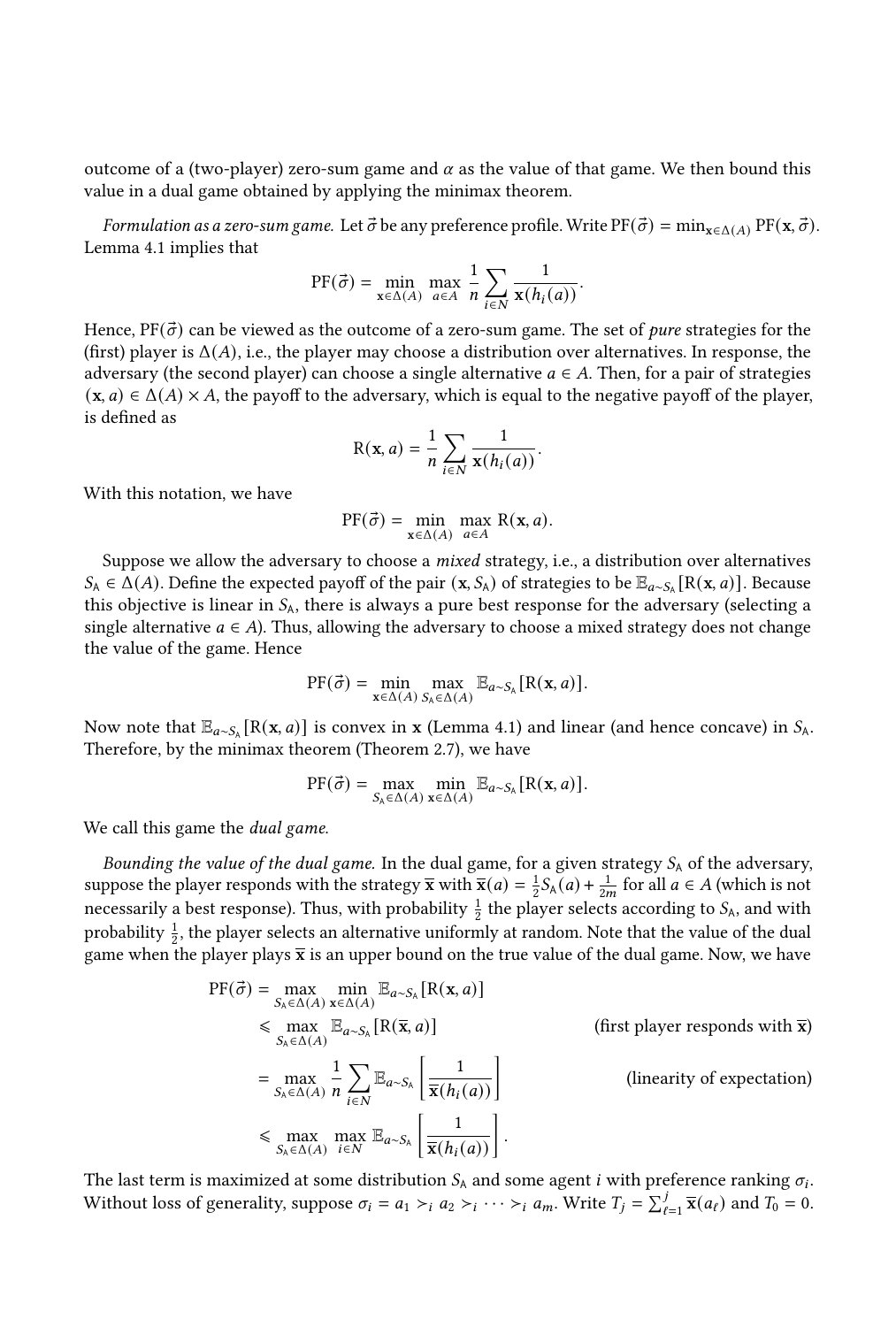Furthermore, note that, in this case,  $T_i = \bar{\mathbf{x}}(h_i(a_i))$ . Then the above is equal to

$$
\sum_{j\in[m]}S_{\mathsf{A}}(a_j)\cdot\frac{1}{\overline{\mathbf{x}}(h_i(a_j))}<\sum_{j\in[m]}\frac{2\cdot\overline{\mathbf{x}}(a_j)}{\overline{\mathbf{x}}(h_i(a_j))}=2\sum_{j\in[m]}\frac{T_j-T_{j-1}}{T_j}=2\sum_{j\in[m]}\left(1-\frac{T_{j-1}}{T_j}\right)
$$

.

Using the fact that  $1 - x \le -\ln(x)$ ,

$$
\sum_{j \in [m]} \left( 1 - \frac{T_{j-1}}{T_j} \right) \leq 1 + \sum_{j=2}^{m} \left( \ln(T_j) - \ln(T_{j-1}) \right) = 1 + \ln(T_m) - \ln(T_1) \leq 1 + \ln(2m),
$$

where the last inequality holds due to  $T_m = 1$  and  $T_1 = \mathbf{x}(a_1) \geq \frac{1}{2m}$ . It follows that  $PF(\vec{\sigma}) \leq$  $2(1 + \ln(2m))$ , as desired. □

This upper bound on proportional fairness immediately implies upper bounds on the  $\alpha$ -core and distortion with respect to Nash welfare, using [Propositions 2.5](#page-9-3) and [2.6.](#page-9-4)

COROLLARY 4.3. Let  $\alpha = 2(1 + \ln(2m))$ . There exists a voting rule f which is in the  $\alpha$ -core and whose distortion with respect to Nash welfare is  $D_m^{\text{NW}}(f) \leq \alpha$ .

We can also show that the harmonic rule  $f_{\rm HR}$  is  $\Theta(\sqrt{m\log m})$ -proportionally fair. While this is worse by a polynomial factor compared to our  $O(\log m)$ -proportionally fair rule, it is close to optimal for truthful rules, which we show cannot be better than  $\Omega(\sqrt{m})$ -proportionally fair.

THEOREM 4.4. *The harmonic rule f*<sub>HR</sub> is  $\Theta(\sqrt{m \log m})$ -proportionally fair.

THEOREM 4.5. If  $f$  is an  $\alpha$ -proportionally fair voting rule that is also truthful, then  $\alpha = \Omega(\sqrt{m})$ .

We provide proofs of these results in [Appendix C.2](#page-26-0) and [Appendix D,](#page-27-0) respectively.

#### 4.2 Lower Bounds

<span id="page-16-0"></span>Next, we give a lower bound that essentially matches our upper bound, showing it is optimal.

THEOREM 4.6. If f is an  $\alpha$ -proportionally fair voting rule, then  $\alpha \ge H_m \ge \ln(m+1)$ .

Proof. We show that there exists a preference profile  $\vec{\sigma}$  for which PF( $\mathbf{x}, \vec{\sigma}$ )  $\geqslant \ln(m+1)$  for every distribution  $\mathbf{x} \in \Delta(A)$ ; this implies the desired claim.

For simplicity, we assume  $n = m$ , but the proof works when n is a multiple of m. Take the cyclic preference profile  $\vec{\sigma}$ , in which each agent  $i \in [m]$  has the preference ranking  $\sigma_i = a_i >$  $a_{i+1} > \ldots > a_m > a_1 > \ldots > a_{i-1}$ . Let x be any distribution. For  $i \in [m]$  and  $\ell \in [m]$ , define  $T_i(\ell) = \sum_{k=0}^{\ell-1} \mathbf{x}(a_{i+k})$  with the subscripts cycling as  $a_{m+k} \triangleq a_k$  for all  $k \in [m]$ . Using this notation, we have  $\mathbf{x}(h_i(a)) = T_i(\sigma_i(a))$  for any  $i \in [m]$  and  $a \in A$ . Then,

$$
\begin{split} \text{PF}(\mathbf{x},\vec{\sigma}) &= \max_{a \in A} \frac{1}{m} \sum_{i \in [m]} \frac{1}{T_i(\sigma_i(a))} \ge \frac{1}{m^2} \sum_{a \in A} \sum_{i \in [m]} \frac{1}{T_i(\sigma_i(a))} \\ &= \frac{1}{m^2} \sum_{\ell \in [m]} \sum_{i \in [m]} \frac{1}{T_i(\ell)} \ge \sum_{\ell \in [m]} \frac{1}{\sum_{i \in [m]} T_i(\ell)}, \end{split}
$$

where the final transition is the standard inequality between arithmetic and harmonic means.

For each fixed  $\ell$ , note that  $\sum_{i \in [m]} T_i(\ell) = \ell$  as each alternative appears in the top  $\ell$  positions in exactly *ℓ* of the rankings. Using this above, we get PF( $\mathbf{x}, \vec{\sigma}$ )  $\geq \sum_{\ell \in [m]} 1/\ell = H_m \geq \ln(m+1)$ . □

The profile used in the proof of [Theorem 4.6](#page-16-0) can also be used to derive a lower bound on distortion with respect to Nash welfare using a similar analysis. We provide the proof in [Appendix F.](#page-32-0)

<span id="page-16-1"></span>Proposition 4.7. Every voting rule has distortion at least  $(\frac{m^m}{m!})^{\frac{1}{m}}$  with respect to the Nash welfare.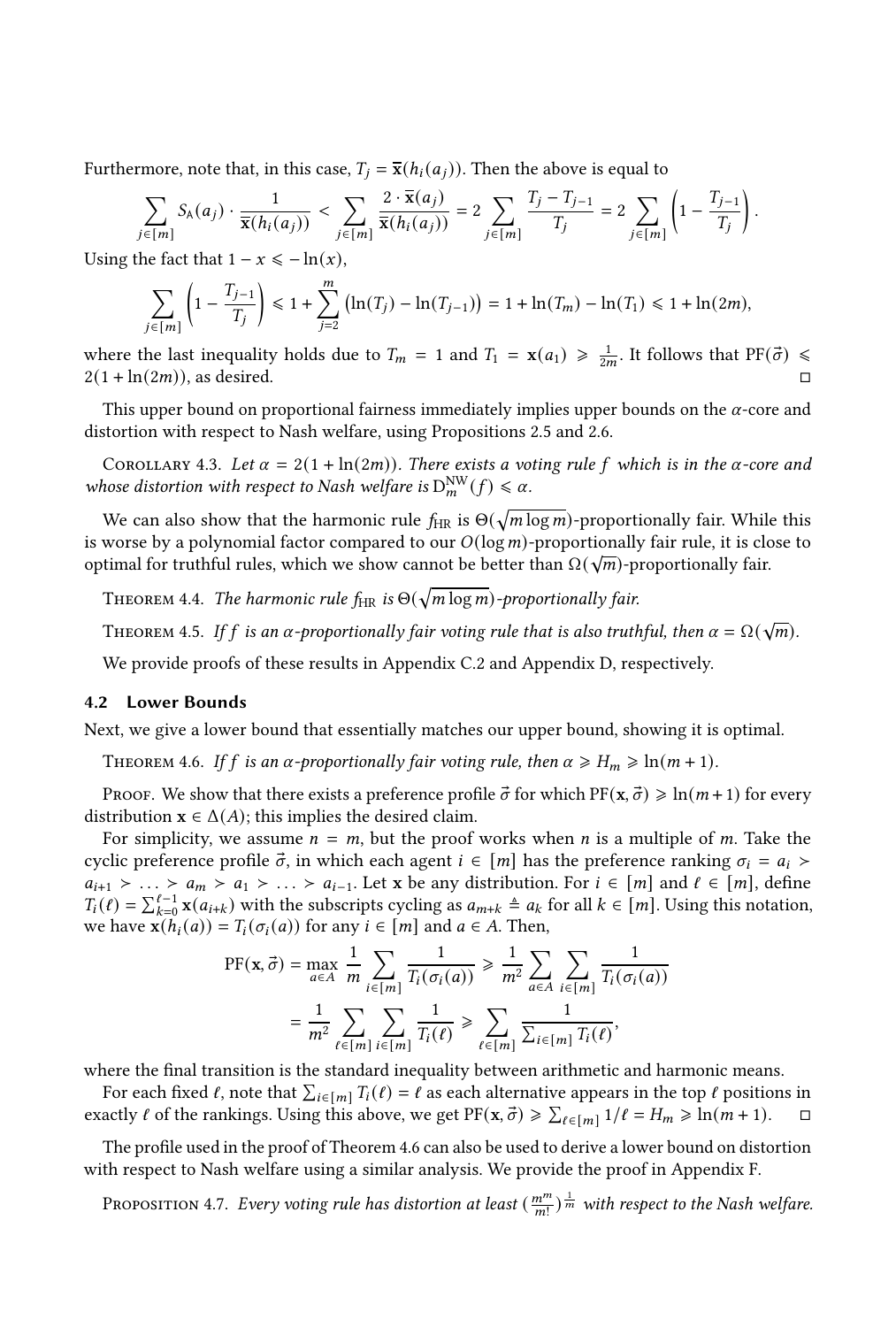It can be checked that the lower bound from [Proposition 4.7](#page-16-1) converges to  $e$  from below as  $m \to \infty$ . It can be checked that the lower bound from Proposition 4.7 converges to *e* from below as  $m \to \infty$ <br>For  $m = 2$ , the lower bound is  $\sqrt{2}$ . In [Appendix G,](#page-33-0) we show that this is tight by proposing a voting ror *m* = 2, tne lower bound is ∨2<br>rule that achieves the √2 bound.

## <span id="page-17-0"></span>4.3 Computation

[Lemma 4.1](#page-14-0) gives a simple formula for calculating the value  $PF(x, \vec{\sigma})$  of a given distribution x. Now, we turn to the computational problem of finding an  $\alpha$ -proportionally fair distribution x with the lowest possible  $\alpha$ , for a given preference profile  $\vec{\sigma}$ . We show that this can be (approximately) achieved in polynomial time. Our argument depends on the convexity of  $PF(x, \vec{\sigma})$  in x [\(Lemma 4.1\)](#page-14-0), which allows us to use convex optimization methods (in particular, the projected subgradient descent algorithm). For definitions of a subgradient and the subdifferential  $\partial f$  of a convex function  $f$ , we refer the reader to the books of [Nesterov](#page-20-23) [\[2003\]](#page-20-23); [Vishnoi](#page-20-24) [\[2021\]](#page-20-24).

<span id="page-17-1"></span>THEOREM 4.8 (NESTEROV [\[2003\]](#page-20-23), CHAPTER 3.2, VISHNOI [\[2021\]](#page-20-24), THEOREM 7.1). Let f be a convex function over a bounded closed convex set Q. There is an algorithm (based on subgradient descent) that, given (a) an oracle that, given  $\mathbf{x} \in Q$ , can return  $f(\mathbf{x})$  and a subgradient  $g \in \partial f(\mathbf{x})$ ; (b) a number G such that for all  $x \in Q$  and subgradients  $g \in \partial f(x)$ , we have  $||g||_2 \le G$ ; (c) an initial point  $x^0 \in Q$ ; (d) a number D such that  $||\mathbf{x}^0 - \mathbf{x}^*||_2 \le D$  where  $\mathbf{x}^* = \arg \min_{\mathbf{x} \in Q} f(\mathbf{x})$ ; and (e) some  $\varepsilon > 0$ , outputs a sequence  $\mathbf{x}^0, \mathbf{x}^1, \ldots, \mathbf{x}^{T-1}$  such that  $\frac{1}{T} \sum_{i=0}^{T-1} f(\mathbf{x}^i) - f(\mathbf{x}^*) \leq \varepsilon$ , where  $T = \left(\frac{D G}{\varepsilon}\right)^2$ .

As in the proof of [Theorem 4.2,](#page-14-2) let  $PF(\vec{\sigma}) = \min_{\mathbf{x} \in \Delta(A)} PF(\mathbf{x}, \vec{\sigma})$  denote the best possible approximation of proportional fairness on a given preference profile  $\vec{\sigma}$ .

THEOREM 4.9. Given a preference profile  $\vec{\sigma}$  and  $\varepsilon > 0$ , an  $\alpha$ -proportionally fair distribution over alternatives with  $\alpha \leqslant \text{PF}(\vec{\sigma}) + \varepsilon$  can be computed in poly $(n, m, 1/\varepsilon)$  time.

Proof. We apply the projected subgradient method described in [Theorem 4.8](#page-17-1) to  $f(\mathbf{x}) = \text{PF}(\mathbf{x}, \vec{\sigma}) =$  $\max_{a \in A} R(\mathbf{x}, a)$ , where  $R(\mathbf{x}, a) = \frac{1}{n} \sum_{i \in N} 1/\mathbf{x}(h_i(a))$ . We have shown f to be convex in **x** [\(Lemma 4.1\)](#page-14-0). Note that for a given  $\mathbf{x} \in \Delta(A)$ ,  $f(\mathbf{x})$  can be computed in poly $(n,m)$  time. We want to optimize f over  $\mathbf{x} \in \Delta(A)$ . However, the subgradients at points close to the boundary of the probability simplex can be unbounded. We will avoid this by carefully restricting the domain of  $f$ .

For each  $a \in A$ , let  $p_a$  be the fraction of agents who rank a as their top choice. Let  $\beta = 2(1 + \ln(2m))$ be the upper bound proven in [Theorem 4.2](#page-14-2) on PF( $\vec{\sigma}$ ). We set  $Q = {\bf x} \in \Delta(A) : {\bf x}(a) \geq p_a/\beta, \forall a \in A$ .

First, we will show that an optimal distribution  $x^* \in \argmax_{x \in \Delta(A)} f(x)$  lies in Q, ensuring that it is sufficient to optimize  $f$  over  $Q$ . Subsequently, we will show that the norm of any subgradient of f at any point in Q is bounded by  $poly(n, m)$  and that such a subgradient can be computed in polynomial time, giving us conditions (a) and (b) of [Theorem 4.8.](#page-17-1) Then, the only missing piece left to be able to apply [Theorem 4.8](#page-17-1) is a starting point: we can choose any  $x^0 \in Q$  (e.g.,  $x^0(a) = p_a$  for each  $a \in A$ ) and use  $D = \sqrt{2}$ , which is an upper bound on the Euclidean distance between any two probability distributions.

*Optimality*. Let  $\mathbf{x}^* \in \arg \min_{\mathbf{x} \in \Delta(A)} f(\mathbf{x})$ . Assume for a contradiction that  $\mathbf{x}^* \notin Q$ . Thus, there exists an alternative  $a \in A$  with  $p_a > 0$  such that  $\mathbf{x}^*(a) < p_a/\beta$ . Then,

$$
\mathrm{PF}(\vec{\sigma}) = \mathrm{PF}(\mathbf{x}^*, \vec{\sigma}) \ge \frac{1}{n} \sum_{i \in \mathbb{N}} \frac{1}{\mathbf{x}^*(h_i(a))} \ge p_a \cdot \frac{1}{\mathbf{x}^*(a)} > \beta.
$$

This contradicts [Theorem 4.2,](#page-14-2) where we proved that  $PF(\vec{\sigma}) \leq \beta$  for all  $\vec{\sigma}$ . Therefore,  $\mathbf{x}^* \in Q$ .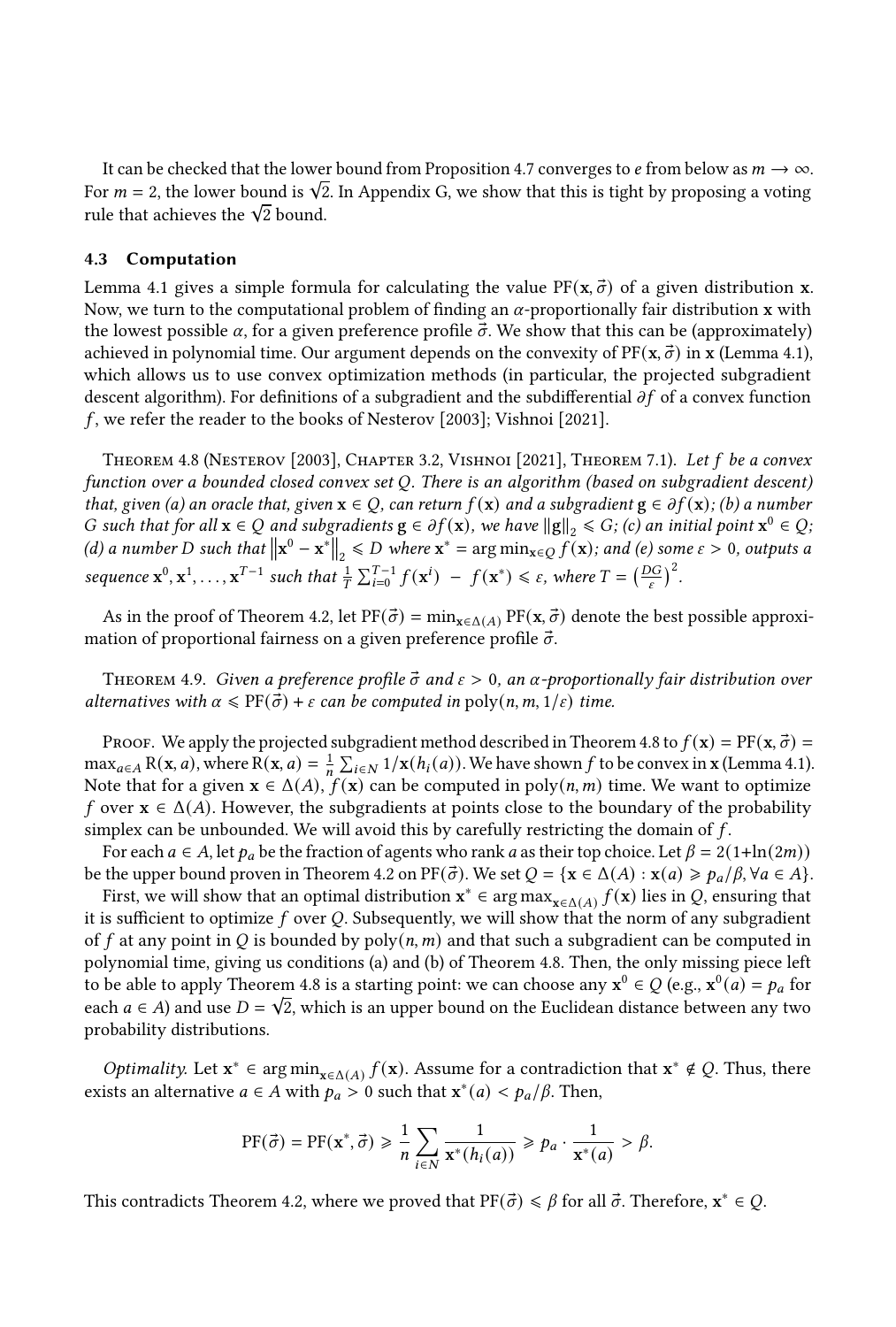Bounding and computing subgradients. Take any  $\mathbf{x} \in Q$ . For each fixed  $a \in A$ , the function  $R(\mathbf{x}, a)$ is differentiable and convex in x. More specifically, for all  $a, a' \in A$ , we have

$$
\frac{\partial}{\partial x_{a'}} R(\mathbf{x}, a) = \frac{1}{n} \sum_{i \in N: a' \ge a} \frac{-1}{\mathbf{x}(h_i(a))^2}.
$$

For each  $i \in N$ , let  $a_i^*$  be the top alternative of agent *i*. Because  $p_{a_i^*} \geqslant 1/n$  and  $\mathbf{x} \in Q$ , we have

$$
\mathbf{x}(h_i(a)) \geq \mathbf{x}(a_i^*) \geq \frac{p_{a_i^*}}{\beta} \geq \frac{1}{2n(1 + \ln(2m))}.
$$

Therefore,  $\|\nabla R(\mathbf{x}, a)\|_{\infty} = O((n \ln m)^2)$  for all a. Furthermore, it is known that any gradient  $\nabla R(\mathbf{x}, a^*)$ , where  $a^* \in \arg \max_{a \in A} R(\mathbf{x}, a)$  is a subgradient of  $PF(\mathbf{x}, \vec{\sigma}) = \max_{a \in A} R(\mathbf{x}, a)$ . Hence, it follows that the norm of such a subgradient is bounded by  $poly(n, m)$  and we can compute such a subgradient in poly $(n, m)$  time.  $\Box$ 

# 5 DISCUSSION

We have proved that the best distortion (with respect to the utilitarian welfare) that probabilistic voting rules can achieve with ranked preferences is  $\Theta(\sqrt{m})$ , resolving an open question by [Boutilier](#page-19-0) [et al.](#page-19-0) [\[2015\]](#page-19-0). We have also initiated the study of proportional fairness as the counterpart of distortion which focuses on fairness rather than efficiency, proving that the value of this objective with ranked preferences is  $\Theta(\log m)$ .

The  $O(\log m)$  upper bound on the approximation of proportional fairness carries over to distortion with respect to the Nash welfare. However, our lower bound for this objective is at most  $e$ , leaving open the question of whether constant distortion with respect to the Nash welfare is achievable. Similarly, one can also focus on distortion with respect to other welfare functions, such as the egalitarian welfare or, more generally, the  $p$ -mean welfare [\[Barman et al. 2020;](#page-19-24) [Chaudhury](#page-19-25) [et al.](#page-19-25) [2021\]](#page-19-25). For the egalitarian welfare, it is easy to see that the best distortion for approval utilities is  $\Theta(m)$ ,<sup>[11](#page-18-0)</sup> but it is unclear what the answer is for unit-sum utilities.

Beyond our setting, there is significant literature on studying distortion with respect to the utilitarian welfare for ballot formats other than ranked preferences [\[Amanatidis et al.](#page-19-4) [2021;](#page-19-4) [Benade](#page-19-6) [et al.](#page-19-6) [2021;](#page-19-6) [Borodin et al.](#page-19-5) [2022;](#page-19-5) [Mandal et al.](#page-20-4) [2019,](#page-20-4) [2020\]](#page-20-5). A natural direction for future work is to study proportional fairness and distortion with respect to other welfare functions for such ballot formats. One can also extend these ideas from single-winner selection to committee selection, where the output of a voting rule is a (randomized) subset of alternatives of a given size, and participatory budgeting, where each alternative has a cost and the output is a (randomized) subset of alternatives with total cost at most a given budget.

Finally, centuries of research on voting theory has focused on simple voting rules (such as plurality or Borda count) that are easy for voters to understand and satisfy appealing axiomatic properties. A significant barrier to the modern optimization-based approaches, which focus on quantitative objectives such as distortion or proportional fairness, is that they often yield rules that are difficult to understand (and sometimes difficult to compute). Significant challenges lie ahead in paving the path for increased practicability of such approaches: Can we design simple rules that perform well on these quantitative metrics? Alternatively, can we convey the intricate rules emerging from such approaches to the end users by providing simple-to-digest explanations of either their end goal or their properties [\[Peters et al. 2021b\]](#page-20-25)? Can we reconcile these quantitative approaches with the classical axiomatic approach to find rules that achieve the best of both worlds?

<span id="page-18-0"></span><sup>&</sup>lt;sup>11</sup>The upper bound can be achieved by assigning a probability of  $1/m$  to each alternative. For the lower bound, consider a cyclic profile over  $m$  alternatives. Any probabilistic voting rule assigns probability at most  $1/m$  to some alternative; one can set approval utilities such that the egalitarian welfare is 1 for this alternative and 0 for every other alternative.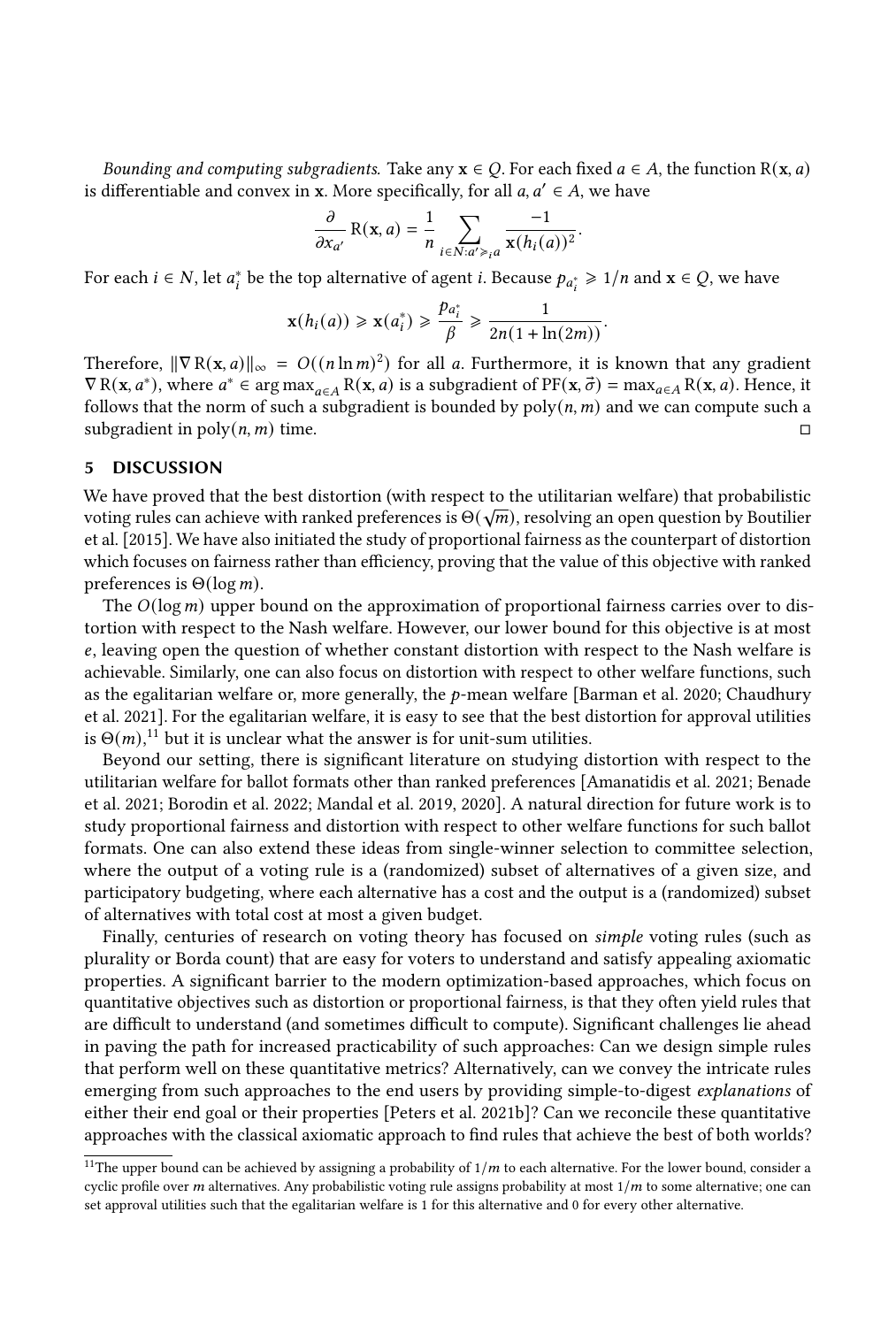## REFERENCES

- <span id="page-19-16"></span>[1] Stéphane Airiau, Haris Aziz, Ioannis Caragiannis, Justin Kruger, Jérôme Lang, and Dominik Peters. 2019. Portioning using Ordinal Preferences: Fairness and Efficiency. In Proceedings of the 28th International Joint Conference on Artificial Intelligence (IJCAI). 11–17.
- <span id="page-19-4"></span>[2] Georgios Amanatidis, Georgios Birmpas, Aris Filos-Ratsikas, and Alexandros A. Voudouris. 2021. Peeking behind the ordinal curtain: Improving distortion via cardinal queries. Artificial Intelligence 296 (2021), 103488.
- <span id="page-19-7"></span>[3] Elliot Anshelevich, Onkar Bhardwaj, Edith Elkind, John Postl, and Piotr Skowron. 2018. Approximating optimal social choice under metric preferences. Artificial Intelligence 264 (2018), 27–51.
- <span id="page-19-8"></span>[4] Elliot Anshelevich and John Postl. 2017. Randomized social choice functions under metric preferences. Journal of Artificial Intelligence Research 58 (2017), 797–827.
- <span id="page-19-9"></span>[5] Elliot Anshelevich and Shreyas Sekar. 2016. Blind, greedy, and random: Algorithms for matching and clustering using only ordinal information. In Proceedings of the 30th AAAI Conference on Artificial Intelligence (AAAI). 383–389.
- <span id="page-19-12"></span>[6] Haris Aziz, Anna Bogomolnaia, and Hervé Moulin. 2019. Fair mixing: the case of dichotomous preferences. In Proceedings of the 20th ACM Conference on Economics and Computation (EC). 753–781.
- <span id="page-19-17"></span>[7] Haris Aziz, Florian Brandl, Felix Brandt, and Markus Brill. 2018. On the Tradeoff between Efficiency and Strategyproofness. Games and Economic Behavior 110 (2018), 1–18.
- <span id="page-19-18"></span>[8] Haris Aziz, Markus Brill, Vincent Conitzer, Edith Elkind, Rupert Freeman, and Toby Walsh. 2017. Justified representation in approval-based committee voting. Social Choice and Welfare 48, 2 (2017), 461–485.
- <span id="page-19-23"></span>[9] Haris Aziz, Edith Elkind, Piotr Faliszewski, Martin Lackner, and Piotr Skowron. 2017. The Condorcet principle for multiwinner elections: from shortlisting to proportionality. In Proceedings of the 26th International Joint Conference on Artificial Intelligence (IJCAI). 84–90.
- <span id="page-19-26"></span>[10] Salvador Barberà. 1978. Nice decision schemes. In Decision Theory and Social Ethics. 101–117.
- <span id="page-19-24"></span>[11] Siddharth Barman, Umang Bhaskar, Anand Krishna, and Ranjani G. Sundaram. 2020. Tight Approximation Algorithms for p-Mean Welfare Under Subadditive Valuations. In Proceedings of the 28th Annual European Symposium on Algorithms (ESA). 11:1–11:17.
- <span id="page-19-6"></span>[12] Gerdus Benade, Swaprava Nath, Ariel D. Procaccia, and Nisarg Shah. 2021. Preference elicitation for participatory budgeting. Management Science 67, 5 (2021), 2813–2827.
- <span id="page-19-20"></span>[13] Jeremy Bentham. 1789. An Introduction to the Principles of Morals and Legislation. T. Payne, London.
- <span id="page-19-1"></span>[14] Umang Bhaskar, Varsha Dani, and Abheek Ghosh. 2018. Truthful and near-optimal mechanisms for welfare maximization in multi-winner elections. In Proceedings of the 32nd AAAI Conference on Artificial Intelligence (AAAI). 925–932.
- <span id="page-19-13"></span>[15] Anna Bogomolnaia, Hervé Moulin, and Richard Stong. 2005. Collective choice under dichotomous preferences. Journal of Economic Theory 122, 2 (2005), 165–184.
- <span id="page-19-5"></span>[16] Allan Borodin, Daniel Halpern, Mohamad Latifian, and Nisarg Shah. 2022. Distortion in Voting with Top-t Preferences. In Proceedings of the 31st International Joint Conference on Artificial Intelligence (IJCAI). forthcoming.
- <span id="page-19-0"></span>[17] Craig Boutilier, Ioannis Caragiannis, Simi Haber, Tyler Lu, Ariel D. Procaccia, and Or Sheffet. 2015. Optimal Social Choice Functions: A Utilitarian View. Artificial Intelligence 227 (2015), 190–213.
- <span id="page-19-14"></span>[18] Florian Brandl, Felix Brandt, Dominik Peters, and Christian Stricker. 2021. Distribution Rules Under Dichotomous Preferences: Two Out of Three Ain't Bad. In Proceedings of the 22nd ACM Conference on Economics and Computation (EC). 158–179.
- <span id="page-19-21"></span>[19] Ioannis Caragiannis, David Kurokawa, Hervé Moulin, Ariel D. Procaccia, Nisarg Shah, and Junxing Wang. 2019. The Unreasonable Fairness of Maximum Nash Welfare. ACM Transactions on Economics and Computation 7, 3 (2019).
- <span id="page-19-2"></span>[20] Ioannis Caragiannis, Swaprava Nath, Ariel D. Procaccia, and Nisarg Shah. 2017. Subset Selection Via Implicit Utilitarian Voting. Journal of Artificial Intelligence Research 58 (2017), 123–152.
- <span id="page-19-3"></span>[21] Ioannis Caragiannis and Ariel D Procaccia. 2011. Voting almost maximizes social welfare despite limited communication. Artificial Intelligence 175, 9-10 (2011), 1655–1671.
- <span id="page-19-10"></span>[22] Ioannis Caragiannis, Nisarg Shah, and Alexandros A. Voudouris. 2022. The Metric Distortion of Multiwinner Voting. In Proceedings of the 36th AAAI Conference on Artificial Intelligence (AAAI). Forthcoming.
- <span id="page-19-22"></span>[23] John R. Chamberlin and Paul N. Courant. 1983. Representative Deliberations and Representative Decisions: Proportional Representation and the Borda Rule. The American Political Science Review 77, 3 (1983), 718–733.
- <span id="page-19-11"></span>[24] Moses Charikar and Prasanna Ramakrishnan. 2022. Metric Distortion Bounds for Randomized Social Choice. In Proceedings of the 2022 Annual ACM-SIAM Symposium on Discrete Algorithms (SODA). 2986–3004.
- <span id="page-19-25"></span>[25] Bhaskar Ray Chaudhury, Jugal Garg, and Ruta Mehta. 2021. Fair and Efficient Allocations under Subadditive Valuations. In Proceedings of the 35th AAAI Conference on Artificial Intelligence (AAAI). 5269–5276.
- <span id="page-19-19"></span>[26] Yu Cheng, Zhihao Jiang, Kamesh Munagala, and Kangning Wang. 2020. Group fairness in committee selection. ACM Transactions on Economics and Computation (TEAC) 8, 4 (2020), 1–18.
- <span id="page-19-15"></span>[27] Conal Duddy. 2015. Fair sharing under dichotomous preferences. Mathematical Social Sciences 73 (2015), 1–5.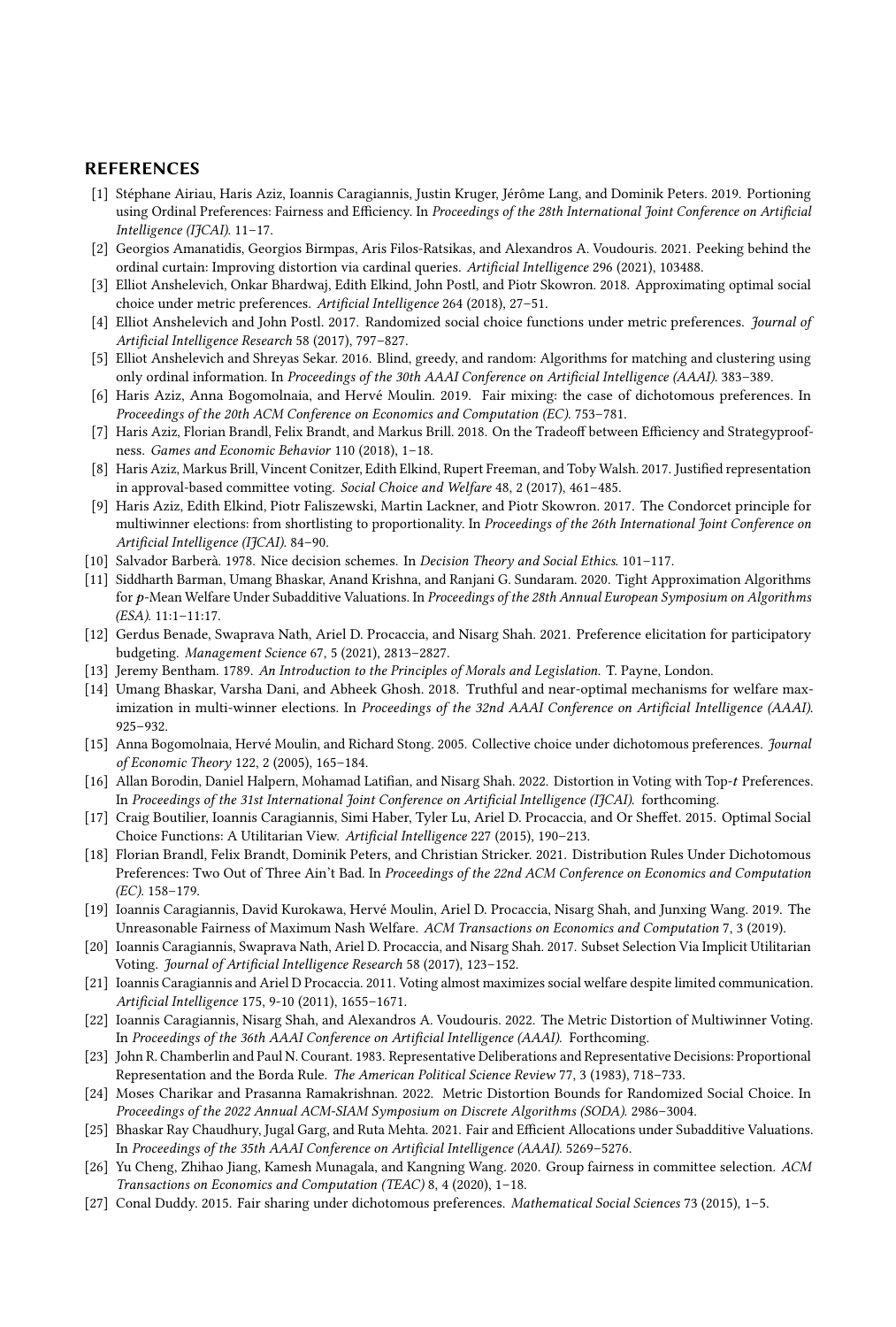- <span id="page-20-7"></span>[28] Brandon Fain, Ashish Goel, and Kamesh Munagala. 2016. The core of the participatory budgeting problem. In Proceedings of the 12th Conference on Web and Internet Economics (WINE). 384–399.
- <span id="page-20-15"></span>[29] Brandon Fain, Kamesh Munagala, and Nisarg Shah. 2018. Fair Allocation of Indivisible Public Goods. In Proceedings of the 19th ACM Conference on Economics and Computation (EC). 575-592. Full version arXiv:1805.03164.
- <span id="page-20-21"></span>[30] Piotr Faliszewski, Piotr Skowron, Arkadii Slinko, and Nimrod Talmon. 2017. Multiwinner Voting: A New Challenge for Social Choice Theory. In Trends in Computational Social Choice, Ulle Endriss (Ed.). Chapter 2.
- <span id="page-20-6"></span>[31] Aris Filos-Ratsikas. 2015. Social Welfare in Algorithmic Mechanism Design Without Money. Ph.D. Dissertation. Aarhus University.
- <span id="page-20-3"></span>[32] Aris Filos-Ratsikas, Evi Micha, and Alexandros A. Voudouris. 2020. The distortion of distributed voting. Artificial Intelligence 286 (2020), 103343.
- <span id="page-20-0"></span>[33] Aris Filos-Ratsikas and Peter Bro Miltersen. 2014. Truthful approximations to range voting. In Proceedings of the 10th Conference on Web and Internet Economics (WINE). 175–188.
- <span id="page-20-9"></span>[34] Vasilis Gkatzelis, Daniel Halpern, and Nisarg Shah. 2020. Resolving the optimal metric distortion conjecture. In Proceedings of the 61st Annual Symposium on Foundations of Computer Science (FOCS). 1427–1438.
- <span id="page-20-20"></span>[35] Asei Inoue and Yusuke Kobayashi. 2022. An Additive Approximation Scheme for the Nash Social Welfare Maximization with Identical Additive Valuations. arXiv:2201.01419 (2022).
- <span id="page-20-14"></span>[36] Zhihao Jiang, Kamesh Munagala, and Kangning Wang. 2020. Approximately stable committee selection. In Proceedings of the 52nd Annual ACM Symposium on Theory of Computing (STOC). 463–472.
- <span id="page-20-18"></span>[37] Frank P. Kelly, Aman K. Maulloo, and David K. H. Tan. 1998. Rate control for communication networks: shadow prices, proportional fairness and stability. Journal of the Operational Research Society 49, 3 (1998), 237–252.
- <span id="page-20-10"></span>[38] David Kempe. 2020. Communication, distortion, and randomness in metric voting. In Proceedings of the 34th AAAI Conference on Artificial Intelligence (AAAI). 2087–2094.
- <span id="page-20-22"></span>[39] Martin Lackner and Piotr Skowron. 2020. Approval-Based Committee Voting. (2020). arXiv:2007.01795.
- <span id="page-20-1"></span>[40] Sinya Lee. 2013. Maximization of Relative Social Welfare on Truthful Cardinal Voting Schemes. arXiv:1904.00538 (2013).
- <span id="page-20-4"></span>[41] Debmalya Mandal, Ariel D. Procaccia, Nisarg Shah, and David P. Woodruff. 2019. Efficient and Thrifty Voting by Any Means Necessary. In Proceedings of the 33rd Annual Conference on Neural Information Processing Systems (NeurIPS). 7180–7191.
- <span id="page-20-5"></span>[42] Debmalya Mandal, Nisarg Shah, and David P. Woodruff. 2020. Optimal Communication-Distortion Tradeoff in Voting. In Proceedings of the 21st ACM Conference on Economics and Computation (EC). 795–813.
- <span id="page-20-16"></span>[43] Kamesh Munagala, Yiheng Shen, Kangning Wang, and Zhiyi Wang. 2022. Approximate Core for Committee Selection via Multilinear Extension and Market Clearing. In Proceedings of the 2022 Annual ACM-SIAM Symposium on Discrete Algorithms (SODA). 2229–2252.
- <span id="page-20-8"></span>[44] Kamesh Munagala and Kangning Wang. 2019. Improved metric distortion for deterministic social choice rules. In Proceedings of the 20th ACM Conference on Economics and Computation (EC). 245–262.
- <span id="page-20-23"></span>[45] Yurii Nesterov. 2003. Introductory Lectures on Convex Optimization. Springer.
- <span id="page-20-25"></span>[46] Dominik Peters, Grzegorz Pierczyński, Nisarg Shah, and Piotr Skowron. 2021. Market-based explanations of collective decisions. In Proceedings of the 35th AAAI Conference on Artificial Intelligence (AAAI). 5656–5663.
- <span id="page-20-12"></span>[47] Dominik Peters, Grzegorz Pierczyński, and Piotr Skowron. 2021. Proportional Participatory Budgeting with Additive Utilities. In Proceedings of the 34th Annual Conference on Neural Information Processing Systems (NeurIPS). 12726–12737.
- <span id="page-20-17"></span>[48] Dominik Peters and Piotr Skowron. 2020. Proportionality and the limits of welfarism. In Proceedings of the 21st ACM Conference on Economics and Computation (EC). 793–794.
- <span id="page-20-2"></span>[49] Ariel D. Procaccia and Jeffrey S. Rosenschein. 2006. The distortion of cardinal preferences in voting. In Proceedings of the 10th International Workshop on Cooperative Information Agents (CIA). Springer, 317–331.
- <span id="page-20-11"></span>[50] Luis Sánchez-Fernández, Edith Elkind, Martin Lackner, Norberto Fernández, Jesús Fisteus, Pablo Basanta Val, and Piotr Skowron. 2017. Proportional justified representation. In Proceedings of the 31st AAAI Conference on Artificial Intelligence (AAAI). 670–676.
- <span id="page-20-13"></span>[51] Piotr Skowron. 2021. Proportionality degree of multiwinner rules. In Proceedings of the 22nd ACM Conference on Economics and Computation (EC). 820–840.
- <span id="page-20-24"></span>[52] Nisheeth K. Vishnoi. 2021. Algorithms for Convex Optimization. Cambridge University Press.
- <span id="page-20-19"></span>[53] John von Neumann. 1928. Zur Theorie der Gesellschaftspiele. Math. Ann. 100, 1 (1928), 295–320.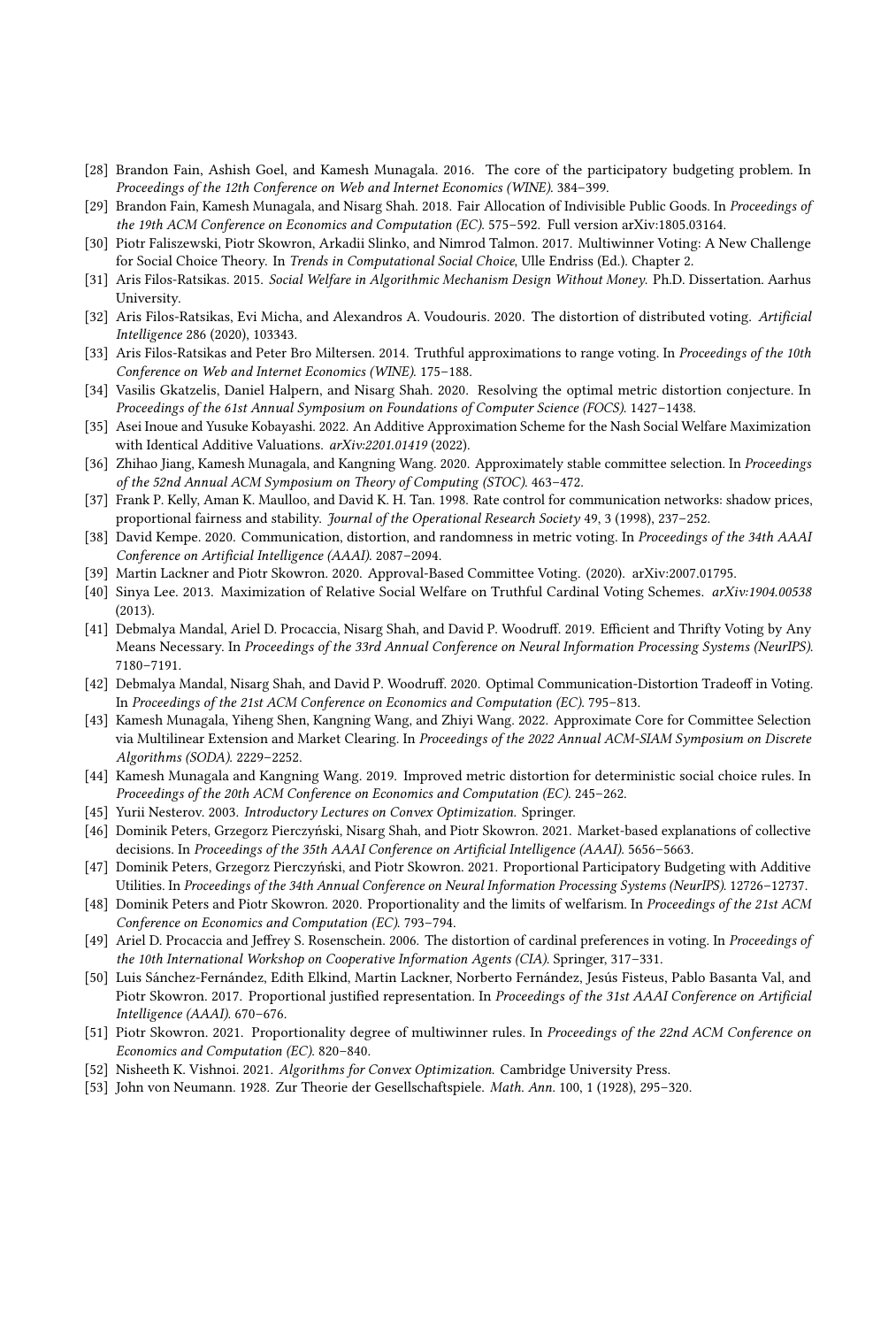# APPENDIX

# <span id="page-21-0"></span>A LOWER BOUND FOR ALMOST BALANCED UTILITIES

Here, we generalize the lower bound of Boutilier et al. [\[17\]](#page-19-0) to give a lower bound on the distortion of the utility class of utilities that are at most slightly imbalanced.

For  $\varepsilon \in [1/m, 1]$ , let  $\mathcal{U}^{\varepsilon}$  be the class containing the following utility functions:

- For each  $a^* \in A$ , it contains a utility function u under which  $u(a^*) = 1$  and  $u(a) = 0$  for all  $a \in A \setminus \{a^*\}$ . Note that this corresponds to "single-minded" agents.
- It contains a utility function u under which  $u(a) = \varepsilon/m$  for all  $a \in A$ . Note that this corresponds to agents who are indifferent among all alternatives.

We prove that every voting rule has distortion  $\Omega(\sqrt{m/\varepsilon})$  on  $\mathcal{U}^{\varepsilon}$ . Because  $\mathcal{U}^{\text{unit-sum}} \supset \mathcal{U}^{\varepsilon=1}$  and because the distortion (weakly) increases when the utility class grows, this implies  $\Omega(\sqrt{m})$  bound for  $\mathcal{U}^{\text{unit-sum}}$ , generalizing the result of Boutilier et al. [\[17\]](#page-19-0). We also note that  $\mathcal{U}^{\text{approxul}} \supset \mathcal{U}^{\varepsilon=m}$ ; however, the construction below does not immediately work for  $\varepsilon > 1$ . We leave it open to check if it can be generalized to larger  $\varepsilon$ , perhaps in a way that subsumes [Theorem 3.7](#page-13-0) (our lower bound on distortion for approval utilities) as a special case. Finally, we note that  $\mathcal{U}^\varepsilon\subseteq \mathcal{U}^{\varepsilon-\mathrm{balanced}}$ , implying that the distortion of  $f_{SLR}$  on the class of  $\alpha$ -balanced utilities discussed in [Corollary 3.5](#page-12-2) is optimal.

THEOREM A.1. For any  $\varepsilon \in [1/m, 1]$ , the distortion of every voting rule f on the utility class  $\mathcal{U}^{\varepsilon}$ satisfies  $D_m(f, \mathcal{U}) = \Omega(\sqrt{m/\varepsilon}).$ 

Proof. Assume  $\sqrt{m/\varepsilon}$  is a positive integer. Fix a set of alternatives  $T = \{a_1, \ldots, a_{\sqrt{m/\varepsilon}}\}$ , and partition the set of agents into  $\sqrt{m/\varepsilon}$  buckets  $B_1,\ldots,B_{\sqrt{m/\varepsilon}},$  where each bucket consists of  $n/\sqrt{m/\varepsilon}$ agents. Now, construct a profile  $\vec{\sigma}$  in which for all  $j \in [\sqrt{m/\varepsilon}]$ , all agents in  $B_j$  rank alternative  $a_j$ first, and the remaining alternatives are ranked arbitrarily.

Let  $f$  be a voting rule, and let x be the distribution that  $f$  selects on this profile. By the pigeonhole principle, there must exist an index  $i \in [\sqrt{m/\varepsilon}]$  such that  $\mathbf{x}(a_i) \leq \frac{1}{\sqrt{m/\varepsilon}}$ . Now, construct a utility profile  $\vec{u}$  where all agents in  $B_i$  assign utility 1 to  $a_i$  and utility 0 to all other alternatives, and where all agents in other blocks assign utility  $\varepsilon/m$  to all alternatives. We can see that UW( $a_i, \vec{u}) \geqslant \frac{n}{\sqrt{m/\varepsilon}}$ from the agents in  $B_i$ , whereas  $UW(a_j, \vec{u}) \leq n \cdot \frac{\varepsilon}{m}$  for all  $j \neq i$ . This also means that  $a_i$  is the alternative with maximum utility in this profile.

Now, we have

$$
UW(\mathbf{x},\vec{u}) = \mathbf{x}(a_i) \cdot UW(a_i,\vec{u}) + \sum_{j \neq i} \mathbf{x}(a_j) \cdot UW(a_j,\vec{u}) \leq \frac{1}{\sqrt{m/\varepsilon}} \cdot \frac{n}{\sqrt{m/\varepsilon}} + 1 \cdot \frac{n\varepsilon}{m} = \frac{2n\varepsilon}{m}.
$$

This implies the distortion of  $f$  on  $\mathcal{U}^\varepsilon$  satisfies

$$
D_m(f, \mathcal{U}^{\varepsilon}) \ge \frac{U W(a_i, \vec{u})}{U W(\mathbf{x}, \vec{u})} \ge \frac{\frac{n}{\sqrt{m/\varepsilon}}}{\frac{2n\varepsilon}{m}} = \frac{1}{2} \cdot \sqrt{\frac{m}{\varepsilon}} = \Omega \left( \sqrt{\frac{m}{\varepsilon}} \right),
$$

as needed. □

## B APPROVAL VS. UNIT-RANGE UTILITIES

In this section, we show that approval utilities are the worst case for distortion among the broader class of unit-range utilities. Hence, any upper bounds derived for approval utilities (like in [Theorem C.2](#page-24-0) in the next section) apply to the broader class of unit-range utilities as well. The proof also implies that a distribution x that minimizes  $D(x, \vec{\sigma}, \mathcal{U}^{\text{unit-range}})$  thereby also minimizes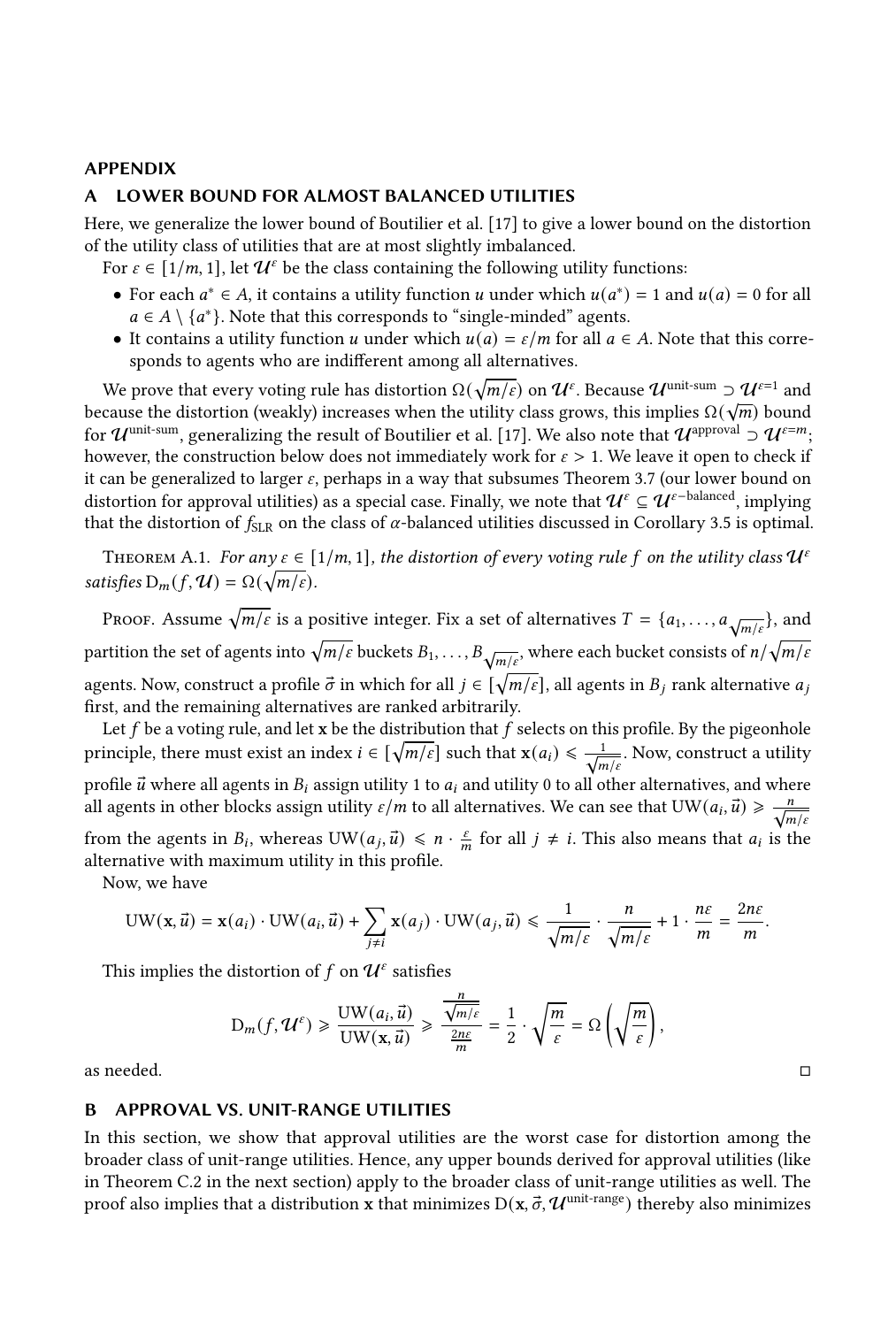$D(x, \vec{\sigma}, \mathcal{U}^{\text{approx}})$ , which simplifies the computational problem of optimizing the latter quantity (see the discussion after [Example 2.2\)](#page-6-1).

<span id="page-22-0"></span>LEMMA B.1. For every voting rule f, we have  $D_m(f, \mathcal{U}^{\text{unit-range}}) = D_m(f, \mathcal{U}^{\text{approx}})$ .

PROOF. As  $\mathcal{U}^{\text{approxal}} \subseteq \mathcal{U}^{\text{unit-range}}$ , we trivially have  $D_m(f, \mathcal{U}^{\text{approxal}}) \leq D_m(f, \mathcal{U}^{\text{unit-range}})$ . We show that the inequality also holds in the opposite direction. We will prove a stronger argument: for every distribution x and preference profile  $\vec{\sigma}$ , we have  $D(x, \vec{\sigma}, \mathcal{U}^{\text{unit-range}}) \le D(x, \vec{\sigma}, \mathcal{U}^{\text{approxul}})$ . Fix any distribution x and preference profile  $\vec{\sigma}$ .

Let  $\vec{u} \in (\mathcal{U}^{\text{unit-range}})^n$  be a utility profile consistent with  $\vec{\sigma}$  that maximizes D(x,  $\vec{u}$ ), and among all such utility profiles, let it be the one that minimizes the number of agents who do not have approval utilities. If  $\vec{u} \in (\mathcal{U}^{\text{approxul}})^n$ , then we are done. Suppose this is not the case. Fix any agent *i* such that  $u_i \notin \mathcal{U}^{\text{approx}}$ .

Let  $a^* \in \arg \max_{a \in A} \text{UW}(a, \vec{u})$  be an alternative maximizing utilitarian welfare under  $\vec{u}$ . Then,

<span id="page-22-1"></span>
$$
D(\mathbf{x}, \vec{u}) = \frac{U W(a^*, \vec{u})}{U W(\mathbf{x}, \vec{u})} = \frac{U W(a^*, \vec{u}_{-i}) + u_i(a^*)}{U W(\mathbf{x}, \vec{u}_{-i}) + \sum_{a \in A} \mathbf{x}(a) \cdot u_i(a)},
$$
(4)

where  $\vec{u}_{-i}$  denotes the utility profile containing the utility functions of all agents except agent *i*.

If  $a^*$  is the top alternative of agent *i* (i.e.,  $\sigma_i(a^*) = 1$ ), then by the definition of unit-range utilities, we must have  $u_i(a^*) = 1$ . In that case, it is easy to see that the expression in [Equation \(4\)](#page-22-1) is maximized when  $u_i(a) = 0$  for all  $a \in A \setminus \{a^*\}$ . That is, define  $\vec{u}^*$  such that  $\vec{u}^*_{-i} = \vec{u}^*_{-i}$ ,  $u_i^*(a^*) = 1$ , and  $u_i^*(a) = 0$  for all  $a \in A \setminus \{a^*\}$ . Then,  $D(x, \vec{u}^*) \ge D(x, \vec{u})$ , which is a contradiction because  $\vec{u}^*$ has at least one more agent with an approval utility function compared to  $\vec{u}$ .

Now, suppose  $\sigma_i(a^*) \ge 2$ . Denote by  $a^+$  the top alternative of agent *i* satisfying  $\sigma_i(a^+) = 1$ . Write  $\bar{h}_i(a^*) = \{a \in A \setminus \{a^+\} : a \geq_i a^*\}$ . Consider a different utility profile  $\vec{u}'$ , where  $\vec{u}'_{-i} = \vec{u}_{-i}$ ,  $u'_{i}(a^{+}) = u_{i}(a^{+}) = 1, u'_{i}(a) = u_{i}(a^{*})$  for all  $a \in \bar{h}_{i}(a^{*})$ , and  $u_{i}(a) = 0$  for all  $a \in A$  with  $a^{*} >_{i} a$ . Note that we are reducing the utility of agent *i* for any alternative she ranks higher than  $a^*$  to  $u_i(a^*)$ , and reducing her utility for any alternative she ranks lower than  $a^*$  to 0, without changing her utility for  $a^*$ . This can only (weakly) reduce the denominator in [Equation \(4\)](#page-22-1) without changing the numerator, implying that  $D(\mathbf{x}, \vec{u}') \ge D(\mathbf{x}, \vec{u})$ .

Next, notice that

$$
D(\mathbf{x}, \vec{u}') = \frac{UW(a^*, \vec{u}_{-i}) + u_i(a^*)}{UW(\mathbf{x}, \vec{u}_{-i}) + \mathbf{x}(a^+) \cdot 1 + \mathbf{x}(\bar{h}_i(a^*)) \cdot u_i(a^*)} \le \max \left( \frac{UW(a^*, \vec{u}_{-i}) + 1}{UW(\mathbf{x}, \vec{u}_{-i}) + \mathbf{x}(a^+) \cdot 1 + \mathbf{x}(\bar{h}_i(a^*)) \cdot 1}, \frac{UW(a^*, \vec{u}_{-i})}{UW(\mathbf{x}, \vec{u}_{-i}) + \mathbf{x}(a^+) \cdot 1} \right),
$$

where the final transition holds due to the (weighted) mediant inequality.<sup>[12](#page-22-2)</sup>

Hence, we can see that one of two choices  $-$  either increasing the utility of agent  $i$  for all the alternatives in  $\bar{h}_i(a^*)$  to 1 or decreasing them all to 0 — does not reduce the distortion. This yields another utility profile  $\vec{u}^*$  consistent with  $\vec{\sigma}$  such that  $D(x, \vec{u}^*) \geqslant D(x, \vec{u}') \geqslant D(x, \vec{u})$ , but  $\vec{u}^*$  has at least one more agent having an approval utility function, which is the desired contradiction.  $\Box$ 

In the proof of [Lemma 4.1,](#page-14-0) we proved that the same conclusion holds for proportional fairness. Because proportional fairness is scale-invariant, this actually holds with respect to the class  $\mathcal{U}^{\text{all}}$  of all utility functions.

LEMMA B.2. For every voting rule f, we have  $PF_m(f, \mathcal{U}^{\text{all}}) = PF_m(f, \mathcal{U}^{\text{approx}})$ .

<span id="page-22-2"></span><sup>&</sup>lt;sup>12</sup>The general form is given as min<sub>i</sub>  $\frac{a_i}{b_i} \leq \frac{\sum_i w_i a_i}{\sum_i w_i b_i} \leq$  max<sub>i</sub>  $\frac{a_i}{b_i}$ . Here, we take  $(a_1, b_1) = (U W(a^*, \vec{u}_{-i}), U W(\mathbf{x}, \vec{u}_{-i}) + \mathbf{x}(a^+)),$  $(a_2, b_2) = (U W(a^*, \vec{u}_{-i}) + 1, U W(\mathbf{x}, \vec{u}_{-i}) + \mathbf{x}(a^+) + \mathbf{x}(\vec{h}_i(a^*))),$  and  $(w_1, w_2) = (1 - u_i(a^*), u_i(a^*)).$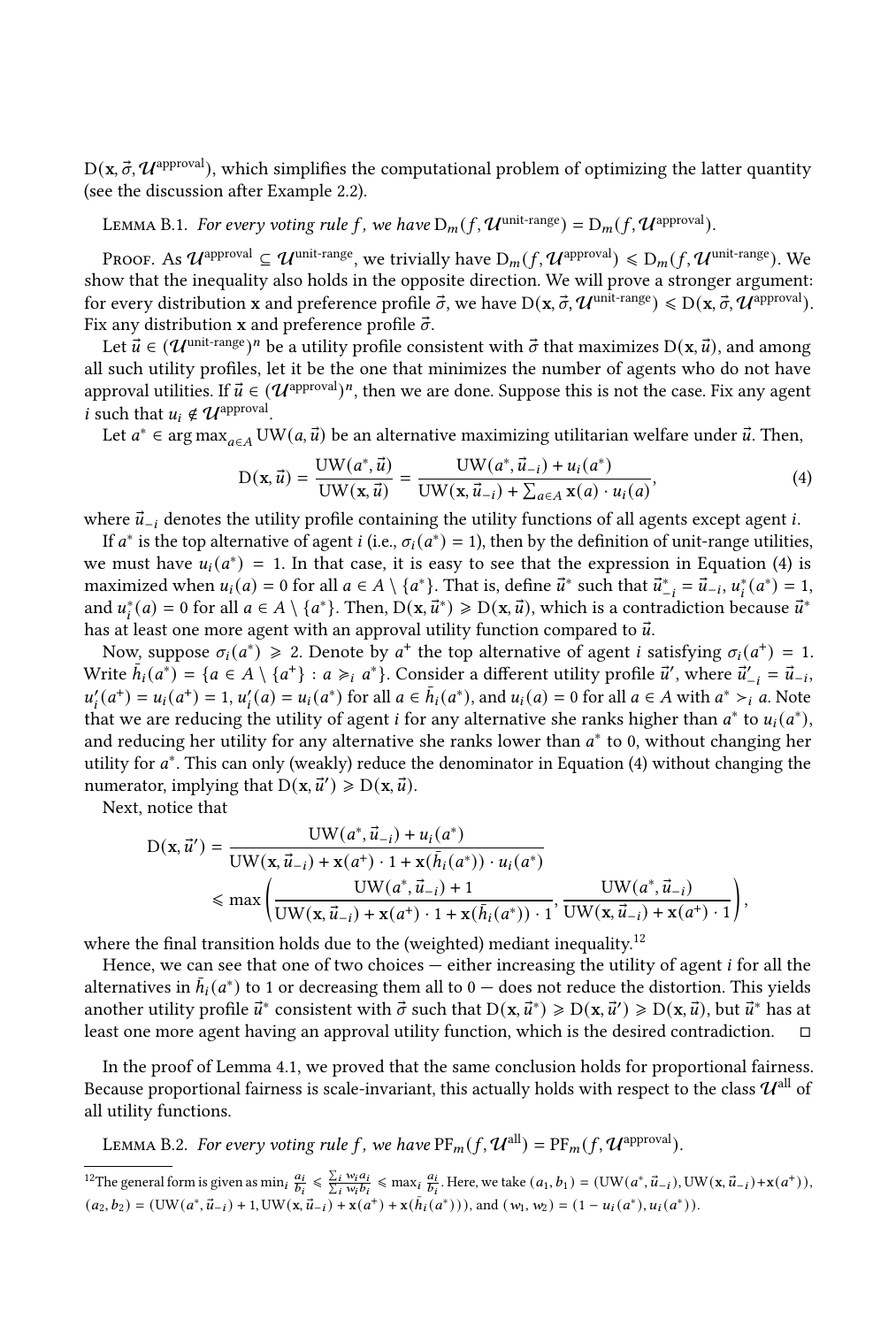Using a slight generalization of that argument, one can prove this for distortion with respect to Nash welfare too.

<span id="page-23-1"></span>LEMMA B.3. For every voting rule f, we have  $D^{NW}(f, \mathcal{U}^{all}) = D^{NW}(f, \mathcal{U}^{appoval}).$ 

Proof. We prove something stronger: for every distribution x and preference profile  $\vec{\sigma}$ , we have  $D^{NW}(\mathbf{x}, \vec{\sigma}, \mathcal{U}^{all}) = D^{NW}(\mathbf{x}, \vec{\sigma}, \vec{\mathcal{U}}^{approwal})$ . Recall that

$$
\mathrm{D}^{\mathrm{NW}}(\mathbf{x},\vec{\sigma},\mathcal{U}^{\mathrm{all}})=\sup_{\vec{u}\in(\mathcal{U}^{\mathrm{all}})^n:\vec{u}\triangleright\vec{\sigma}}\sup_{\mathbf{y}}\left(\prod_{i\in N}\frac{u_i(\mathbf{y})}{u_i(\mathbf{x})}\right)^{1/n}.
$$

First, as in the proof of [Lemma 4.1,](#page-14-0) we see that we can take the worst case over the utility function  $u_i$  of each agent *i* separately as its contribution to the distortion expression is independent of that of the other utility functions. Thus, it is sufficient to prove that for fixed distributions x and y and agent *i*, there is an approval utility function  $u_i$  that maximizes  $\frac{u_i(y)}{u_i(x)}$  across all utility functions consistent with  $\vec{\sigma}$ . Fix any distributions **x** and **y**, agent *i*, and utility function  $u_i : A \to \mathbb{R}_{\geq 0}$ .

For simplicity, label alternatives so that  $\sigma_i$  is  $a_1 >_i a_2 >_i \cdots >_i a_m$ , and hence  $u_i(a_1) \geq \ldots \geq i$  $u_i(a_m)$ . Take the *m* different approval utility functions consistent with  $\sigma_i$ : for all  $j \in [m]$ , let  $v_j$  be the utility function that approves alternatives  $a_1$  to  $a_j$ . Note that  $u_i$  can be written as a non-negative linear combination of the approval utilities, that is,  $u_i = \sum_{j \in [m]} \alpha_j v_j$  for some  $\alpha_1, \ldots, \alpha_m \ge 0$ . (Explicitly, we can take  $\alpha_m = u_i(a_m)$  and  $\alpha_j = u_i(a_j) - u_i(a_{j+1}) \ge 0$  for each  $j < m$ .) Then,

$$
\frac{u_i(\mathbf{y})}{u_i(\mathbf{x})} = \frac{\sum_{j \in [m]} \alpha_j v_j(\mathbf{y})}{\sum_{j \in [m]} \alpha_j v_j(\mathbf{x})} \le \max_{j \in [m]} \frac{v_j(\mathbf{y})}{v_j(\mathbf{x})},
$$

where the final transition is due to the weighted mediant inequality given as  $\min_k \frac{a_k}{b_k}$  $\frac{a_k}{b_k} \leq \frac{\sum_k \alpha_k a_k}{\sum_k \alpha_k b_k} \leq$  $\max_k \frac{a_k}{b_k}$  $\frac{a_k}{b_k}$ . This proves that  $u_i(y)/u_i(x) \le v_j(y)/v_j(x)$  for some approval utility function  $v_j$ , as desired. □

# C THE HARMONIC RULE

In this section, we provide a detailed analysis of the harmonic rule  $f_{HR}$  proposed by Boutilier et al. [\[17\]](#page-19-0). Recall that for each  $a \in A$ , we write hsc $(a) := \sum_{i \in N} 1/\sigma_i(a)$  for its harmonic score. With probability  $1/2$ ,  $f_{HR}$  chooses an alternative uniformly at random, and with probability  $1/2$ ,  $f_{\rm HR}$  chooses an alternative proportionally to its harmonic score. In other words, we choose each  $a \in A$  with probability  $\mathbf{x}(a) := \frac{1}{2m} + \frac{\operatorname{hsc}(a)}{2\sum_{a' \in A} \operatorname{hsc}(a')}$ . Note that  $\sum_{a' \in A} \operatorname{hsc}(a') = nH_m$ , where  $H_m :=$  $\sum_{i \in [m]} 1/m$  is the m<sup>th</sup> harmonic number, so we may rewrite  $\mathbf{x}(a) = \frac{1}{2m} + \frac{\text{hsc}(a)}{2nH_m}$  $\frac{\text{hsc}(a)}{2nH_m}$ .

# <span id="page-23-0"></span>C.1 Distortion

Boutilier et al. [\[17\]](#page-19-0) show that the distortion of the harmonic rule for unit-sum utilities is  $D_m(f_{HR}, \mathcal{U}^{unit-sum}) =$  $O(\sqrt{m \log m})$ . Bhaskar et al. [\[14\]](#page-19-1) show that every truthful rule f incurs distortion  $D_m(f, \mathcal{U}^{\text{unit-sum}})$  =  $\Omega(\sqrt{m\log m})$ . Since  $f_{\rm HR}$  is a truthful rule, this implies that the analysis of Boutilier et al. [\[17\]](#page-19-0) is tight and the harmonic rule has distortion exactly  $\Theta(\sqrt{m\log m}).$ 

For convenience, we include an explicit proof of the lower bound that does not use truthfulness.

THEOREM C.1.  $D_m(f_{HR}, \mathcal{U}^{\text{unit-sum}}) = \Omega\left(\sqrt{m \log m}\right)$ .

Proof. Consider the preference profile  $\vec{\sigma}$  with  $n = m - 1$  agents (the construction also works when *n* is a multiple of  $\overline{m} - 1$ ), in which each agent places a distinguished alternative  $a^*$  at position  $k = \sqrt{\frac{m}{2H_m}}$  (for simplicity, assume this is an integer) and the remaining alternatives are arranged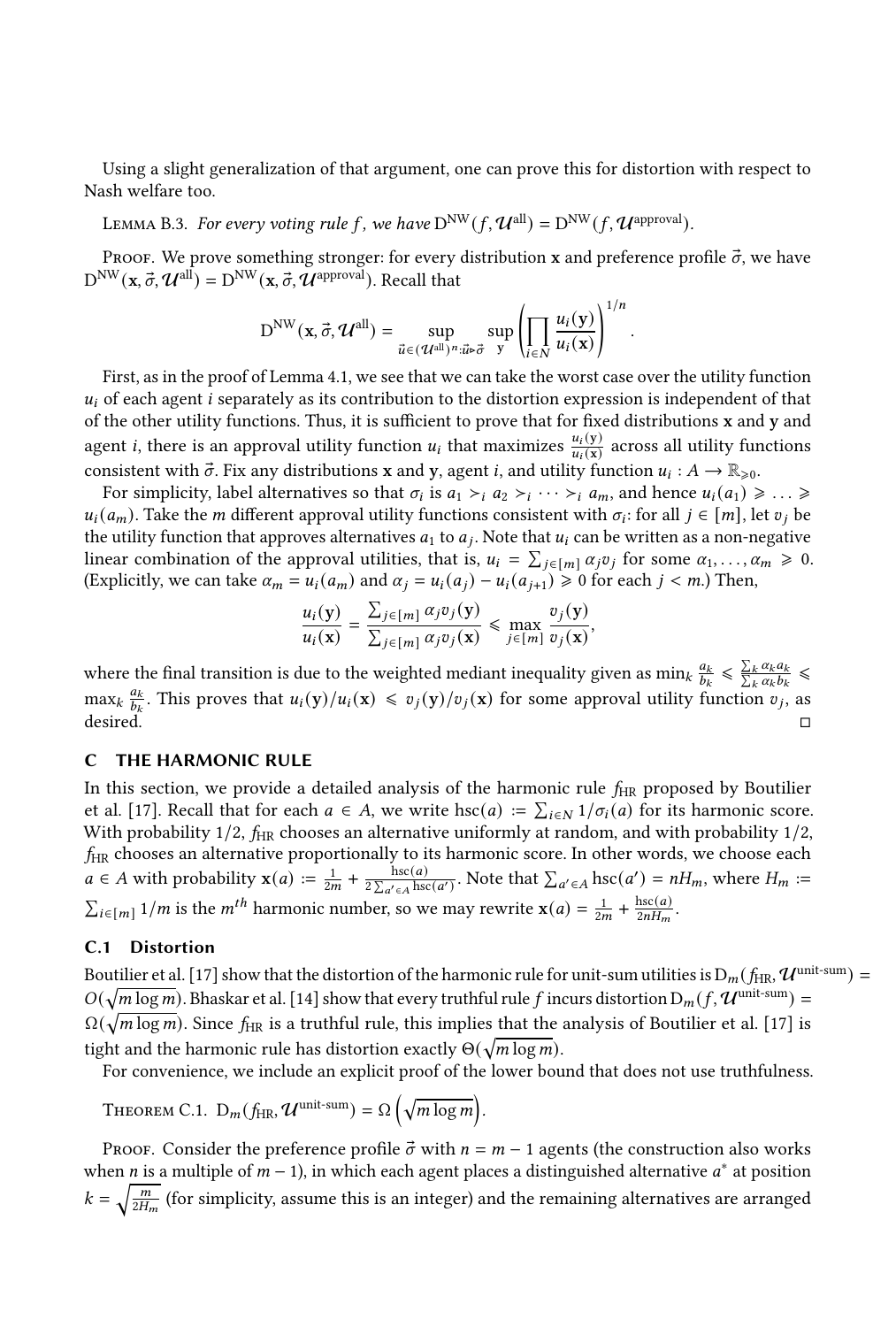cyclically in the remaining positions so that every remaining alternative appears in every remaining position once. Consider a consistent utility profile  $\vec{u}$  in which each agent has utility 1/k for her k most preferred alternatives and utility 0 for all other alternatives.

First, note that the optimal social welfare is  $UW(a^*, \vec{u}) = (m-1) \cdot \frac{1}{k} \geq \frac{m}{2k}$ , where the last transition holds for  $m \ge 2$ . In contrast, for any  $a \in A \setminus \{a^*\}$ , we have  $U \hat{W}(a, \vec{u}) = (k-1) \cdot \frac{1}{k} \le 1$ because alternative *a* is among the top *k* alternatives of precisely  $k - 1$  agents.

Finally, the harmonic score of  $a^*$  is hsc $(a^*, \vec{\sigma}) = (m-1) \cdot 1/k$ , meaning that the harmonic rule  $f_{\text{HR}}$  selects  $a^*$  with probability  $\mathbf{x}(a^*) = \frac{1}{2m} + \frac{1/k}{2H_n}$  $\frac{1/k}{2H_m} \le \max(\frac{1}{m}, \frac{1}{2kH_m})$ . Hence, the distortion of  $f_{HR}$ satisfies

$$
D_m(f_{HR}, \mathcal{U}^{\text{unit-sum}}) \geq \frac{UW(a^*, \vec{u})}{x(a^*) \cdot UW(a^*, \vec{u}) + (1 - x(a^*)) \cdot 1}
$$

$$
\geq \frac{UW(a^*, \vec{u})}{x(a^*) \cdot UW(a^*, \vec{u}) + 1}
$$

$$
= \frac{1}{x(a^*) + \frac{1}{UW(a^*, \vec{u})}}
$$

$$
\geq \frac{1}{\max\left(\frac{1}{m}, \frac{1}{2kH_m}\right) + \frac{2k}{m}}
$$

$$
\geq \frac{1}{2 \max\left(\frac{1}{m}, \frac{1}{2kH_m}, \frac{2k}{m}\right)}.
$$

Setting  $k = \sqrt{\frac{m}{2H_m}}$ , we get that the distortion is at least min(*m*/2,  $\sqrt{mH_m/8}$ ) = Ω(*m* log *m*). □

Next, we analyze the distortion of  $f_{HR}$  for unit-range and approval utilities. Strikingly, while the distortion of  $f_{HR}$  for unit-sum utilities is only a sublogarithmic factor worse than the best possible distortion, we find that its distortion for approval and unit-range utilities is  $\Theta(m^{2/3} \log^{1/3} m)$ , which is worse than the best possible distortion of  $\Theta(\sqrt{m})$  for these utility classes by a polynomial factor. This contrast can be explained due to a result of Filos-Ratsikas and Miltersen [\[33\]](#page-20-0) and Lee [\[40\]](#page-20-1): for unit-range utilities, the best distortion achieved by any strategyproof voting rule is  $\Theta(m^{2/3})$ .<sup>[13](#page-24-1)</sup> Because  $f_{\rm HR}$  is known to be strategyproof [\[14\]](#page-19-1), it must have distortion  $\Omega(m^{2/3})$ ; further, its distortion for unit-range utilities is still only a sublogarithmic factor worse than that of the best strategyproof √ voting rule. Note that our stable lottery rule  $f_{\rm SLR}$  achieves  $\Theta(\sqrt{m})$  distortion for both unit-sum and approval utilities.

<span id="page-24-0"></span>THEOREM C.2. The distortion of the harmonic rule with respect to the class of unit-range and of approval utilities is  $D_m(f_{HR}, \mathcal{U}^{\text{unit-range}}) = D_m(f_{HR}, \mathcal{U}^{\text{approxul}}) = \Theta(m^{2/3} \log^{1/3} m)$ .

PROOF. We begin by proving the upper bound.

Upper bound. By [Lemma B.1,](#page-22-0) for proving the upper bound for unit-range utilities, it suffices to consider approval utilities. Fix an arbitrary profile  $\vec{\sigma}$ , and let  $\vec{u}$  be some consistent utility profile of approval utilities. For each agent  $i \in N$ , let  $r_i = \sum_{a \in A} u_i(a) \geq 1$  be the number of alternatives approved by *i*. Let  $a^* \in \argmax_{a \in A} \text{UW}(a, \vec{u})$  be an optimal alternative, and let  $\mathbf{x} = f_{HR}(\vec{\sigma})$  be the distribution selected by the harmonic rule.

Let  $\tau$  be a threshold value to be set later. Consider two cases.

<span id="page-24-1"></span><sup>13</sup>Strategyproofness is defined in [Appendix C.2.](#page-26-0)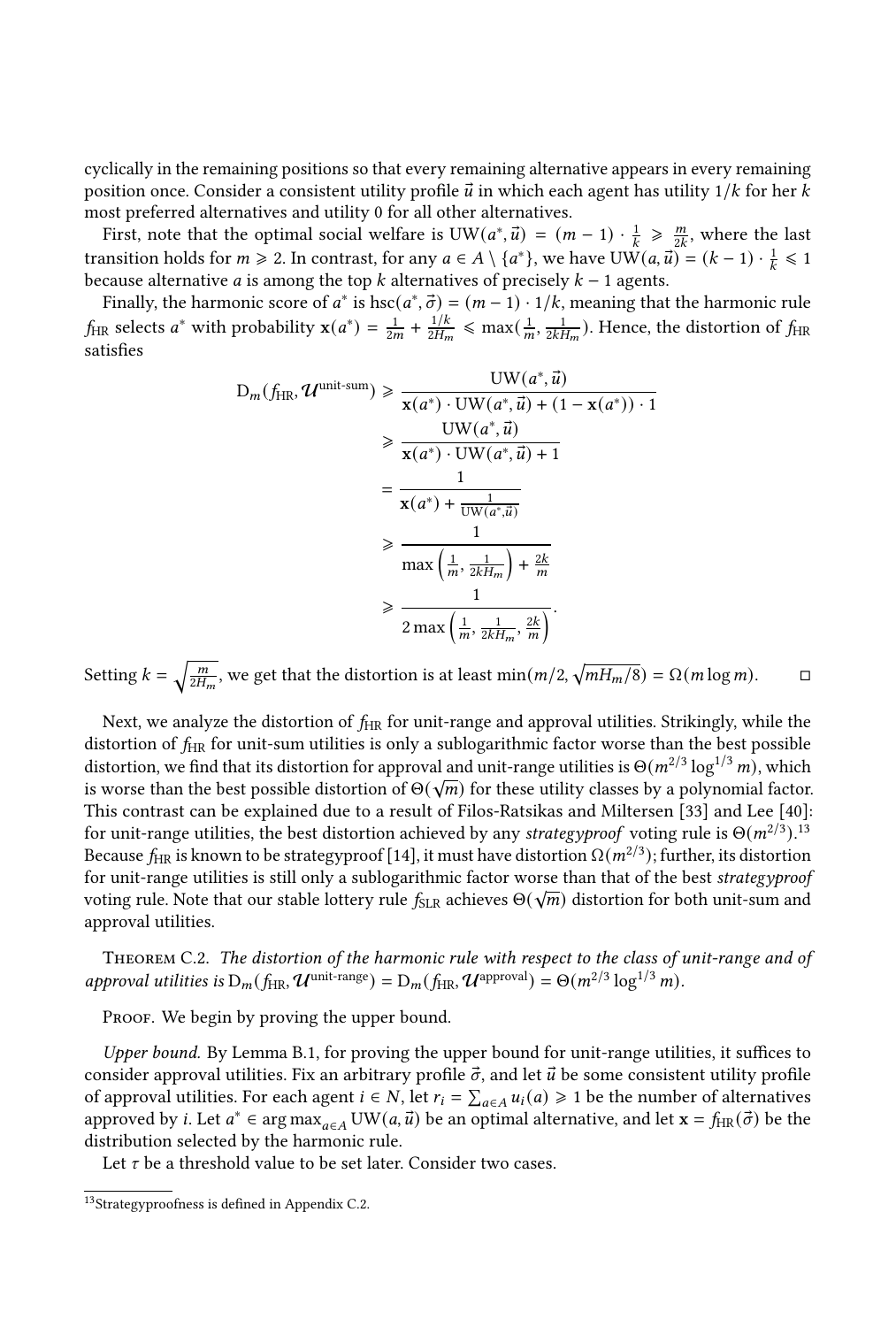- **Case 1:** Suppose hsc $(a^*) \ge \tau$ . Then  $\mathbf{x}(a^*) \ge \frac{1}{2} \cdot \frac{\tau}{n \cdot H_m}$  and so  $UW(\mathbf{x}, \vec{u}) \ge \frac{1}{2} \cdot \frac{\tau}{n \cdot H_m}$   $UW(a^*, \vec{u})$ . Thus  $D(\mathbf{x}, \vec{u}) = UW(a^*, \vec{u})/UW(\mathbf{x}, \vec{u}) \leq 2nH_m/\tau$ .
- **Case 2:** Suppose hsc( $a^*$ )  $\le \tau$ . Let  $Y = \{i \in N : u_i(a^*) = 1\}$  be the set of agents approving  $a^*$ . Note that  $UW(a^*, \vec{u}) = |Y|$ . Because  $\mathbf{x}(a) \geq 1/(2m)$  for each  $a \in A$ , we have  $UW(\mathbf{x}, \vec{u}) \geq 1/(2m)$  $\sum_{i \in N} \frac{r_i}{2m}$ . Thus

<span id="page-25-1"></span>
$$
D(\mathbf{x}, \vec{u}) = UW(a^*, \vec{u})/UW(\mathbf{x}, \vec{u}) \le 2m|Y|/(\sum_{i \in N} r_i).
$$
 (5)

We will upper bound this quantity in two different ways. First, we have  $D(\mathbf{x}, \vec{u}) \leq 2m|Y|/n$  because  $r_i \geq 1$  for each  $i \in N$ . Second, we can observe that

<span id="page-25-0"></span>
$$
\tau \ge \operatorname{hsc}(a^*) \ge \sum_{i \in Y} \frac{1}{r_i} \ge \frac{|Y|^2}{\sum_{i \in Y} r_i} \ge \frac{|Y|^2}{\sum_{i \in N} r_i},\tag{6}
$$

where the first inequality is due to the assumption of Case 2, the second inequality is because every  $i \in Y$  ranks  $a^*$  among the first  $r_i$  positions, and the third inequality is the AM-HM inequality. Rewriting [\(6\)](#page-25-0), we have  $|Y|/(\sum_{i\in N} r_i) \leq \tau/|Y|$ . Plugging this into [\(5\)](#page-25-1), we see that  $D(\mathbf{x}, \vec{u}) \leq 2m\tau/|Y|.$ 

 $\sum_{i=1}^{\infty}$   $\sum_{i=1}^{\infty}$  and  $\sum_{i=1}^{\infty}$  and  $\sum_{i=1}^{\infty}$  min $(x, y) \leq \sqrt{xy}$ , we see that in Case 2 we have

$$
\mathrm{D}(\mathbf{x},\vec{u}) \leq \min\left(\frac{2m|Y|}{n},\frac{2m\tau}{|Y|}\right) \leq 2m\sqrt{\frac{\tau}{n}}.
$$

Finally, combining Case 1 and Case 2, we can see that the distortion is at most

$$
D(\mathbf{x}, \vec{u}) \leq \max\left(2nH_m/\tau, 2m\sqrt{\frac{\tau}{n}}\right).
$$

Setting  $\tau = n \cdot (H_m/m)^{2/3}$  yields the optimal upper bound of  $2H_m^{1/3}m^{2/3}$ .

Lower bound. Assume  $m \ge 2$  without loss of generality. Let  $t = (H_m/m)^{1/3}$  and  $r = 1/t =$  $(m/H_m)^{1/3}$ . Choose an arbitrary alternative  $a^* \in A$  and construct a preference profile as follows:

- Alternative  $a^*$  is ranked r-th by  $n \cdot t$  "special" agents and m-th by the remaining  $n \cdot (1 t)$ "ordinary" agents.
- The remaining preferences are filled arbitrarily subject to the condition that each of the remaining  $m - 1$  alternatives appear as the top choice of  $n \cdot (1 - t)/(m - 1)$  ordinary agents and in the first  $r - 1$  positions in the preference rankings of  $n \cdot t \cdot (r - 1)/(m - 1)$  special agents.

We set a consistent utility profile as follows:

- Every special agent has utility 1 for her top  $r$  alternatives and 0 for the rest.
- Every ordinary agent has utility 1 for her top alternative and 0 for the rest.

Let us analyze the harmonic scores and welfare of various alternatives. For our chosen alternative ∗ , we have

$$
\operatorname{hsc}(a^*) = n \cdot \left(\frac{t}{r} + \frac{1-t}{m}\right) \leq n \cdot (t^2 + 1/m) \leq 2nt^2,
$$

where the final transition uses the fact that  $1/m \le t^2 = (H_m/m)^{2/3}$ . Based on this, we get that the probability of  $a^*$  being chosen under  $f_{HR}$  is

$$
\Pr(a^*) \leq \frac{1}{2} \cdot \frac{2t^2}{H_m} + \frac{1}{2m} \leq \frac{3t^2}{2H_m},
$$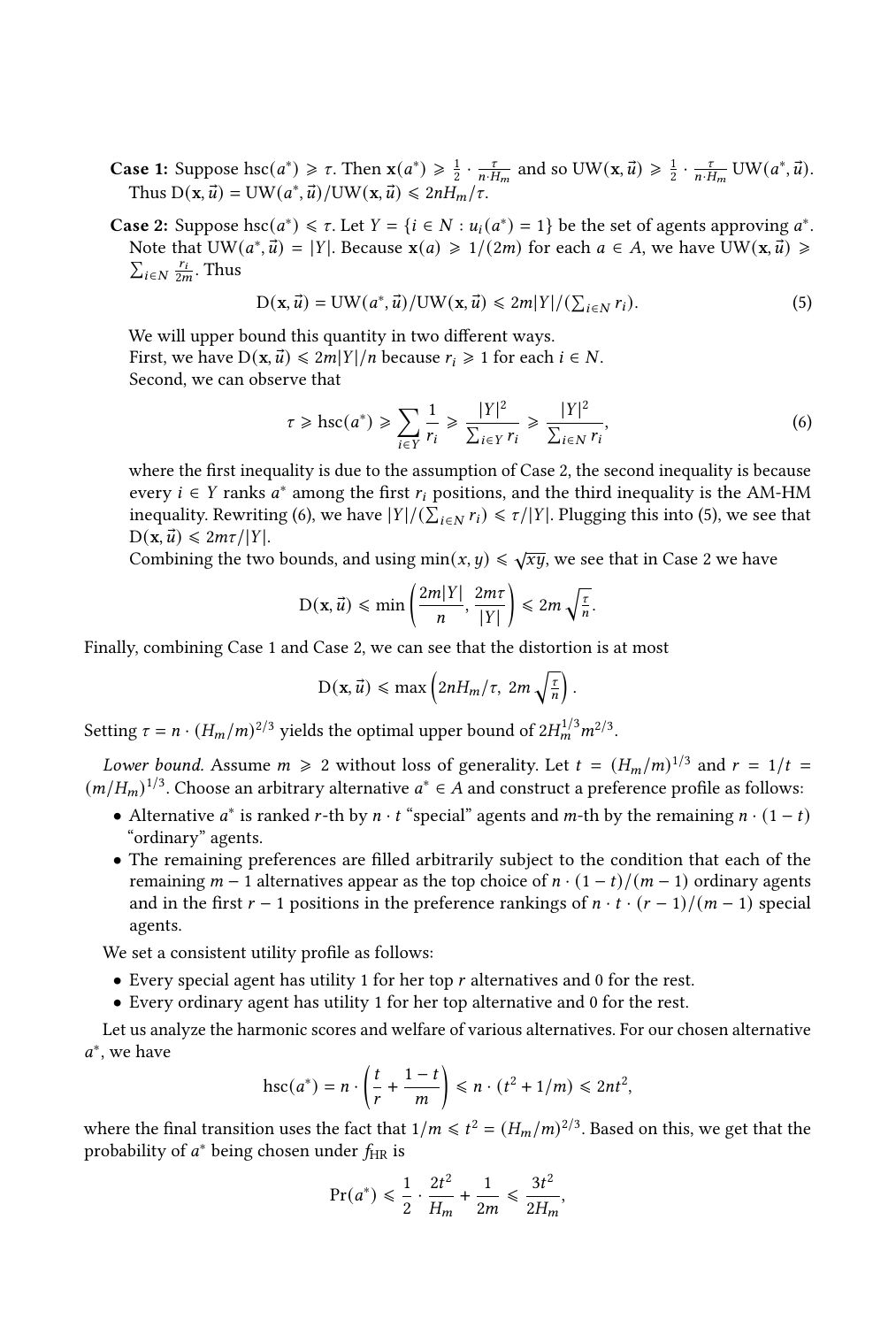where the final transition uses the fact that  $1/m \leq t^2/H_m$ . Next, the social welfare of  $a^*$  is

$$
UW(a^*, \vec{u}) = n \cdot t,
$$

whereas the social welfare of every other alternative  $a \in A \setminus \{a^*\}$  is

$$
UW(a, \vec{u}) = \frac{n \cdot t \cdot (r-1)}{m-1} + \frac{n \cdot (1-t)}{m-1} \le \frac{n}{m-1} \cdot (tr+1) = \frac{4n}{m},
$$

where the final transition uses  $rt = 1$  and  $m - 1 \ge m/2$ .

Hence, we get that the distortion of  $f_{HR}$  is at least

$$
\frac{n \cdot t}{n \cdot t \cdot \frac{3t^2}{2H_m} + \frac{4n}{m} \cdot 1} = \frac{2 \cdot m \cdot t}{11} = \frac{2}{11} \cdot H_m^{1/3} \cdot m^{2/3},
$$

as needed. □

#### <span id="page-26-0"></span>C.2 Proportional Fairness

Finally, we show that the harmonic rule is  $\Theta(\sqrt{m\log m})$ -proportionally fair. However, since we have shown that the best voting rule is  $\Theta(\log m)$ -proportionally fair, this is also worse by a polynomial factor. Later, we explain this contrast once again via strategyproofness of the harmonic rule, by √ proving that if an  $\alpha$ -proportionally fair voting rule is strategyproof, then  $\alpha = \Omega(\sqrt{m})$ . Hence, the harmonic rule is only a sublogarithmic factor worse than the best strategyproof voting rule according to the proportional fairness metric.

THEOREM C.3. The harmonic rule is  $\Theta(\sqrt{m\log m})$ -proportionally fair.

Proof. Let us begin by proving the upper bound. Fix a consistent pair of utility profile  $\vec{u}$  and preference profile  $\vec{\sigma}$ . Let  $\mathbf{x} = f_{HR}(\vec{\sigma})$  be the probability distribution returned by  $f_{HR}$  on  $\vec{\sigma}$ . Recall that

<span id="page-26-1"></span>
$$
PF(\mathbf{x}, \vec{u}) = \max_{a \in A} \frac{1}{n} \cdot \sum_{i \in N} \frac{u_i(a)}{u_i(\mathbf{x})} \le \max_{a \in A} \frac{1}{n} \cdot \sum_{i \in N} \frac{1}{\mathbf{x}(h_i(a))},\tag{7}
$$

where  $h_i(a) = \{b : b \geq i \}$  is the set of alternatives that agent *i* ranks at least as high as *a*. Let  $a^*$ denote arg max of the right-hand side above.

For  $r \in [m]$ , let  $\alpha_r$  denote the fraction of agents who rank  $a^*$  in position r. Note that  $\sum_{r=1}^{m} \alpha_r = 1$ . Further, the harmonic score of  $a^*$  is given by hsc( $a^*$ ) =  $n \cdot \sum_{r=1}^{m} \frac{a_r}{\alpha_r}/r$ . We consider two cases.

*Case 1.* Suppose  $\sum_{r=1}^{m} \frac{\alpha_r}{r} \ge \sqrt{H_m/m}$ . Then, hsc $(a^*) \ge n\sqrt{H_m/m}$ . Hence,

$$
\mathbf{x}(h_i(a^*)) \geq \mathbf{x}(a^*) \geq \frac{1}{2} \cdot \frac{1}{\sqrt{mH_m}}.
$$

Plugging this in [Equation \(7\),](#page-26-1) we get that PF( $\mathbf{x},\vec{u}) \leqslant 2\sqrt{mH_m}$ , as desired.

*Case 2.* Suppose  $\sum_{r=1}^{m} \frac{\alpha_r}{r} \leq \sqrt{H_m/m}$ . Note that  $\mathbf{x}(a) \geq \frac{1}{2m}$  for every alternative  $a \in A$ . Hence, if agent *i* ranks  $a^*$  in position r, we have  $\mathbf{x}(h_i(a)) \ge \frac{r}{2m}$ . Plugging this into [Equation \(7\),](#page-26-1) we get

$$
\mathrm{PF}(\mathbf{x}, \vec{u}) \leq \sum_{r=1}^{m} \frac{(2m) \cdot \alpha_r}{r} \leq 2\sqrt{mH_m},
$$

as desired.

Next, we prove the lower bound. Fix a special alternative  $a^*$ . Construct a preference profile  $\vec{\sigma}$  in which there are  $n = m - 1$  agents. Alternative  $a^*$  is ranked in position  $r = \sqrt{m/H_m}$  by all the agents. The other alternatives are placed in the remaining positions in a cyclic manner, so that every other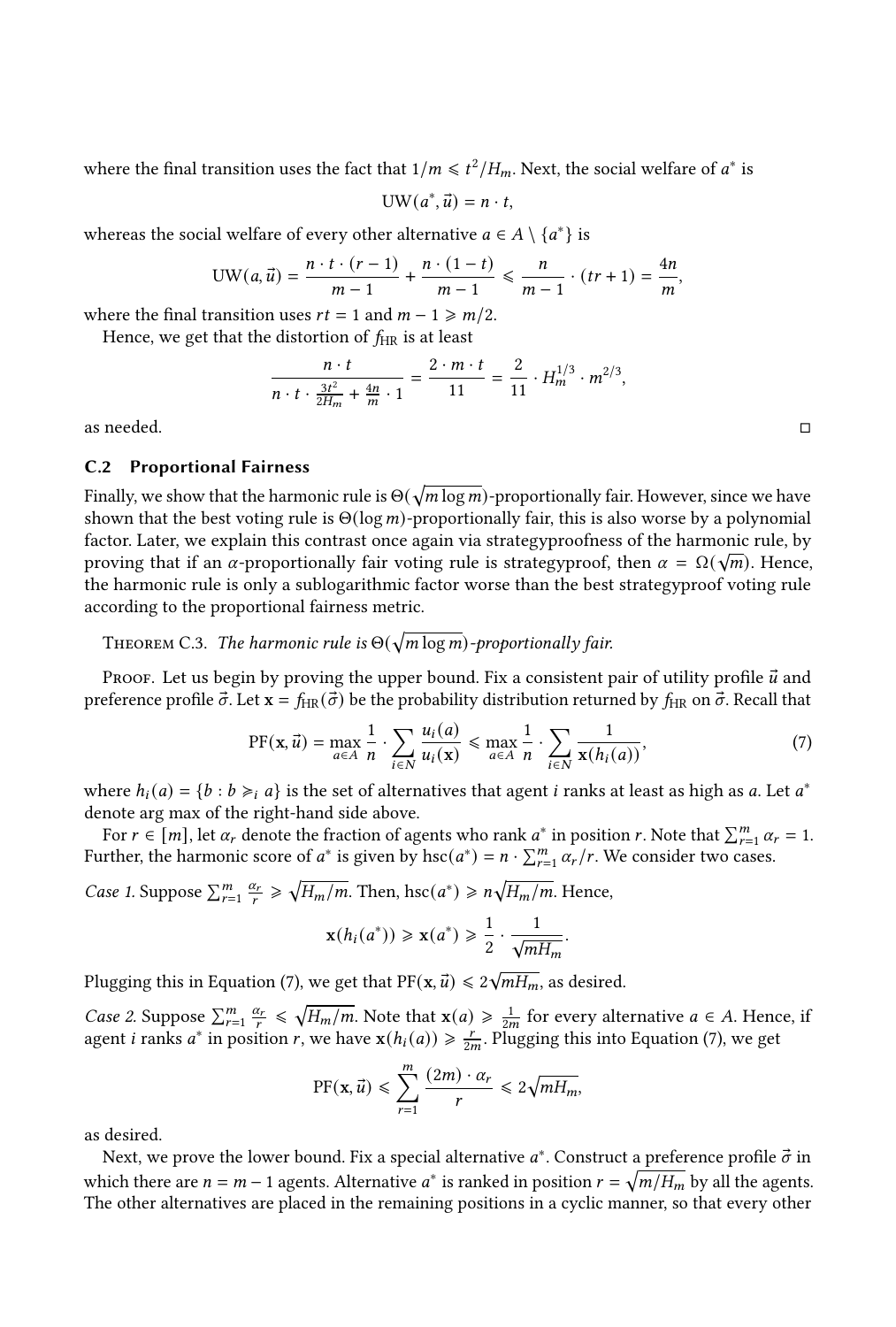alternative appears in every remaining position exactly once. Let  $\mathbf{x} = f_{HR}(\vec{\sigma})$  be the probability distribution returned by the harmonic rule on this profile. Note that

$$
\mathbf{x}(a^*) = \frac{1}{2} \frac{\text{hsc}(a^*)}{nH_m} + \frac{1}{2} \frac{1}{m} = \frac{1}{2} \frac{1}{rH_m} + \frac{1}{2} \frac{1}{m} \le \frac{1}{\sqrt{mH_m}},
$$

where the last inequality holds because  $m \geq H_m$ . By symmetry, the remaining probability is equally distributed among the remaining alternatives. Hence, we have  $\mathbf{x}(a) \leq 1/(m-1)$  for all  $a \in A \setminus \{a^*\}$ .

Next, fix a utility profile  $\vec{u}$  in which every agent *i* has utility 1 for her *r* most favorite alternatives. Note that for every agent  $i \in N$ , we have

$$
u_i(\mathbf{x}) \leq \frac{1}{\sqrt{mH_m}} + \frac{r-1}{m-1} \leq \frac{1}{\sqrt{mH_m}} + \frac{r}{m} = \frac{2}{\sqrt{mH_m}}.
$$

In contrast,  $u_i(a^*) = 1$  for all agents  $i \in N$ . Hence,

$$
PF(\mathbf{x}, \vec{u}) \geq \frac{1}{n} \sum_{i \in N} \frac{u_i(a^*)}{u_i(\mathbf{x})} \geq \frac{\sqrt{mH_m}}{2},
$$

as desired. □

#### <span id="page-27-0"></span>D PROPORTIONAL FAIRNESS OF STRATEGYPROOF VOTING RULES

In this section, we prove that every strategyproof voting rule can only be  $\Omega(\sqrt{m})$ -proportionally fair. Since the harmonic rule is  $\Theta(\sqrt{m\log m})$ -proportionally fair, it is at most a sublogarithmic factor worse than the best strategyproof voting rule. Let us now define strategyproofness formally.

Definition D.1 (Strategyproofness). A voting rule  $f$  is called strategyproof (also known as truthful) if no agent can increase her utility by misreporting her vote. Formally, for any preference profile  $\vec{\sigma}$ , any agent  $i \in N$ , any utility function  $u_i$  consistent with  $\sigma_i$ , and any ranking of the alternatives  $\sigma'_i$ , we must have  $u_i(f(\vec{\sigma})) \geq u_i(f((\sigma'_i, \vec{\sigma}_{-i}))),$  where  $(\sigma'_i, \vec{\sigma}_{-i})$  is the preference profile obtained by replacing the vote of agent *i* in  $\vec{\sigma}$  by  $\sigma'_i$ .

Before proving the result, we need to introduce several other definitions. First, we define two well-known and mild properties of (probabilistic) voting rules.

Definition D.2 (Anonymity). A voting rule  $f$  is called anonymous if its outcome does not depend on the identities of the agents. Formally, for any preference profile  $\vec{\sigma}$  and any permutation of the agents  $\pi^N : N \to N$ , we must have  $f(\pi^N \circ \vec{\sigma}) = f(\vec{\sigma})$ , where  $\pi^N \circ \vec{\sigma} = (\sigma_{\pi^N(i)})_{i \in N}$  is the profile obtained by permuting the votes in  $\vec{\sigma}$  according to  $\pi^N$ .

Definition D.3 (Neutrality). A voting rule  $f$  is called neutral if its outcome does not depend on the names of the alternatives. Formally, for any preference profile  $\vec{\sigma}$  and any permutation of the alternatives  $\pi^A : A \to A$ , we must have  $f(\pi^A \circ \vec{\sigma}) = \pi^A \circ f(\vec{\sigma})$ , where  $\pi^A \circ \vec{\sigma}$  is the profile obtained by permuting the alternatives in each vote  $\sigma_i$  according to  $\pi^A$ , and  $\pi^A \circ f(\vec{\sigma})$  is the distribution obtained by permuting the names of the alternatives in  $f(\vec{\sigma})$  according to  $\pi^{A}$ .

Next, we introduce two classes of voting rules, following the work of Barberà [\[10\]](#page-19-26).

Definition D.4 (Point-Voting Schemes). A voting rule  $f$  is called a point-voting scheme if there exists a vector  $\vec{w} = (w_1, \dots, w_m)$  with  $w_1 \geq w_2 \geq \dots \geq w_m \geq 0$  and  $\sum_{r \in [m]} w_r = 1$ , such that for every preference profile  $\vec{\sigma}$ , writing  $\mathbf{x} = f(\vec{\sigma})$ , we have

$$
\mathbf{x}(a) = \frac{1}{n} \sum_{i \in N} w_{\sigma_i(a)} \quad \text{for all } a \in A.
$$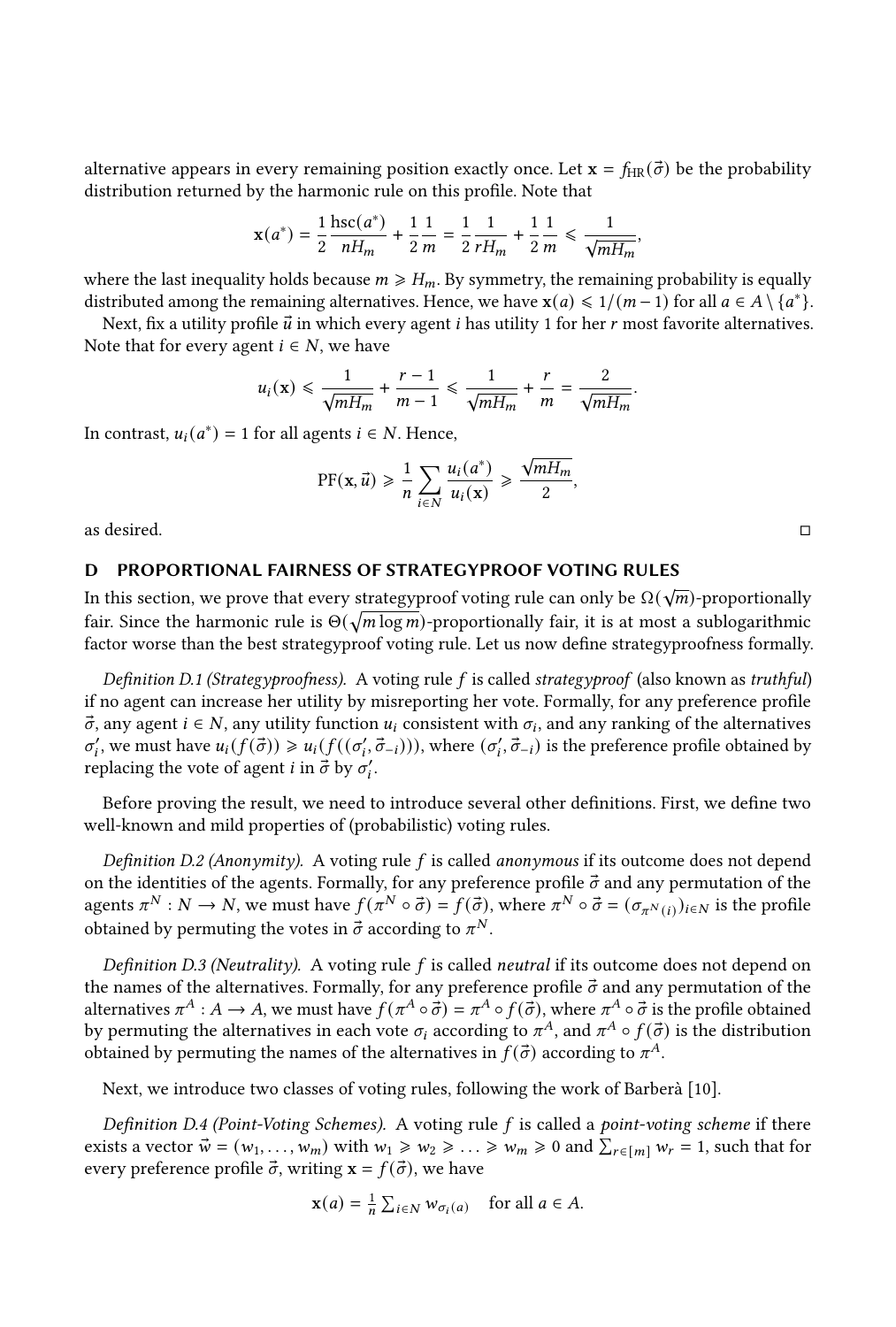Informally, a point-voting scheme, parametrized by the vector  $\vec{w}$ , resembles the positional scoring rule parametrized by the same score vector  $\vec{w}$ , except that the positional scoring rule would choose the alternative *a* with the highest total score  $\sum_{i \in N} w_{\sigma_i(a)}$  whereas the point-voting scheme chooses each alternative *a* with probability proportional to its score. Another way to view a point-voting scheme is that it chooses an agent uniformly at random and then chooses her r-th ranked alternative with probability  $w_r$ , for each  $r \in [m]$ .

Note that the first half of the harmonic rule  $f_{HR}$ , which chooses each alternative with probability proportional to its harmonic score, is a point-voting scheme.<sup>[14](#page-28-0)</sup>

Definition D.5 (Supporting-Size Schemes). A voting rule f is called a supporting-size scheme if there exists a vector  $\vec{z} = (z_0, \ldots, z_n)$  with

- $z_n \ge z_{n-1} \ge \ldots \ge z_0$ , and
- $z_k + z_{n-k} = 1$  for each  $k \in [n] \cup \{0\}$

such that for every preference profile  $\vec{\sigma}$ , writing  $\mathbf{x} = f(\vec{\sigma})$ , we have

$$
\mathbf{x}(a) = \frac{1}{\binom{m}{2}} \sum_{b \in A \setminus \{a\}} z_{n_{a>b}} \quad \text{for all } a \in A \text{, where } n_{a>b} = |\{i \in N : a >_i b\}|.
$$

In other words,  $f$  chooses a pair of alternatives  $(a, b)$  uniformly at random and then chooses each of them with probability obtained from the vector  $\vec{z}$  at index that is equal to the number of agents preferring that alternative over the other.

Barberà [\[10\]](#page-19-26) proved the following result.

<span id="page-28-2"></span>PROPOSITION D.6. A voting rule is anonymous, neutral, and strategyproof if and only if it is a probability mixture of a point-voting scheme and a supporting-size scheme.

The reason this is useful is that by analyzing the best objective value (distortion or proportional fairness) achievable by any mixture of a point-voting scheme and a supporting-size scheme, we also obtain the best objective value achievable by any anonymous, neutral, and strategyproof voting rule. Could a strategyproof voting rule that violates anonymity and/or neutrality achieve a better objective value? For distortion, Filos-Ratsikas and Miltersen [\[33\]](#page-20-0) prove that this is not the case, and this observation was used by them and by Bhaskar et al. [\[14\]](#page-19-1) to derive the aforementioned lower bounds on the distortion of any strategyproof voting rule with respect to the unit-range and unit-sum utility classes, respectively. It is easy to see that the same observation holds for proportional fairness as well.

<span id="page-28-1"></span>LEMMA D.7. For every strategyproof voting rule  $f$ , there exists an anonymous, neutral, and strategyproof voting rule  $f'$  such that  $PF_m(f') \leq PF_m(f)$ .

Proof. Like Filos-Ratsikas and Miltersen [\[33\]](#page-20-0), we consider a strategyproof voting rule  $f$  and construct a voting rule f' which works as follows: given an input preference profile  $\vec{\sigma}$ , it applies a uniformly random permutation of the agents  $\pi^N$  and an independently chosen uniformly random permutation of alternatives  $\pi^A$  to  $\vec{\sigma}$ , then applies rule f on the resulting profile  $\pi^A \circ \pi^N \circ \vec{\sigma}$ , and finally applies the inverse of  $\pi^A$ , denoted  $(\pi^A)^{-1}$ , on the resulting distribution to revert the change of names of alternatives.

Filos-Ratsikas and Miltersen [\[33\]](#page-20-0) argue that if f is strategyproof, then  $f'$  is anonymous, neutral, and strategyproof. Further,  $D(f', \mathcal{U}^{\text{unit-range}}) \le D_m(f, \mathcal{U}^{\text{unit-range}})$  (and  $D(f', \mathcal{U}^{\text{unit-sum}}) \le D_m(f, \mathcal{U}^{\text{unit-range}})$  $D_m(f, \mathcal{U}^{\text{unit-sum}})$  using the same argument). We want to show that  $PF_m(f') \leq PF_m(f)$  as well. The argument for this is slightly more involved because, unlike the social welfare function, proportional

<span id="page-28-0"></span><sup>&</sup>lt;sup>14</sup>In fact, it is easy to observe that the entire harmonic rule is a point-voting scheme with each agent awarding  $1/r + H_m/m$ points to the alternative she ranks in position r, for each  $r \in [m]$ .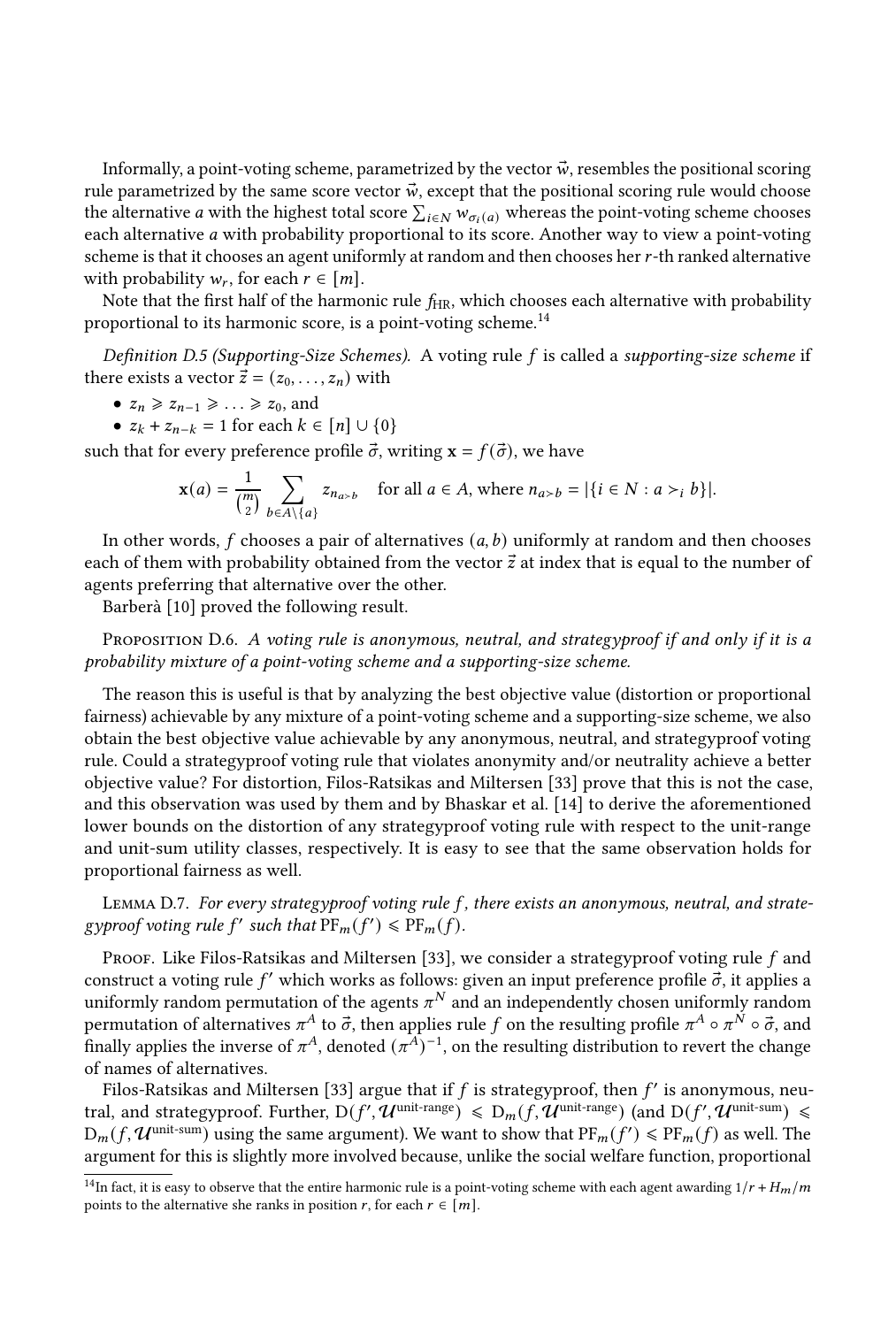fairness is non-linear. Crucially, we use the fact that  $PF(x, \vec{\sigma})$  is convex in x as we observed following [Lemma 4.1.](#page-14-0)

Take any preference profile  $\vec{\sigma}$  and let  $\mathbf{x} = f'(\vec{\sigma})$ . Let  $\Pi^N$  and  $\Pi^A$  denote the set of permutations of agents and alternatives, respectively. Note that

$$
\mathbf{x} = \frac{1}{|\Pi^N| \cdot |\Pi^A|} \sum_{\pi^N \in \Pi^N, \pi^A \in \Pi^A} (\pi^A)^{-1} \circ f(\pi^A \circ \pi^N \circ \vec{\sigma}).
$$

Hence, we have

$$
\begin{split} \text{PF}(\mathbf{x},\vec{\sigma}) &\leq \frac{1}{|\Pi^N| \cdot |\Pi^A|} \sum_{\pi^N \in \Pi^N, \pi^A \in \Pi^A} \text{PF}((\pi^A)^{-1} \circ f(\pi^A \circ \pi^N \circ \vec{\sigma}), \vec{\sigma}) \\ &\leq \max_{\pi^N \in \Pi^N, \pi^A \in \Pi^A} \text{PF}((\pi^A)^{-1} \circ f(\pi^A \circ \pi^N \circ \vec{\sigma}), \vec{\sigma}) \\ &= \max_{\pi^N \in \Pi^N, \pi^A \in \Pi^A} \text{PF}((\pi^A)^{-1} \circ f(\pi^A \circ \pi^N \circ \vec{\sigma}), \pi^N \circ \vec{\sigma}) \\ &= \max_{\pi^N \in \Pi^N, \pi^A \in \Pi^A} \text{PF}(f(\pi^A \circ \pi^N \circ \vec{\sigma}), \pi^A \circ \pi^N \circ \vec{\sigma}) \\ &\leq \max_{\pi^M} \text{PF}(f(\vec{\sigma}'), \vec{\sigma}') = \text{PF}_m(f), \end{split}
$$

where the first transition is due to convexity of the proportional fairness objective, the second transition upper bounds an average by the maximum, the third transition uses the fact that proportional fairness is an anonymous objective (i.e., permuting the votes does not change the proportional fairness value of a distribution on the preference profile), the fourth transition uses the fact that proportional fairness is a neutral objective (i.e., permuting the names of alternatives in both the distribution and the preference profile keeps the proportional fairness value unchanged), and the final transition upper bounds the maximum over a subset of preference profiles by a maximum over all preference profiles. Since this holds for each preference profile  $\vec{\sigma}$ , we have  $PF_m(f') \leq PF_m(f)$ , as required.  $\Box$ 

We are now equipped to prove a lower bound on proportional fairness of any strategyproof voting rule.

THEOREM D.8. For every strategyproof voting rule f , we have  ${\rm PF}_m(f) = \Omega(\sqrt{m}).$ 

Proof. Let f be a strategyproof voting rule. Due to [Lemma D.7,](#page-28-1) we may assume that f is anonymous and neutral. Due to [Proposition D.6,](#page-28-2)  $f$  is a probability mixture that implements some point-voting scheme characterized by  $\vec{w}$  with probability  $p \in [0, 1]$  and some supporting-size scheme characterized by  $\vec{z}$  with probability  $1 - \vec{p}$ .

Let  $\alpha = \text{PF}_m(f)$ . We will show that  $\alpha = \Omega(\sqrt{m})$ . Similarly to Bhaskar et al. [\[14\]](#page-19-1), we construct a sequence of profiles  $\vec{\sigma}^r$ , one for each  $r \in [m]$ , and show that f must select a distribution that is at least Ω( $\sqrt{m}$ )-proportionally fair on at least one of these profiles, so that  $\alpha = \Omega(\sqrt{m})$ .

Fix any  $r \in [m]$  and construct the preference profile  $\vec{\sigma}^r$  with  $n = m - 1$  votes, <sup>[15](#page-29-0)</sup> such that a special alternative  $a^*$  appears in position r in all the votes, while the remaining  $m-1$  alternatives fill the remaining positions in a cyclic order. Let  $\mathbf{x}^r = f(\vec{\sigma}^r)$ . Then,

<span id="page-29-1"></span>
$$
\mathbf{x}^{r}(a^{*}) = p \cdot \frac{1}{n} \cdot \sum_{i \in N} w_{\sigma_{i}(a^{*})} + (1-p) \cdot \frac{1}{\binom{m}{2}} \cdot \sum_{a \in A \setminus \{a^{*}\}} z_{n_{a^{*} > a}}
$$
  
\$\leq 1 \cdot \frac{1}{n} \cdot \sum\_{i \in N} w\_{r} + 1 \cdot \frac{1}{\binom{m}{2}} \cdot \sum\_{a \in A \setminus \{a^{\*}\}} 1\$  
=  $w_{r} + \frac{2}{m}$ . (8)

<span id="page-29-0"></span><sup>15</sup>The profile can easily be replicated to make *n* any multiple of  $m - 1$ .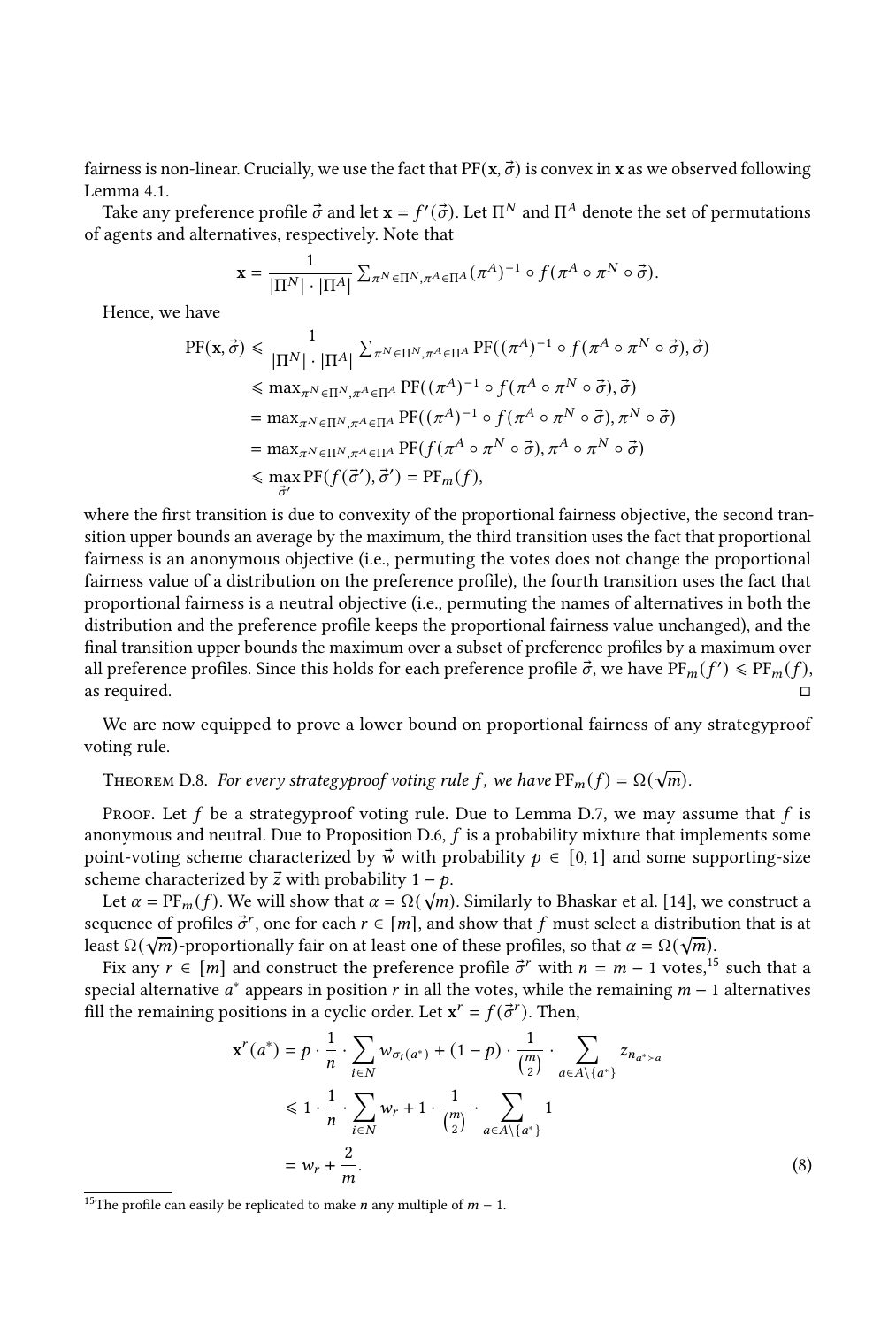As argued by Bhaskar et al. [\[14\]](#page-19-1), this observation would effectively allow us to ignore the impact of the supporting-size scheme, which can only select the "desired" alternative  $a^*$  with a small probability of  $2/m$ , and focus on the impact of the point-voting scheme. Let us lower bound proportional fairness of  $x^r$  on  $\vec{\sigma}^r$ . Now, we have

$$
PF(\mathbf{x}^r, \vec{\sigma}^r) = \max_{a \in A} \frac{1}{n} \sum_{i \in N} \frac{1}{\mathbf{x}^r(h_i(a))}
$$
 (by Lemma 4.1)  
\n
$$
\geq \frac{1}{n} \sum_{i \in N} \frac{1}{\mathbf{x}^r(h_i(a^*))}
$$
 (by the AM-HM inequality)  
\n
$$
= \frac{n}{n \cdot (\mathbf{x}^r(a^*) + \frac{r-1}{m-1} \cdot (1 - \mathbf{x}^r(a^*))}
$$
  
\n
$$
\geq \frac{1}{\mathbf{x}^r(a^*) + \frac{r}{m} \cdot (1 - \mathbf{x}^r(a^*))}
$$
  
\n
$$
\geq \frac{1}{\mathbf{x}^r(a^*) + \frac{r}{m}},
$$

where the fourth transition holds because anonymity and neutrality of f implies  $x^r(a) = \frac{1-x^r(a^*)}{m-1}$ for each  $a \in A \setminus \{a^*\}$ . By definition of  $\alpha$ , we have  $\alpha \geqslant PF(x^r, \vec{\sigma}^r)$ . Thus it follows that

$$
\mathbf{x}^r(a^*) + \frac{r}{m} \geqslant \frac{1}{\alpha}.
$$

Using [Equation \(8\),](#page-29-1) we have

$$
w_r \geqslant \max\left(\frac{1}{\alpha} - \frac{r+2}{m}, 0\right).
$$

Summing over all  $r \in [m]$ , we get

$$
1 = \sum_{r \in [m]} w_r \ge \sum_{r \in [m]} \max\left(\frac{1}{\alpha} - \frac{r+2}{m}, 0\right)
$$
  
= 
$$
\sum_{r=1}^{\lfloor \frac{m}{\alpha} \rfloor - 2} \left(\frac{1}{\alpha} - \frac{r+2}{m}\right)
$$
  

$$
\ge \frac{\frac{m}{\alpha} - 3}{\frac{m}{\alpha} - \frac{m}{\alpha} \left(\frac{m}{\alpha} + 1\right) - 6}{2m}
$$
  

$$
\ge \frac{m}{2\alpha^2} - \frac{7}{2\alpha} + \frac{3}{m},
$$

where the fourth transition uses  $m/\alpha - 1 \leqslant |m/\alpha| \leqslant m/\alpha$ . The above expression simplifies to

$$
(2m-6)\alpha^2 + 7m\alpha - m^2 \geq 0,
$$

which shows

$$
\alpha \geq \frac{-7m + \sqrt{49m^2 + 4m^2(2m - 6)}}{2(2m - 6)} = \Omega(\sqrt{m}),
$$

as needed. □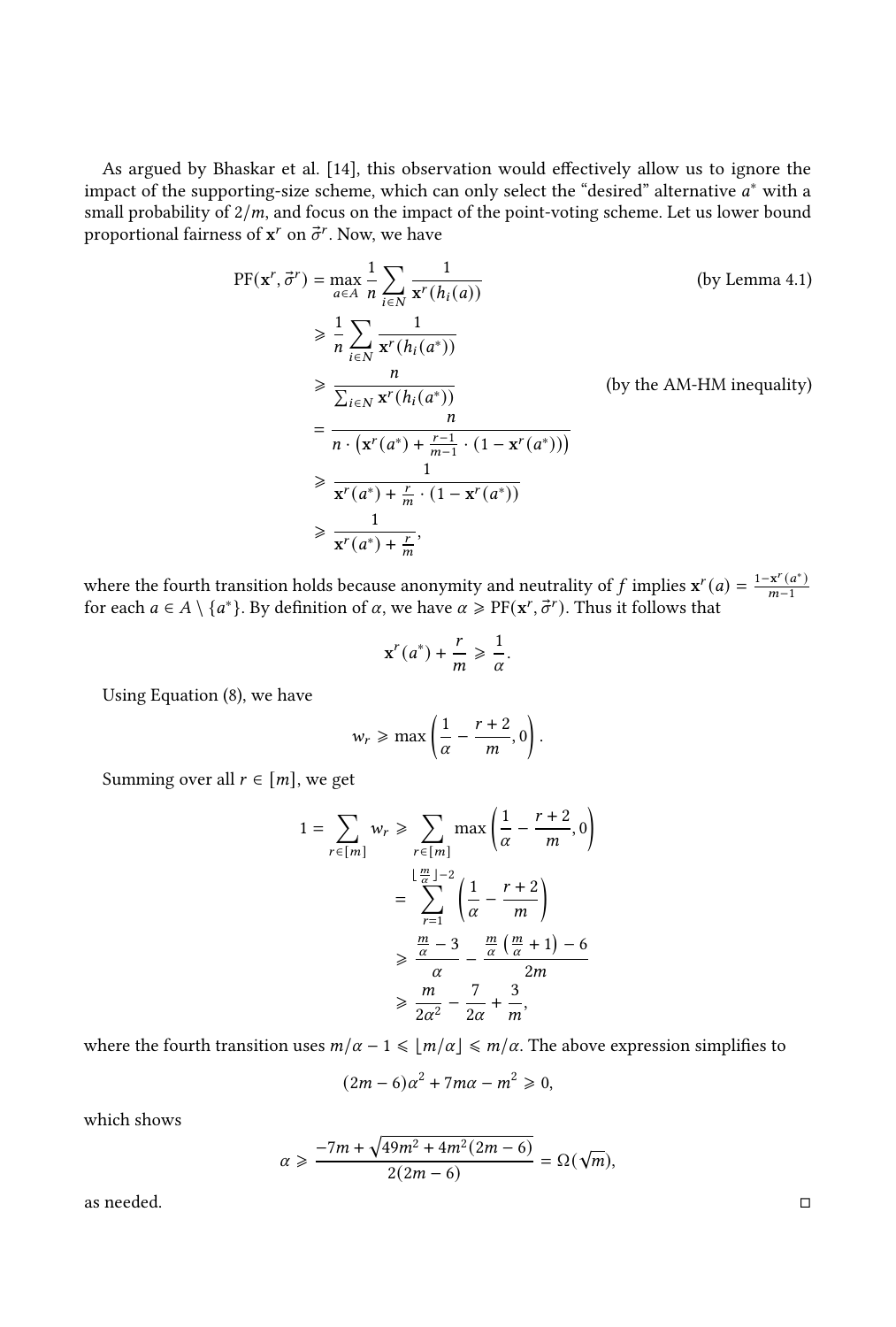## <span id="page-31-0"></span>E PROPORTIONAL FAIRNESS VIA APPROXIMATELY STABLE COMMITTEES

As indicated in [Section 4,](#page-14-1) we prove that a rule similar to our stable lottery rule  $(f_{\text{SLR}})$ , which uses a deterministic committee satisfying approximate stability instead of a lottery over committees satisfying exact stability, is  $O(\sqrt{m})$ -proportionally fair, and therefore achieves  $O(\sqrt{m})$  distortion with respect to the Nash welfare. Let us first formally introduce approximate stability for committees.

Definition E.1 (Approximately Stable Committees). For a committee X with  $|X| = k$  and an alternative  $a^*$ , recall that  $V(a^*, X) = |\{i \in N : a^* > i X\}|$  denotes the number of agents who prefer  $a^*$  to all alternatives in  $X.$  We say that  $X$  is  $c$ -stable if for all alternatives  $a^* \notin X,$  we have  $V(a^*, X) \leqslant c \cdot \frac{n}{k}.$ 

Note that 1-stable committees are precisely the stable committees introduced in [Section 3.1.](#page-10-0) As mentioned in that section, there exist preference profiles and sizes  $k$  where no stable committee of size  $k$  exists [\[36,](#page-20-14) Thm. 4]. However, by derandomizing the stable lottery of Cheng et al. [\[26\]](#page-19-19), Jiang et al. [\[36\]](#page-20-14) proved the following:

THEOREM E.2 (JIANG ET AL. [36\)](#page-20-14). Given any ranked preference profile and  $k \in [m]$ , a 16-stable committee of size k exists and a  $(16 + \varepsilon)$ -stable committee of size k can be computed in poly $(n, m, 1/\varepsilon)$ time for sufficiently small constant  $\varepsilon > 0$ .

Let us introduce a voting rule that uses an approximately stable committee in the same manner in which the rule  $f_{SLR}$  from [Section 3](#page-10-1) uses an exactly stable lottery. Note that despite the use of a deterministic committee, the rule is still probabilistic in the end.

Definition E.3 (c-Stable Committee Rule,  $f_{\rm c\text{-}SCR}$ ). Let  $X$  be a c-stable committee of size  $k=\sqrt{m}.$ The c-Stable Lottery Rule ( $f_{c-SCR}$ ) works as follows: With probability 1/2, choose an alternative uniformly at random from  $X$ , and with probability  $1/2$ , choose an alternative uniformly at random from A. Therefore, each alternative  $a \in A$  is selected with probability  $\mathbf{x}(a) = \frac{1}{2}$  $\frac{1}{2\sqrt{m}} \cdot \mathbb{I}[a \in X] + \frac{1}{2m},$ where I is the indicator function.

Next, we prove that  $f_{c\text{-SCR}}$  is  $O(\sqrt{m})$ -proportionally fair when c is constant.

THEOREM E.4. For constant c, we have  $PF_m(f_c\textrm{-sCR}) = O(\sqrt{m}).$ 

Proof. For constant c, consider the  $f_c$ -SCR rule. Fix an arbitrary preference profile  $\vec{\sigma}$ . Let X be PROOF. For constant c, consider the  $f_c$ -SCR rule. Fix an arbitrary preference profile  $\sigma$ . Let  $\lambda$  be the c-stable committee of size  $\sqrt{m}$  that our rule uses to output distribution **x** on this profile. We want to prove that  $PF(\mathbf{x}, \vec{\sigma}) = O(\sqrt{m}).$ 

By [Lemma 4.1,](#page-14-0) we have that

<span id="page-31-1"></span>
$$
PF(\mathbf{x}, \vec{\sigma}) = \max_{a \in A} \frac{1}{n} \sum_{i \in N} \frac{1}{\mathbf{x}(h_i(a))} = \frac{1}{n} \sum_{i \in N} \frac{1}{\mathbf{x}(h_i(a^*))},
$$
(9)

where  $\mathbf{x}(h_i(a))$  is the probability placed on the set of alternatives  $h_i(a) = \{a' : a' \geq a\}$  under x and  $a^*$  is taken to be an arg max.

Let  $S \subseteq N$  denote the set of  $V(a^*, X)$  many agents who prefer  $a^*$  to every alternative in X. Because X is c-stable, we know that  $|S| = V(a^*, X) \leq c \cdot n / \sqrt{m}$ . By definition of S, each agent  $i \in N \setminus S$  satisfies  $h_i(a^*) \cap X \neq \emptyset$ , implying that  $\mathbf{x}(h_i(a^*)) \geq \frac{1}{2\epsilon}$  $\frac{1}{2\sqrt{m}}$ . For each agent  $i \in S$ , we have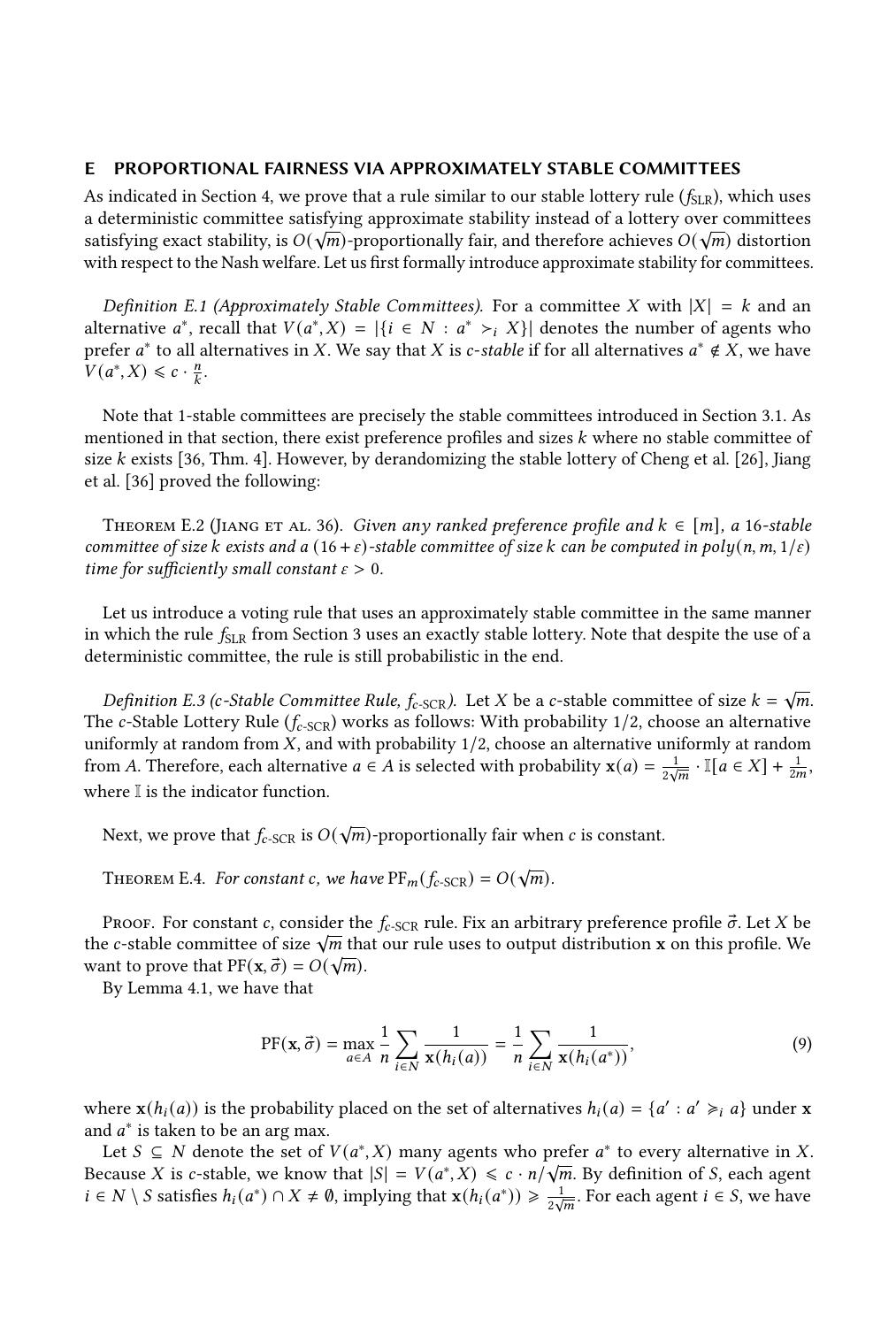$\mathbf{x}(h_i(a^*)) \ge \mathbf{x}(a^*) \ge \frac{1}{2m}$ . Plugging these in [Equation \(9\),](#page-31-1) we get

$$
PF(\mathbf{x}, \vec{\sigma}) = \frac{1}{n} \sum_{i \in N} \frac{1}{\mathbf{x}(h_i(a^*))}
$$
  
=  $\frac{1}{n} \left( \sum_{i \in S} \frac{1}{\mathbf{x}(h_i(a^*))} + \sum_{i \in N \setminus S} \frac{1}{\mathbf{x}(h_i(a^*))} \right)$   
 $\leq \frac{1}{n} \left( |S| \cdot 2m + |N \setminus S| \cdot 2\sqrt{m} \right)$   
 $\leq \frac{1}{n} \left( c \cdot \frac{n}{\sqrt{m}} \cdot 2m + n \cdot 2\sqrt{m} \right)$   
=  $2 \cdot (c + 1) \cdot \sqrt{m} = O(\sqrt{m}).$ 

This completes the proof. □

Note that an upper bound on proportional fairness also applies to distortion with respect to the Nash welfare.

COROLLARY E.5. For constant c, the distortion of  $f_{c-SCR}$  with respect to the Nash welfare is COROLLARY E.S. For const<br> $D^{NW}(f_c$ -SCR,  $\mathcal{U}^{all}$ ) =  $O(\sqrt{m})$ .

For distortion with respect to the utilitarian social welfare, the proof of [Theorem 3.4](#page-12-0) can easily For distortion with respect to the utilitarian social weifare, the proof of Theorem 5.4 can easily<br>be modified to show that for each constant c, we have  $D^{UW}(f_c$ -SCR,  $\mathcal{U}^{\text{balanced}} = O(\sqrt{m})$ , i.e., the distortion of  $f_{c\text{-SCR}}$  is  $O(\sqrt{m})$  for balanced utilities (and therefore also for unit-sum and unit-range utilities). In the main body, we focused on the Stable Lottery Rule instead of the Stable Committee Rule because for the former it is easier to prove existence, its output is easier to compute, and due to the existence of an *exact* stable lottery (as opposed to an approximately stable committee), we to the existence of an exact stable fottery (as opposed to an approximately stable c<br>get a distortion upper bound of  $2\sqrt{m}$ , which is close to the lower bound of  $\sqrt{m}/2$ .<sup>[16](#page-32-1)</sup>

We end this section by recalling that in [Section 4,](#page-14-1) we show that a better performance on proportional fairness can be achieved, using a different technique based on the minimax theorem.

## <span id="page-32-0"></span>F LOWER BOUND ON DISTORTION WITH RESPECT TO NASH WELFARE

In this section, we provide the proof of [Proposition 4.7,](#page-16-1) which provides a lower bound on the distortion of any voting rule with respect to Nash welfare.

Proposition. Every voting rule has distortion at least  $(\frac{m^m}{m!})^{\frac{1}{m}}$  with respect to the Nash welfare.

Proof. Consider the cyclic profile  $\vec{\sigma}$  from the proof of [Theorem 4.6.](#page-16-0) Fix any distribution x and let  $T_i(\ell)$  be defined as in the proof of [Theorem 4.6.](#page-16-0) Then, using the same argument as before, we

<span id="page-32-1"></span> $\overline{16}$ Boutilier et al. [\[17\]](#page-19-0) prove a lower bound of  $\sqrt{m}/3$ , but a careful look at their analysis shows that it actually yields a lower bound of  $\sqrt{m}/2$ .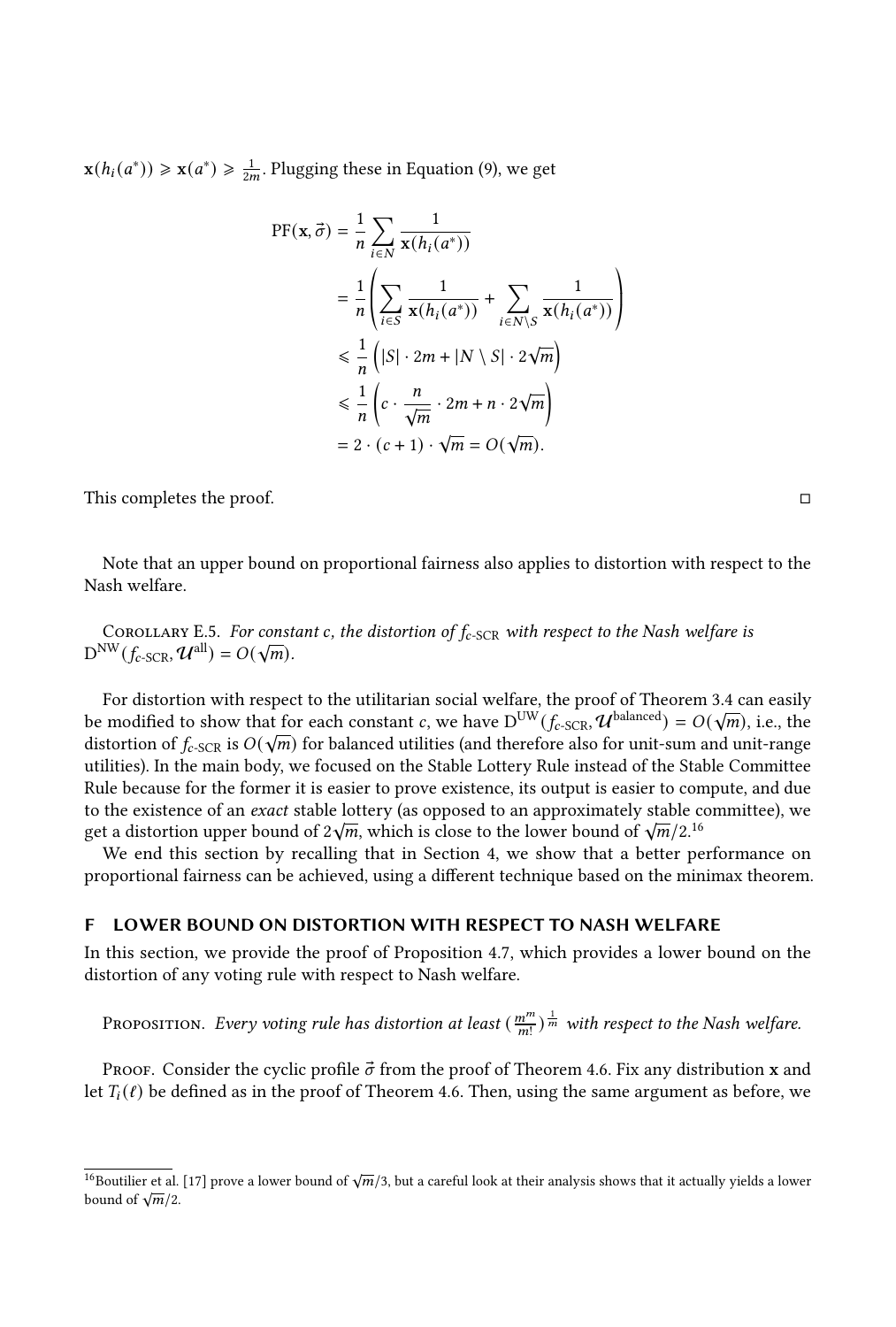have

$$
D^{NW}(\mathbf{x}, \vec{\sigma}) = \max_{\mathbf{y} \in \Delta(A)} \left( \prod_{i \in [m]} \sup_{u_i : u_i \mapsto \sigma_i} \frac{u_i(\mathbf{y})}{u_i(\mathbf{x})} \right)^{1/m} \ge \max_{a \in A} \left( \prod_{i \in [m]} \sup_{u_i : u_i \mapsto \sigma_i} \frac{u_i(a)}{u_i(\mathbf{x})} \right)^{1/m}
$$

$$
= \max_{a \in A} \left( \prod_{i \in [m]} \frac{1}{\mathbf{x}(h_i(a))} \right)^{1/m} \ge \left( \prod_{a \in A} \prod_{i \in [m]} \frac{1}{\mathbf{x}(h_i(a))} \right)^{1/m^2}
$$

$$
= \left( \prod_{\ell \in [m]} \prod_{i \in [m]} \frac{1}{T_i(\ell)} \right)^{1/m^2} \ge \left( \prod_{\ell \in [m]} \frac{m}{\sum_{i \in [m]} T_i(\ell)} \right)^{1/m} = \left( \prod_{\ell \in [m]} \frac{m}{\ell} \right)^{1/m}
$$

where, crucially, the penultimate transition uses the standard inequality between geometric and harmonic means. The final expression is the desired lower bound. □

# <span id="page-33-0"></span>G THE CASE OF TWO ALTERNATIVES

In this section, we analyze the case of exactly two alternatives, say,  $a_1$  and  $a_2$ . For each of the objectives that we studied in this paper (distortion with unit-sum utilities, distortion with unit-range utilities, distortion with respect to Nash welfare, proportional fairness), we will explicitly write down a voting rule that, for every preference profile, selects the instance-optimal distribution. We will also compute the worst-case distortion/proportional fairness of these rules and hence the best possible values obtainable in the two-alternative case. (These values turn out to be 3/2, 4/3,  $\sqrt{2}$ , and 3/2, respectively.)

As there are only two possible rankings over two alternatives, we can summarize a preference profile  $\vec{\sigma}$  by a real number  $\alpha(\vec{\sigma}) \in [0, 1]$ , which denotes the fraction of agents who prefer  $a_1$  to  $a_2$ ; then, the remaining  $1 - \alpha(\vec{\sigma})$  fraction of agents prefer  $a_2$  to  $a_1$ . Similarly, the outcome of a voting rule on a preference profile  $\vec{\sigma}$  can also be viewed as a real number  $\beta(\vec{\sigma}) \in [0,1]$  which is the probability placed on  $a_1$ . We will adapt our notation accordingly throughout this section.

We can disregard the extreme cases where  $\alpha(\vec{\sigma}) \in \{0,1\}$  because in such cases, one alternative is the more preferred one for all the agents  $(a_1$  if  $\alpha(\vec{\sigma}) = 1$  and  $a_2$  if  $\alpha(\vec{\sigma}) = 0$ ); the voting rule should clearly choose it as this achieves the optimal distortion of 1 with respect to any welfare function for the class  $\mathcal{U}^{\text{all}}$  of all utility functions as well as the optimal 1-proportional fairness.

## G.1 Distortion With Unit-Sum Utilities

Given a preference profile  $\vec{\sigma}$ , the voting rule  $f_{2\text{-UW}}^{\text{unit-sum}}$  is defined to choose  $\beta(\vec{\sigma})$  satisfying

<span id="page-33-1"></span>
$$
\frac{\beta(\vec{\sigma})}{(1-\beta(\vec{\sigma}))} = \frac{(2-\alpha(\vec{\sigma})) \cdot \alpha(\vec{\sigma})}{(1-\alpha(\vec{\sigma})) \cdot (1+\alpha(\vec{\sigma}))}.
$$
\n(10)

,

In other words, the rule sets  $\beta(\vec{\sigma}) = \frac{(2-\alpha(\vec{\sigma})) \cdot \alpha(\vec{\sigma})}{1+2\alpha(\vec{\sigma}) \cdot (1-\alpha(\vec{\sigma}))}$ .

<span id="page-33-2"></span>THEOREM G.1. For  $m = 2$  alternatives, and for any preference profile  $\vec{\sigma}$ , the voting rule  $f_{2\text{-UW}}^{\text{unit-sum}}$ selects a distribution **x** minimizing  $D^{\text{UW}}(x, \vec{\sigma}, \mathcal{U}^{\text{unit-sum}})$ .

The rule achieves distortion  $D_2^{\text{DW}}(f_{2\text{-UV}}^{\text{unit-sum}}, \mathcal{U}^{\text{unit-sum}}) = 3/2$ , which is the best possible among all voting rules.

Proof. Fix a preference profile  $\vec{\sigma}$ . Let us write  $\alpha = \alpha(\vec{\sigma})$  and let

$$
D^{UW}(\alpha) = \min_{\mathbf{x} \in \Delta(A)} D^{UW}(\mathbf{x}, \vec{\sigma}, \mathcal{U}^{\text{unit-sum}})
$$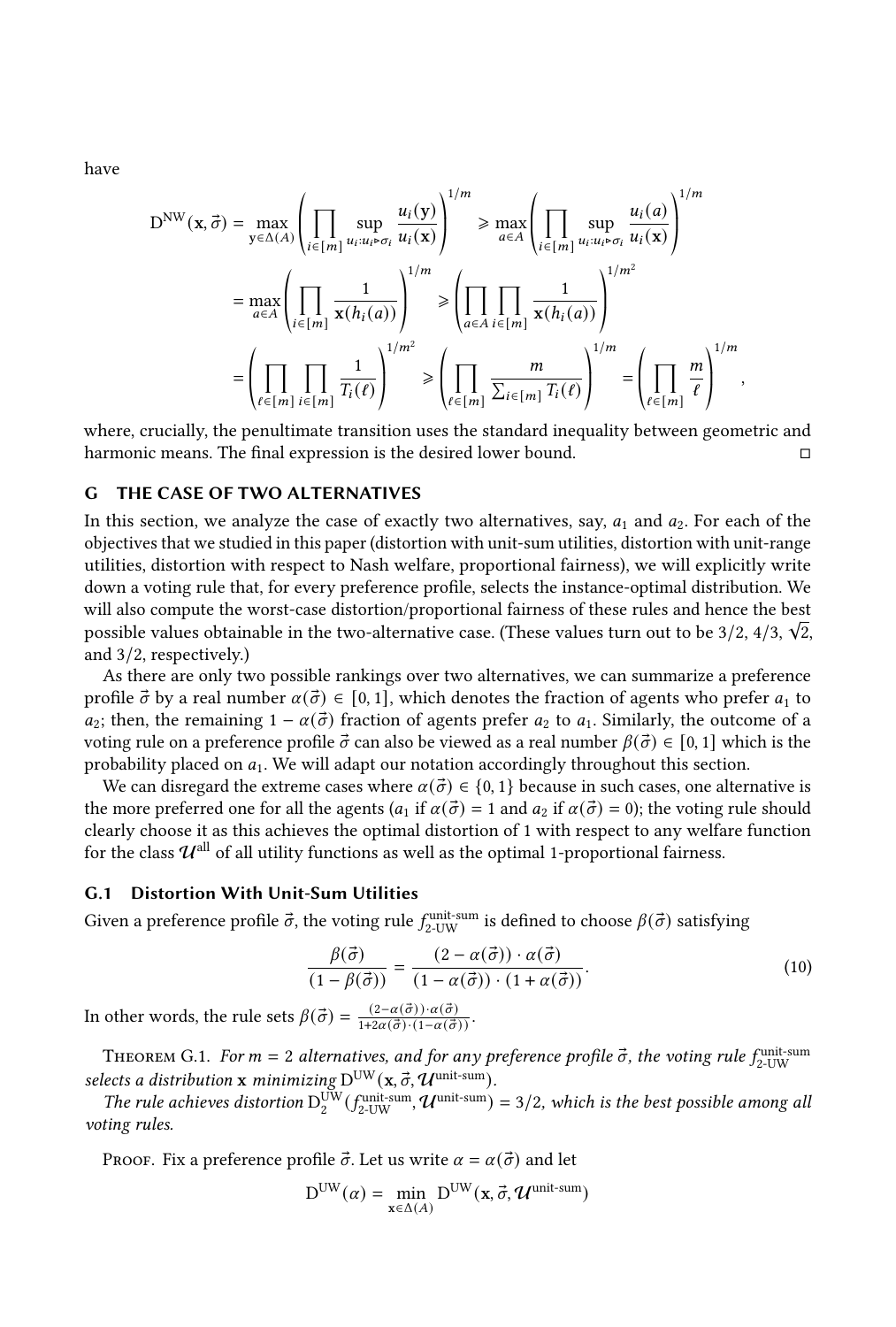be the best achievable distortion on profile  $\vec{\sigma}$  with unit-sum utilities. Then,

<span id="page-34-0"></span>
$$
D^{UW}(\alpha) = \min_{\beta \in [0,1]} \max_{\vec{u} \in (\mathcal{U}^{\text{unit-sum}})^n : \vec{u} \mapsto \vec{\sigma}} \frac{\max\{UW(a_1, \vec{u}), UW(a_2, \vec{u})\}}{\beta \cdot UW(a_1, \vec{u}) + (1 - \beta) \cdot UW(a_2, \vec{u})}
$$
  
\n
$$
= \min_{\beta \in [0,1]} \max \left\{ \max_{\vec{u} \in (\mathcal{U}^{\text{unit-sum}})^n : \vec{u} \mapsto \vec{\sigma}} \frac{UW(a_1, \vec{u}) + (1 - \beta) \cdot UW(a_2, \vec{u})}{\beta \cdot UW(a_1, \vec{u}) + (1 - \beta) \cdot UW(a_2, \vec{u})}, \frac{UW(a_2, \vec{u})}{\beta \cdot UW(a_1, \vec{u}) + (1 - \beta) \cdot UW(a_2, \vec{u})} \right\}.
$$
 (11)

Worst-case utilities. In [Equation \(11\),](#page-34-0) let us analyze the worst-case utility profile  $\vec{u}$  for the term with the numerator  $UW(a_1, \vec{u})$ . Using the fact that  $UW(a_1, \vec{u}) + UW(a_2, \vec{u}) = n$  (by the unit-sum assumption), the expression of interest in [Equation \(11\)](#page-34-0) is

$$
\frac{\text{UW}(a_1, \vec{u})}{\beta \cdot \text{UW}(a_1, \vec{u}) + (1 - \beta)(n - \text{UW}(a_1, \vec{u}))} = \frac{1}{\beta + (1 - \beta)(n - \text{UW}(a_1, \vec{u})) / \text{UW}(a_1, \vec{u})},
$$

which is maximized when UW( $a_1, \vec{u}$ ) is maximized. To obtain the highest utilitarian welfare for  $a_1$ ,  $\alpha$  fraction of agents *i* who rank  $a_1$  first must have  $(u_i(a_1), u_i(a_2)) = (1, 0)$  and the remaining  $1 - \alpha$  fraction of agents *i* who rank  $a_1$  second must have  $(u_i(a_2), u_i(a_1)) = (1/2, 1/2)$ . Similarly, the worst-case utility profile  $\vec{u}$  for the term with the numerator UW( $a_2, \vec{u}$ ) is achieved when the  $\alpha$ fraction of agents *i* who rank  $a_2$  second have  $(u_i(a_1), u_i(a_2)) = (1/2, 1/2)$  and the remaining  $1 - \alpha$ fraction of agents i who rank  $a_2$  first have  $(u_i(a_2), u_i(a_1)) = (1, 0)$ . Therefore, [Equation \(11\)](#page-34-0) becomes

$$
D^{UW}(\alpha) = \min_{\beta \in [0,1]} \max \left\{ \frac{\alpha + \frac{1-\alpha}{2}}{(\alpha + \frac{1-\alpha}{2})\beta + \frac{1-\alpha}{2} \cdot (1-\beta)}, \frac{\frac{\alpha}{2} + 1 - \alpha}{(\frac{\alpha}{2} + 1 - \alpha)(1-\beta) + \frac{\alpha}{2} \cdot \beta} \right\}
$$

$$
= \min_{\beta \in [0,1]} \max \left\{ \frac{1}{\beta + \frac{(1-\alpha)/2}{\alpha + (1-\alpha)/2} \cdot (1-\beta)}, \frac{1}{\frac{\alpha/2}{\alpha/2 + 1 - \alpha} \cdot \beta + 1 - \beta} \right\}.
$$

The left term in the maximum is decreasing in  $\beta$  while the right term is increasing. Hence, the maximum of the two is minimized when the two terms become equal, i.e.,

$$
\beta + \frac{(1-\alpha)/2}{\alpha + (1-\alpha)/2} \cdot (1-\beta) = \frac{\alpha/2}{\alpha/2 + 1 - \alpha} \cdot \beta + 1 - \beta
$$
  

$$
\iff \beta \cdot \left(\frac{1}{\frac{\alpha/2}{1-\alpha} + 1}\right) = (1-\beta) \cdot \left(\frac{1}{\frac{1-\alpha}{2\alpha} + 1}\right) \iff \frac{1-\beta}{\beta} = \frac{(1-\alpha)(1+\alpha)}{(2-\alpha)\alpha},
$$

which precisely yields the  $\beta$  satisfying [Equation \(10\),](#page-33-1) proving that  $f_{\text{2-UW}}^{\text{unit-sum}}$  returns the distribution with the best possible distortion on profile  $\vec{\sigma}$ . Further, at this value of  $\beta$ , the distortion achieved is  $D_2^{\text{UW}}(f_{2\text{-UW}}^{\text{unit-sum}}) = \max_{\alpha \in [0,1]} D^{\text{UW}}(\alpha) = 3/2$ , which is attained at  $\alpha = 1/2$  (for which the optimal  $\beta$  is also  $\beta = \frac{1}{2}$ .

From [Section 3,](#page-10-1) we know that, with *m* alternatives, the optimal distortion with respect to utilitarian welfare and unit-sum utilities is  $\Theta(\sqrt{m})$ , where the constant hidden in the asymptotic notation lies in  $\left[\frac{1}{2}, 2\right]$ . Interestingly, [Theorem G.1](#page-33-2) shows that the optimal distortion for  $m = 2$  is  $rac{3}{2} = \frac{3}{2}$  $\frac{3}{2\sqrt{2}}$  ·  $\sqrt{m}$ , leading one to wonder whether the constant  $\frac{3}{2\sqrt{2}} \approx 1.06066$  is (close to) the true constant for this problem.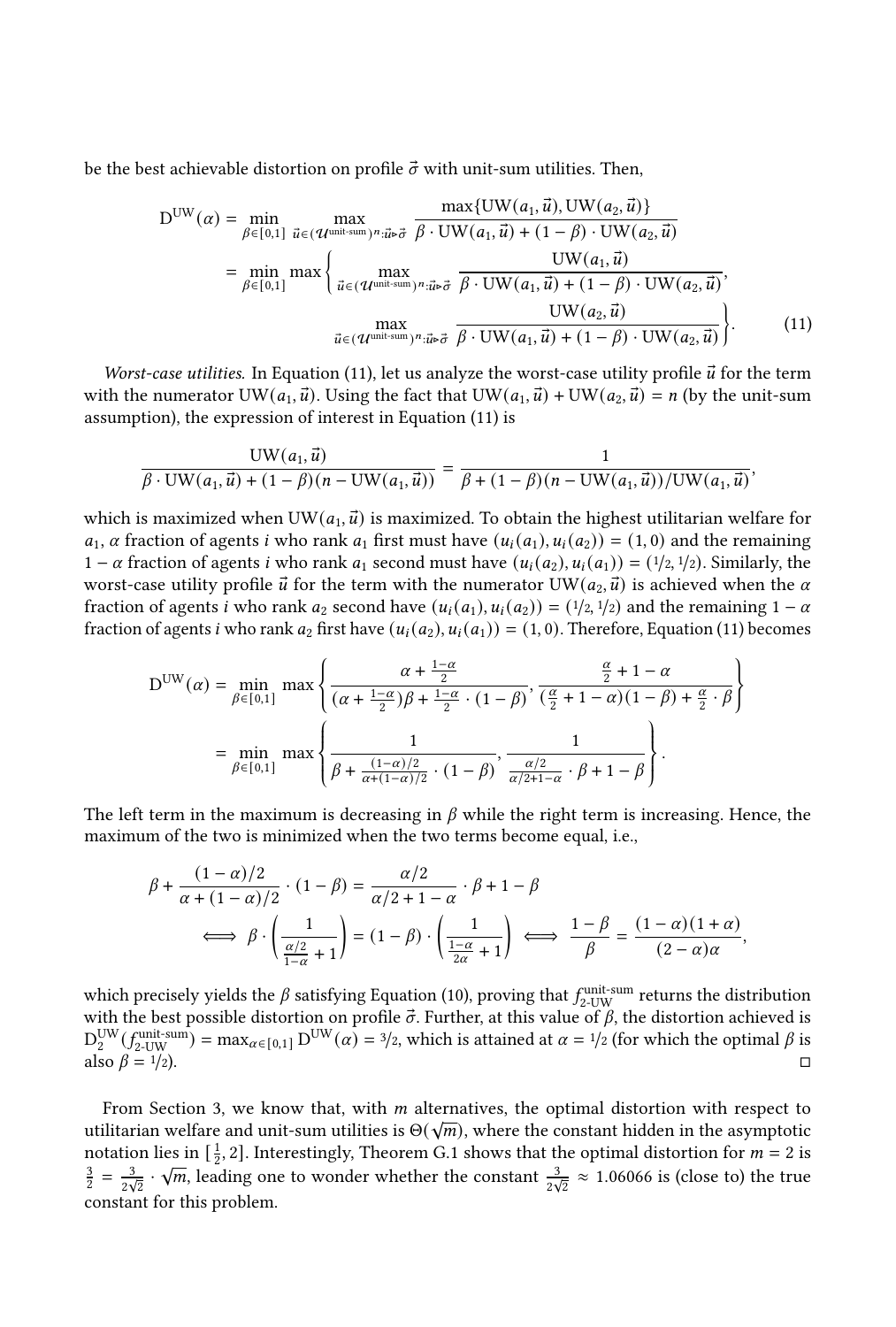## G.2 Distortion With Unit-Range Utilities

Given a preference profile  $\vec{\sigma}$ , the voting rule  $f_{2\text{-UW}}^{\text{unit-range}}$  is defined to choose  $\beta(\vec{\sigma}) = \alpha(\vec{\sigma})$ .

THEOREM G.2. For  $m = 2$  alternatives, and for any preference profile  $\vec{\sigma}$ , the voting rule  $f_{2\text{-IIW}}^{\text{unit-range}}$ 2-UW selects a distribution **x** minimizing  $D^{UW}$  (**x**,  $\vec{\sigma}$ ,  $\mathcal{U}^{\text{unit-range}}$ ).

The rule achieves distortion  $D_2^{\text{UW}}(f_{2\text{-UW}}^{\text{unit-range}}, \mathcal{U}^{\text{unit-range}}) = 4/3$ , which is the best possible among all voting rules.

PROOF. Fix a preference profile  $\vec{\sigma}$ . Let us write  $\alpha = \alpha(\vec{\sigma})$  and let

<span id="page-35-0"></span>
$$
D^{UW}(\alpha) = \min_{\mathbf{x} \in \Delta(A)} D^{UW}(\mathbf{x}, \vec{\sigma}, \mathcal{U}^{\text{unit-range}})
$$

be the best achievable distortion on profile  $\vec{\sigma}$  with unit-range utilities. Then, as in the proof of [Theorem G.1,](#page-33-2) we have

$$
D^{UW}(\alpha) = \min_{\beta \in [0,1]} \max_{\vec{u} \in (\mathcal{U}^{\text{unit-range}})^n : \vec{u} \mapsto \vec{\sigma}} \frac{\max\{UW(a_1, \vec{u}), UW(a_2, \vec{u})\}}{\beta \cdot UW(a_1, \vec{u}) + (1 - \beta) \cdot UW(a_2, \vec{u})}
$$
  
\n
$$
= \min_{\beta \in [0,1]} \max \left\{ \max_{\vec{u} \in (\mathcal{U}^{\text{unit-range}})^n : \vec{u} \mapsto \vec{\sigma}} \frac{UW(a_1, \vec{u}) + (1 - \beta) \cdot UW(a_2, \vec{u})}{\beta \cdot UW(a_1, \vec{u}) + (1 - \beta) \cdot UW(a_2, \vec{u})}, \frac{UW(a_2, \vec{u})}{\beta \cdot UW(a_1, \vec{u}) + (1 - \beta) \cdot UW(a_2, \vec{u})} \right\}. \tag{12}
$$

Worst-case utilities. The only difference compared to the proof of [Theorem G.1](#page-33-2) is the analysis of the worst-case utility profiles in the two expressions inside the maximum in [Equation \(12\).](#page-35-0) By [Lemma B.1,](#page-22-0) we know that the worst-case utility profile is an approval utility profile. All agents approve their first-ranked alternative and the only question is whether they also approve their second-ranked alternative.

Consider the first term inside the maximum in [Equation \(12\)](#page-35-0) with UW( $a_1, \vec{u}$ ) in the numerator. We want to find the utility profile  $\vec{u}$  that maximizes this term. For the  $\alpha$  fraction of agents who rank  $a_1$  above  $a_2$ , we can assume wlog that  $u_i(a_2) = 0$  as it can only increase this term. For the rest of the agents *i* that rank  $a_2$  above  $a_1$ , we know  $u_i(a_2) = 1$ . Hence, UW $(a_2, \vec{u}) = (1 - \alpha) \cdot n$ . Given this fixed value of UW( $(a_2, \vec{u})$ , note that  $\frac{UW(a_1, \vec{u})}{\beta \cdot UW(a_1, \vec{u}) + (1-\beta) \cdot UW(a_2, \vec{u})} = \frac{1}{\beta \cdot (1-\beta)}$  $\overline{\beta + (1-\beta) \cdot \frac{\text{UW}(a_2, \vec{u})}{\text{UW}(a_1, \vec{u})}}$ is increasing in

UW( $a_1$ ,  $\vec{u}$ ). Hence, the term is maximized when UW( $a_1$ ,  $\vec{u}$ ) is the highest, meaning that the agents who rank  $a_2$  above  $a_1$  also approve  $a_1$ .

Similarly, for the term in [Equation \(12\)](#page-35-0) with UW( $(a_2, \vec{u})$  in the numerator, the worst-case utility profile is as follows:  $\alpha$  fraction of agents *i* who rank  $a_1$  first have  $(u_i(a_1), u_i(a_2)) = (1, 1)$  and the remaining 1 –  $\alpha$  fraction of agents *i* who rank  $a_2$  first have  $(u_i(a_2), u_i(a_1)) = (1, 0)$ . Therefore, [Equation \(12\)](#page-35-0) becomes

$$
D^{UW}(\alpha) = \min_{\beta \in [0,1]} \max \left\{ \frac{1}{\beta + (1-\alpha)(1-\beta)}, \frac{1}{\alpha\beta + (1-\beta)} \right\}
$$

The left term in the maximum is decreasing in  $\beta$  while the right term is increasing. Hence, the maximum of the two terms is minimized when the two terms are equal, which precisely yields the  $\beta = \alpha$ . This proves that  $f_{2\text{-UW}}^{\text{unit-range}}$  returns the distribution with the best possible distortion on profile  $\vec{\sigma}$ . Further, at this value of  $\beta$ , the distortion achieved is  $D_2^{\text{UW}}(f_{2\text{-UW}}^{\text{unit-range}}) = \max_{\alpha \in [0,1]} D^{\text{UW}}(\alpha) = 4/3$ , which is attained at  $\alpha = \beta = 1/2$ .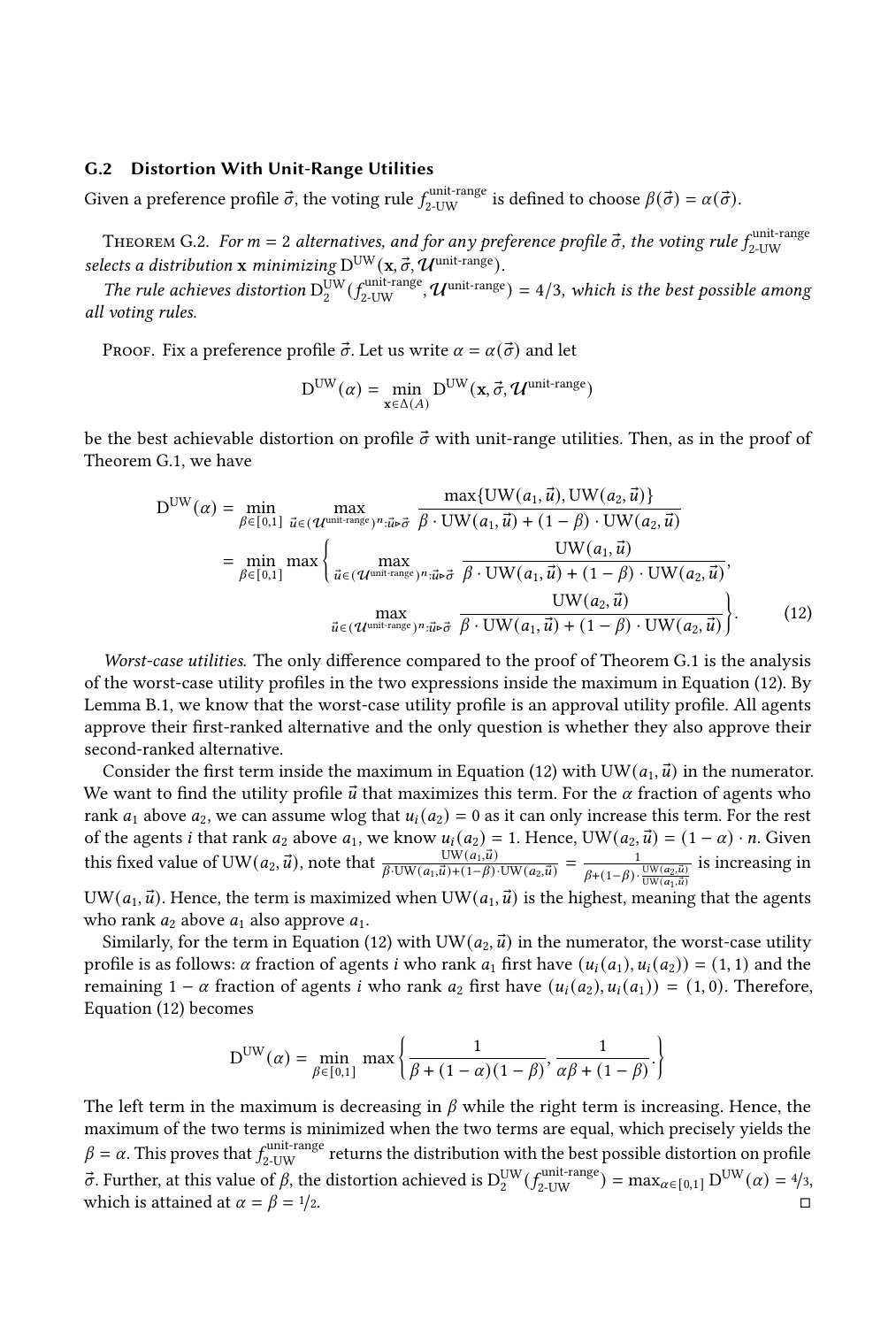## G.3 Distortion With Respect to Nash Welfare

Given a preference profile  $\vec{\sigma}$ , the voting rule  $f_{2Nash}$  is defined to choose  $\beta(\vec{\sigma})$  satisfying

<span id="page-36-1"></span>
$$
\frac{\ln(\beta(\vec{\sigma}))}{\ln(1-\beta(\vec{\sigma}))} = \frac{1-\alpha(\vec{\sigma})}{\alpha(\vec{\sigma})}.
$$
\n(13)

In other words, the rule sets  $\beta(\vec{\sigma}) = g^{-1}(\alpha(\vec{\sigma}))$ , where  $g(x) = \frac{\ln(1-x)}{\ln(x)\ln(1-x)}$  $\frac{\ln(1-x)}{\ln(x)+\ln(1-x)}$ .

THEOREM G.3. For  $m = 2$  alternatives, and for any preference profile  $\vec{\sigma}$ , the voting rule  $f_{2Nash}$  selects a distribution x minimizing  $D^{NW}(\mathbf{x}, \vec{\sigma}, \mathcal{U}^{\text{all}})$ , the distortion with respect to Nash welfare.

The rule achieves distortion  $D_2^{\text{NW}}(f_{2\text{Nash}}, \mathcal{U}^{\text{all}}) = \sqrt{2}$  with respect to Nash welfare, which is the best possible among all voting rules.

Proof. The lower bound  $\sqrt{2}$  for all voting rules was proved in [Proposition 4.7](#page-16-1) (see [Appendix F\)](#page-32-0). Hence, it remains to prove the upper bound for  $f_{\text{2Nash}}$ . Fix a preference profile  $\vec{\sigma}$ . Let us write  $\alpha = \alpha(\vec{\sigma})$  and let  $D^{NW}(\alpha) = min_{\mathbf{x} \in \Delta(A)} D^{NW}(\mathbf{x}, \vec{\sigma}, \vec{\mathcal{U}}^{all})$  be the best achievable distortion on profile  $\vec{\sigma}$ . Note that

<span id="page-36-0"></span>
$$
D^{NW}(\alpha) = \min_{\mathbf{x} \in \Delta(A)} \max_{\mathbf{y} \in \Delta(A)} \sup_{\vec{u} \in (U^{\text{all}})^n : \vec{u} \mapsto \vec{\sigma}} \left( \prod_{i \in N} \frac{u_i(\mathbf{y})}{u_i(\mathbf{x})} \right)^{1/n}.
$$
 (14)

Reduction to approval utilities. From [Lemma B.3,](#page-23-1) we know that the worst case for distortion with respect to Nash welfare is achieved at an approval utility profile. Under an approval utility profile  $\vec{u}$ , the  $\alpha$  fraction of agents *i* who prefer  $a_1$  to  $a_2$  have  $(u_i(a_1), u_i(a_2))$  equal to (1, 0) or (1, 1), and the remaining 1 –  $\alpha$  fraction of agents *i* have  $(u_i(a_1), u_i(a_2))$  equal to (0, 1) or (1, 1). If an agent approves both alternatives, then  $\frac{u_i(y)}{u_i(x)} = 1$  regardless of x and y. Based on these observations, we can rewrite  $D^{NW}(\alpha)$  from [Equation \(14\)](#page-36-0) as

$$
D^{NW}(\alpha) = \min_{\beta \in [0,1]} \max_{z \in [0,1]} \left( \max \left\{ \frac{z}{\beta}, 1 \right\}^{\alpha} \cdot \max \left\{ \frac{1-z}{1-\beta}, 1 \right\}^{1-\alpha} \right).
$$

Finding the optimal distribution. If  $z > \beta$ , then  $\frac{1-z}{1-\beta} < 1$  and the inner expression evaluates to  $(\frac{z}{\beta})^{\alpha}$ , which is maximized at  $z = 1$ . Similarly, when  $z < \beta$ , the inner expression evaluates to  $(\frac{1-z}{1-\beta})^{1-\alpha}$ , which is maximized at  $z=0$ . Therefore, we have

$$
D^{NW}(\alpha) = \min_{\beta \in [0,1]} \max \left\{ \left( \frac{1}{\beta} \right)^{\alpha}, \left( \frac{1}{1-\beta} \right)^{1-\alpha} \right\}.
$$

One can check that the unique minimizer of this expression is precisely the  $\beta$  satisfying [Equa](#page-36-1)[tion \(13\),](#page-36-1) which our rule  $f_{2Nash}$  chooses. Further, at this  $\beta$ , the distortion achieved is  $D_2^{NW}(f_{2Nash}) =$ max<sub> $\alpha \in [0,1]$ </sub> D<sup>NW</sup>( $\alpha$ ) =  $\sqrt{2}$ , which is attained at  $\alpha = 1/2$  (for which the optimal  $\beta$  is also  $\beta = 1/2$ ). □

#### G.4 Proportional Fairness

Given a preference profile  $\vec{\sigma}$ , the voting rule  $f_{2PF}$  is defined to choose  $\beta(\vec{\sigma})$  satisfying

<span id="page-36-2"></span>
$$
\frac{\beta(\vec{\sigma})^2}{(1-\beta(\vec{\sigma}))^2} = \frac{\alpha(\vec{\sigma})}{1-\alpha(\vec{\sigma})}.
$$
\n(15)

In other words, the rule sets  $\beta(\vec{\sigma}) =$  $\frac{\sqrt{\alpha(\vec{\sigma})}}{\sqrt{1-\alpha(\vec{\sigma})}+\sqrt{\alpha(\vec{\sigma})}}.$